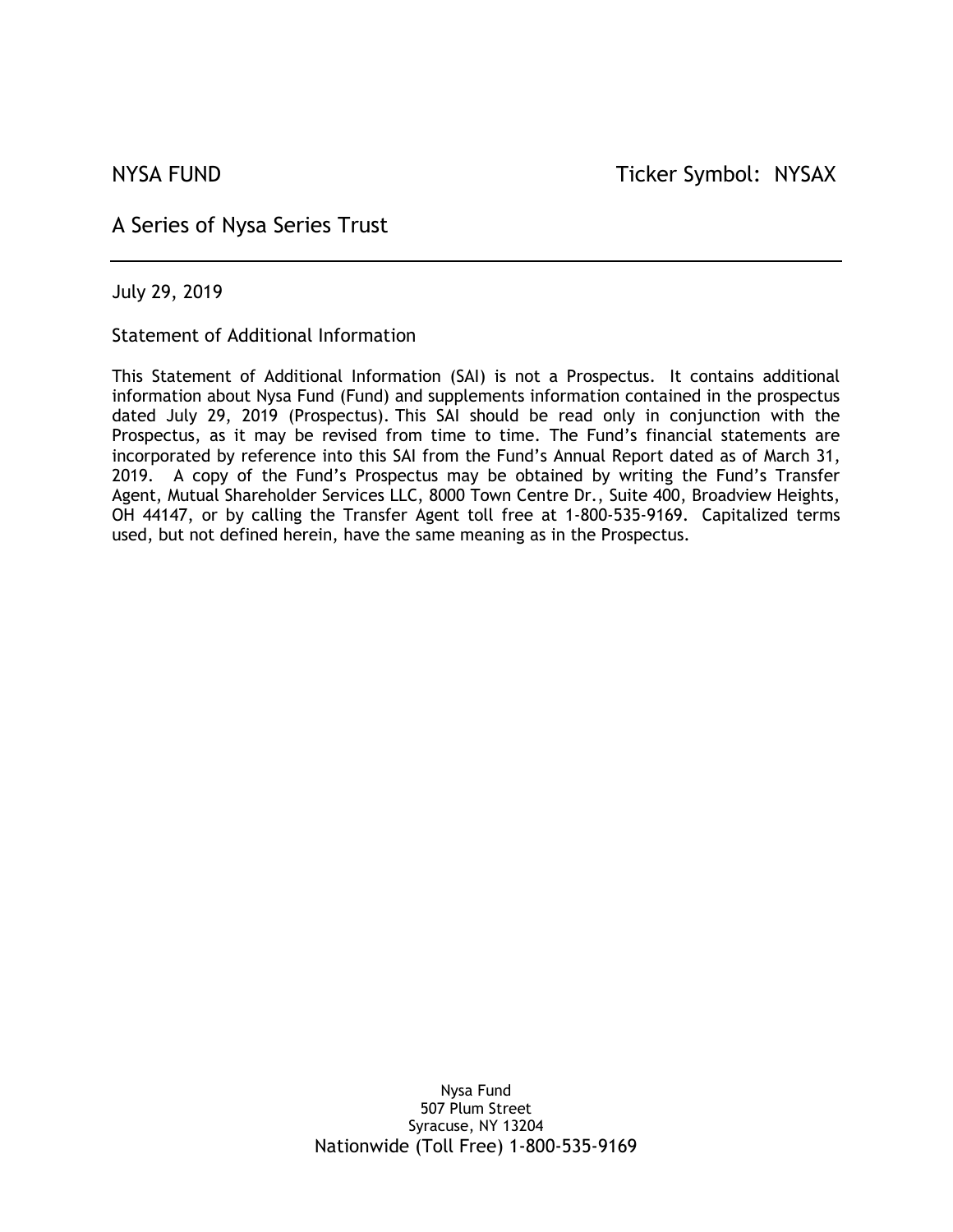# Table of Contents

| <b>THE TRUST</b>                                                      | 3  |
|-----------------------------------------------------------------------|----|
| ADDITIONAL INFORMATION ABOUT THE FUND'S INVESTMENT POLICIES AND RISKS | 4  |
| FUNDAMENTAL INVESTMENT LIMITATIONS                                    | 11 |
| PORTFOLIO TURNOVER                                                    | 12 |
| DISCLOSURE OF PORTEOLIO HOLDINGS                                      | 13 |
| EXCESSIVE TRADING POLICIES AND PROCEDURES                             | 15 |
| MANAGEMENT OF THE FUND                                                | 15 |
| OVERSIGHT ROLE OF THE BOARD OF TRUSTEES                               | 15 |
| <b>BOARD COMPOSITION AND STRUCTURE</b>                                | 15 |
| <b>TRUSTEES AND OFFICERS</b>                                          | 17 |
| THE INVESTMENT ADVISER                                                | 21 |
| THE DISTRIBUTOR                                                       | 24 |
| SECURITIES TRANSACTIONS                                               | 25 |
| CALCULATION OF SHARE PRICE AND PUBLIC OFFERING PRICE                  | 26 |
| <b>TAXES</b>                                                          | 27 |
| HISTORICAL PERFORMANCE INFORMATION                                    | 28 |
| <b>PRINCIPAL SECURITY HOLDERS</b>                                     | 30 |
| <b>CUSTODIAN</b>                                                      | 30 |
| INDEPENDENT REGISTERED PUBLIC ACCOUNTING FIRM                         | 30 |
| <b>LEGAL COUNSEL</b>                                                  | 30 |
| <b>TRANSFER AGENT</b>                                                 | 30 |
| PROXY VOTING PROCEDURES                                               | 31 |
| <b>FINANCIAL STATEMENTS</b>                                           | 31 |
| APPENDIX A: BOND RATINGS DEFINITIONS                                  | 32 |
| APPENDIX B: PROXY VOTING                                              | 34 |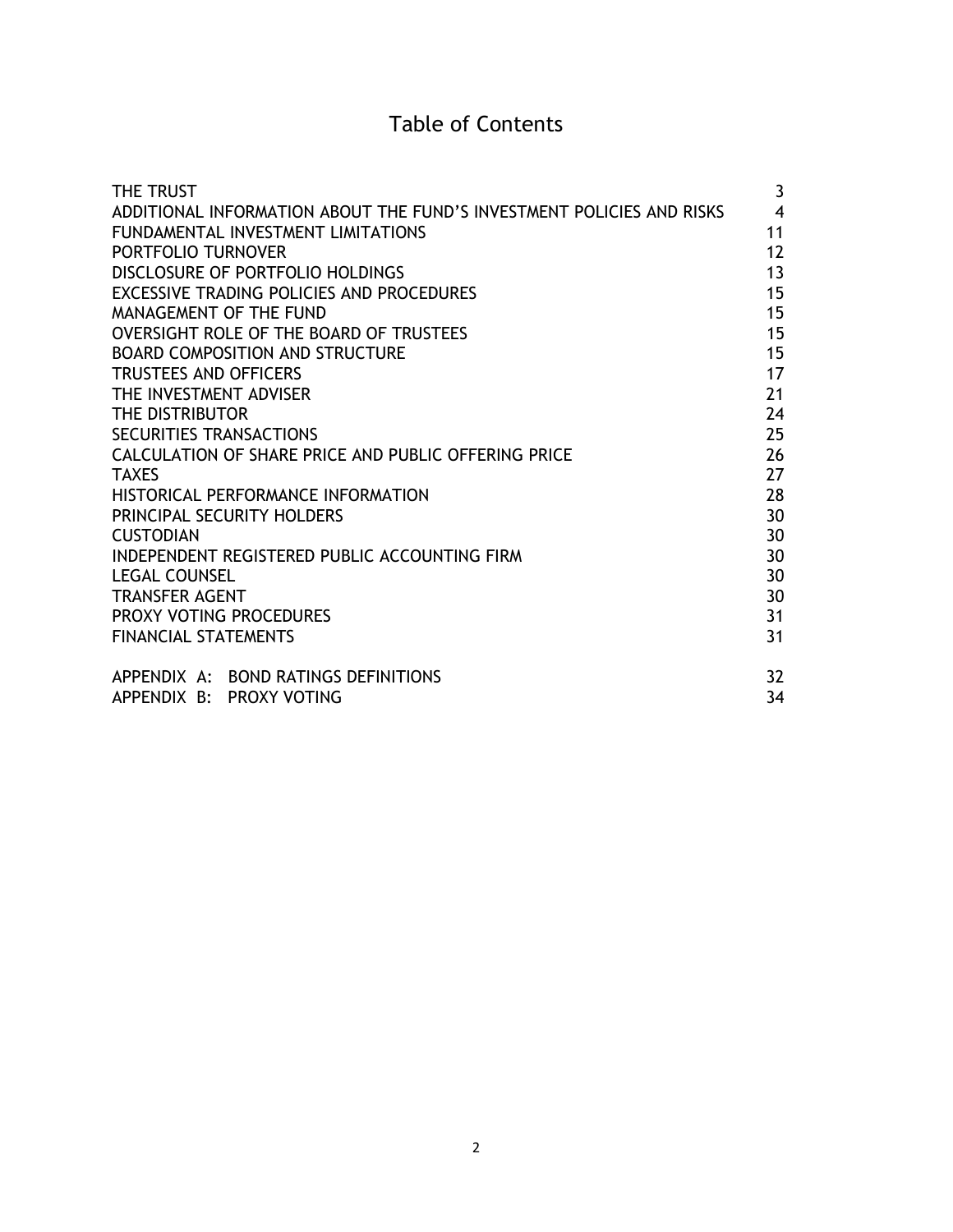#### THE TRUST

Nysa Series Trust, an open-end, non-diversified management investment company, was organized as a Massachusetts business trust on November 20, 1996 ("Trust"). The Trust currently offers one series of shares to investors, Nysa Fund.

Shares of the Fund have equal voting rights and liquidation rights. When matters are submitted to shareholders for a vote, each shareholder is entitled to one vote for each full share owned and fractional votes for fractional shares owned. The Fund is not required to hold annual meetings of shareholders. The Trustees shall promptly call and give notice of a meeting of shareholders for the purpose of voting upon the removal of any Trustee when requested to do so in writing by shareholders holding 10% or more of the Trust's outstanding shares. The Trust will comply with the provisions of Section 16(c) of the Investment Company Act of 1940 (the "1940 Act") in order to facilitate communications among shareholders.

Each share of the Fund represents an equal proportionate interest in the assets and liabilities belonging to the Fund with each other share of the Fund, and is entitled to such dividends and distributions out of the income belonging to the Fund as are declared by the Trustees. The shares do not have cumulative voting rights or any preemptive or conversion rights, and the Trustees have the authority to divide or combine the shares of the Fund into a greater or lesser number of shares from time to time so long as the proportionate beneficial interest in the assets belonging to the Fund are in no way affected. In case of any liquidation of the Fund, the holders of shares of the Fund will be entitled to receive as a class a distribution out of the assets, net of the liabilities, belonging to the Fund. No shareholder is liable to further calls or to assessment by the Fund without his or her express consent.

Under Massachusetts law, under certain circumstances, shareholders of a Massachusetts business trust could be deemed to have the same type of personal liability for the obligations of the Trust as does a partner of a partnership. However, numerous investment companies registered under the 1940 Act have been formed as Massachusetts business trusts and the Trust is not aware of any instance where such result has occurred. In addition, the Agreement and Declaration of Trust disclaims shareholder liability for acts or obligations of the Trust and requires that notice of such disclaimer be given in each agreement, obligation or instrument entered into or executed by the Trust or the Trustees. The Agreement and Declaration of Trust also provides for the indemnification out of the Trust property for all losses and expenses of any shareholder held personally liable for the obligations of the Trust. Moreover, it provides that the Trust will, upon request, assume the defense of any claim made against any shareholder for any act or obligation of the Trust and satisfy any judgment thereon. As a result, and particularly because the Trust assets are readily marketable and ordinarily substantially exceed liabilities, management believes that the risk of shareholder liability is slight and limited to circumstances in which the Trust itself would be unable to meet its obligations. Management believes that, in view of the above, the risk of personal liability is remote.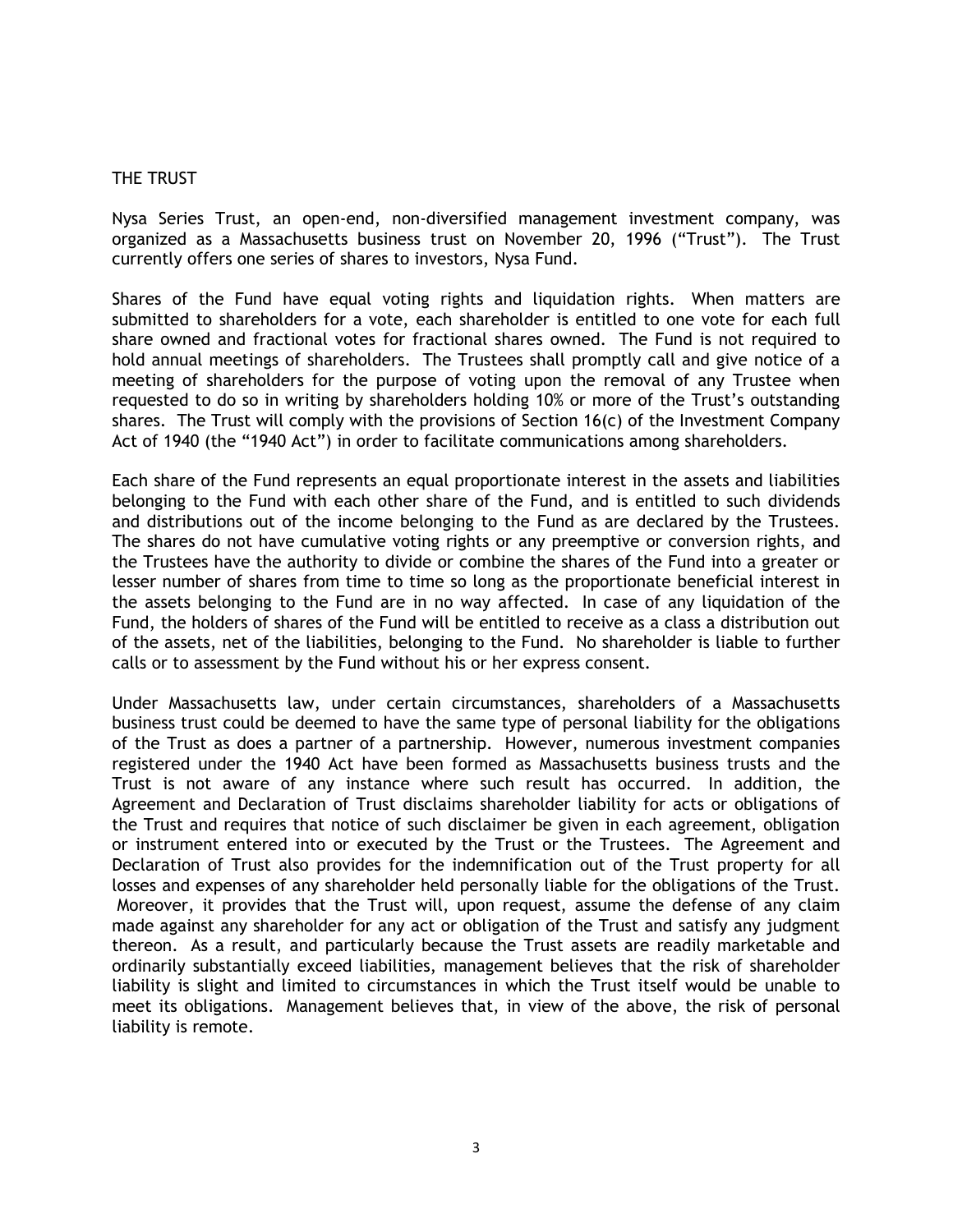#### ADDITIONAL INFORMATION ABOUT THE FUND'S INVESTMENT POLICIES AND RISKS

The investment objective of the Fund is to provide long-term capital growth. The Fund's investment objective may not be changed without the prior approval of a "majority" of the Fund's outstanding shares (as defined by the 1940 Act).

The principal investment policies of the Fund and the principal risks of an investment in the Fund are described in the Fund's Prospectus. This Statement of Additional Information contains supplemental information about those policies and risks and certain other matters. Unless otherwise indicated, all investment practices and limitations of the Fund are nonfundamental policies that may be changed by the Board of Trustees without shareholder approval.

*Writing Covered Call Options.* When the Adviser believes that individual portfolio securities are approaching the top of the Adviser's growth and price expectations, covered call options (calls) may be written (sold) against such securities. When the Fund writes a call, it receives a premium and agrees to sell the underlying security to a purchaser of a corresponding call at a specified price ("strike price") by a future date ("exercise date"). To terminate its obligation on a call the Fund has written, it may purchase a corresponding call in a "closing purchase transaction". A profit or loss will be realized, depending upon whether the price of the closing purchase transaction is more or less than the premium (net of transaction costs) previously received on the call written. The Fund may realize a profit, if the call that it has written lapses unexercised, in which case the Fund keeps the premium and retains the underlying security as well. If a call written by the Fund is exercised, the Fund forgoes any possible profit from an increase in the market price of the underlying security over an amount equal to the exercise price plus the premium received. The Fund writes options only for hedging purposes and not for speculation, and the aggregate value of the underlying obligations will not exceed 25% of the Fund's net assets. If the Adviser is incorrect in its expectations and the market price of a stock subject to a call option rises above the exercise price of an option, the Fund will lose the opportunity for further appreciation of that security.

Profits on closing purchase transactions and premiums on lapsed calls written are considered capital gains for financial reporting purposes and are short term gains for federal income tax purposes. When short term gains are distributed to shareholders, they are taxed as ordinary income. If the Fund desires to enter into a closing purchase transaction, but there is no market when it desires to do so, it would have to hold the securities underlying the call until the call lapses or until the call is exercised.

The Fund will only write options, which are issued by the Options Clearing Corporation and listed on a national securities exchange. Call writing affects the Fund's portfolio turnover rate and the brokerage commissions paid. Commissions for options, which are normally higher than for general securities transactions, are payable when writing calls and when purchasing closing purchase transactions.

*Purchasing Put Options.* The Fund may purchase put options. As the holder of a put option, the Fund has the right to sell the underlying security at the exercise price at any time during the option period. The Fund may enter into closing sale transactions with respect to such options, exercise them or permit them to expire. The Fund may purchase put options for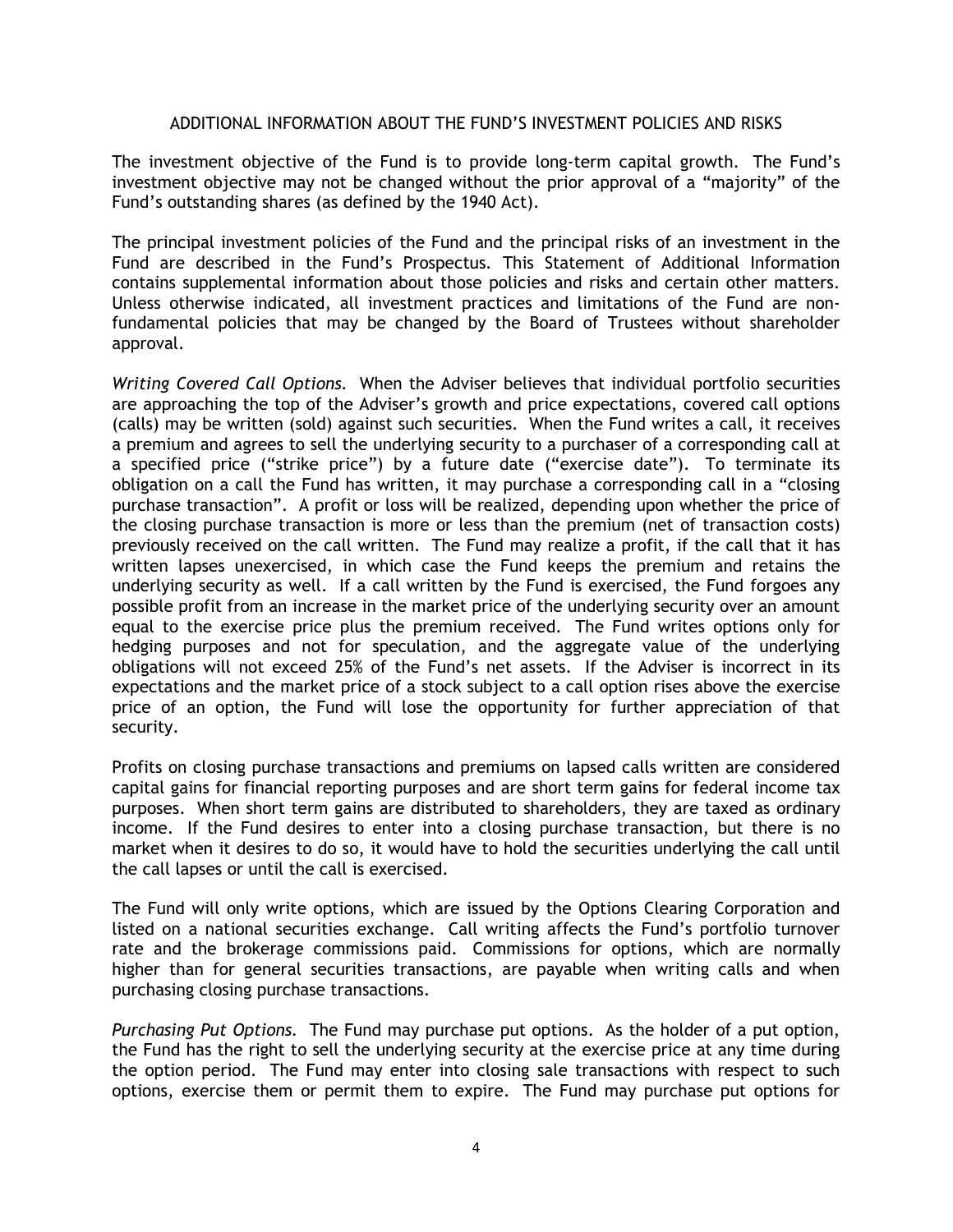defensive purposes in order to protect against an anticipated decline in the value of its portfolio securities. An example of such use of put options is provided below.

The Fund may purchase a put option on an underlying security owned by the Fund as a defensive technique in order to protect against an anticipated decline in the value of the security. Such hedge protection is provided only during the life of the put option when the Fund, as the holder of the put option, is able to sell the underlying security at the put exercise price regardless of any decline in the market price of the underlying security. For example, a put option may be purchased in order to protect unrealized appreciation of a security where the Adviser deems it desirable to continue to hold the security because of tax considerations. The premium paid for the put option and any transaction costs would reduce any capital gain otherwise available for distribution when the security is eventually sold.

The Fund may also purchase put options at a time when it does not own the underlying security. By purchasing put options on a security it does not own, the Fund seeks to benefit from a decline in the market price of the underlying security. If the put option is not sold when it has remaining value, and if the market price of the underlying security remains equal to or greater than the exercise price during the life of the put option, the Fund will lose its entire investment in the put option. In order for the purchase of a put option to be profitable, the market price of the underlying security must decline sufficiently below the exercise price to cover the premium and transaction costs, unless the put option is sold in a closing sale transaction.

The Fund will commit no more than 5% of its net assets to premiums when purchasing put options. The premium paid by the Fund when purchasing a put option will be recorded as an asset in the Fund's statement of assets and liabilities. This asset will be adjusted daily to the option's current market value, which will be the latest sale price at the time at which the Fund's net asset value per share is computed (close of trading on the New York Stock Exchange), or, in the absence of such sale, the latest bid price. The asset will be extinguished upon expiration of the option, the selling (writing) of an identical option in a closing transaction, or the delivery of the underlying security upon the exercise of the option.

*Options Transactions Generally.* Option transactions in which the Fund may engage involve the specific risks described above as well as the following risks: the writer of an option may be assigned an exercise at any time during the option period; disruptions in the markets for underlying instruments could result in losses for options investors; there may exist imperfect or no correlation between the option and the securities being hedged; the insolvency of a broker could present risks for the broker's customers; and market imposed restrictions may prohibit the exercise of certain options. In addition, the options activities of the Fund may affect its portfolio turnover rate and the amount of brokerage commissions paid by the Fund. The success of the Fund in using the options strategies described above depends, among other things, on the Adviser's ability to predict the direction and volatility of price movements in the options and securities markets and the Adviser's ability to select the proper time, type and duration of the options.

The use of options by the Fund is subject to limitations established by each of the exchanges governing the maximum number of options which may be written or held by a single investor or group of investors acting in concert, regardless of whether the options were written or purchased on the same or different exchanges or are held in one or more accounts or through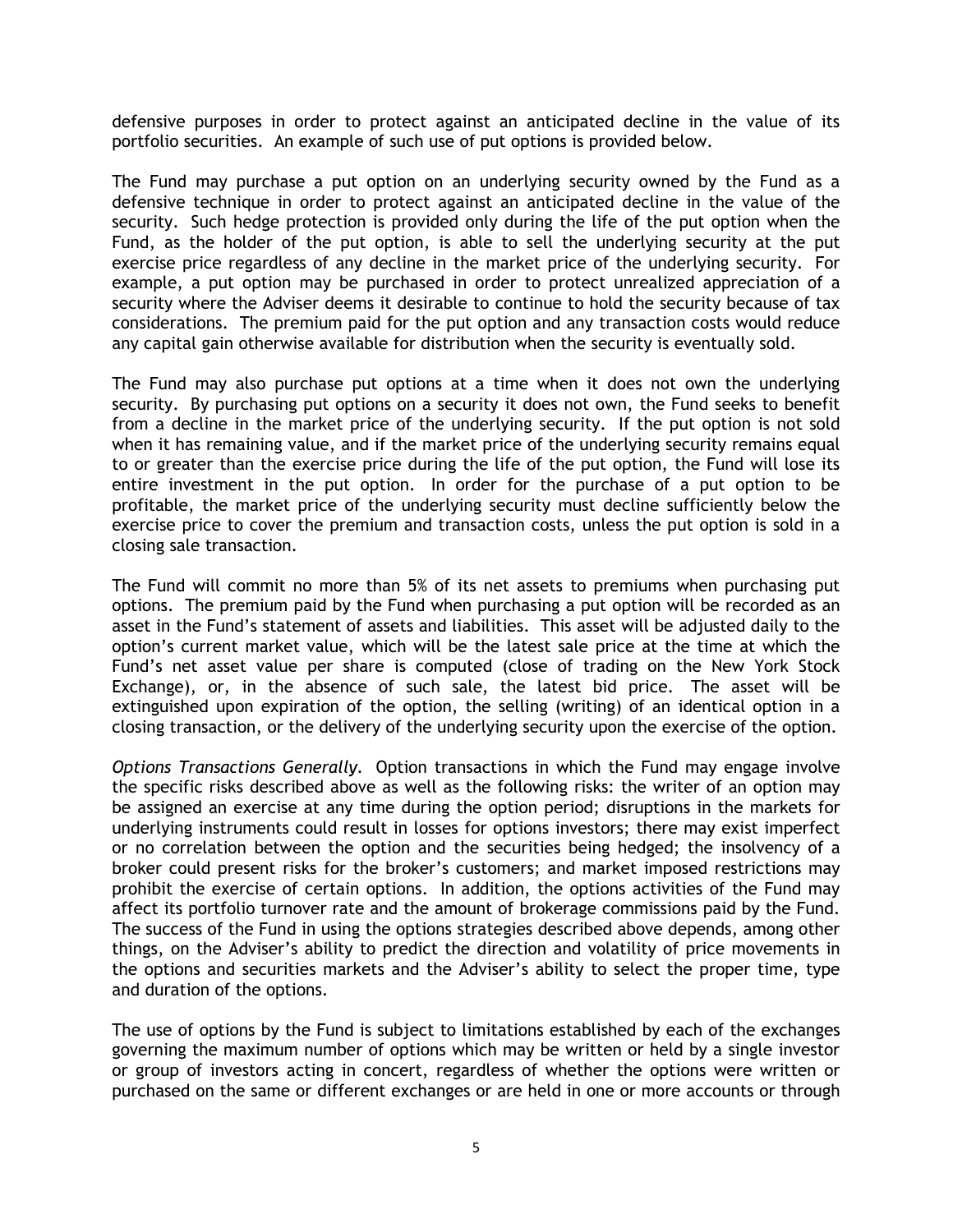one or more different exchanges or through one or more brokers. Therefore, the number of options the Fund may write or purchase may be affected by options written or held by other entities, including other clients of the Adviser. An exchange may order the liquidation of positions found to be in violation of these limits and may impose certain other sanctions.

*Foreign Securities.*The Fund may invest in foreign securities if the Adviser believes such investment would be consistent with the Fund's investment objective. The same factors would be considered in selecting foreign securities as with domestic securities, as discussed in the Prospectus. Foreign securities investment presents special considerations not typically associated with investments in domestic securities. Foreign taxes may reduce income. Currency exchange rates and regulations may cause fluctuation in the value of foreign securities. Foreign securities are subject to different regulatory environments than in the United States and, compared to the United States, there may be a lack of uniform accounting, auditing and financial reporting standards, less volume and liquidity and more volatility, less public information and less regulation of foreign issuers. Countries have been known to expropriate or nationalize assets, and foreign investments may be subject to political, financial or social instability or adverse diplomatic developments. There may be difficulties in obtaining service of process on foreign issuers and difficulties in enforcing judgments with respect to claims under the U.S. securities laws against such issuers. Favorable or unfavorable differences between U.S. and foreign economies could affect foreign securities values. The U.S. Government has, in the past, discouraged certain foreign investments by U.S. investors through taxation or other restrictions and it is possible that such restrictions could be imposed again.

The Fund may invest in foreign issuers directly or through the purchase of American Depository Receipts (ADRs). ADRs, which are traded domestically, are receipts issued by a U.S. bank or trust company evidencing ownership of securities of a foreign issuer. ADRs may be listed on a national securities exchange or may trade in the over-the-counter market. The prices of ADRs are denominated in U.S. dollars while the underlying security may be denominated in a foreign currency. Direct investments in foreign securities will generally be limited to foreign securities traded on foreign securities exchanges.

Although the Fund is not limited in the amount of foreign securities it may acquire, it is presently expected that the Fund will not invest more than 10% of its assets (as measured at the time of purchase) in direct investments in foreign securities traded on foreign securities exchanges.

*Preferred Stocks***.** Preferred stocks, unlike common stocks, offer a stated dividend rate payable from a corporation's earnings. Such preferred stock dividends may be cumulative or non-cumulative, participating, or auction rate. If interest rates rise, the fixed dividend on preferred stocks may be less attractive, causing the price of preferred stocks to decline. Preferred stocks may have mandatory sinking fund provisions, as well as call/redemption provisions prior to maturity, a negative feature when interest rates decline. Dividends on some preferred stocks may be "cumulative," requiring all or a portion of the prior unpaid dividends to be paid before dividends are paid on the issuer's common stock. Preferred stock also generally has a preference over common stock on the distribution of a corporation's assets in the event of liquidation of the corporation, and may be "participating," which means that it may be entitled to a dividend exceeding the stated dividend in certain cases. The rights of preferred stocks on the distribution of a corporation's assets in the event of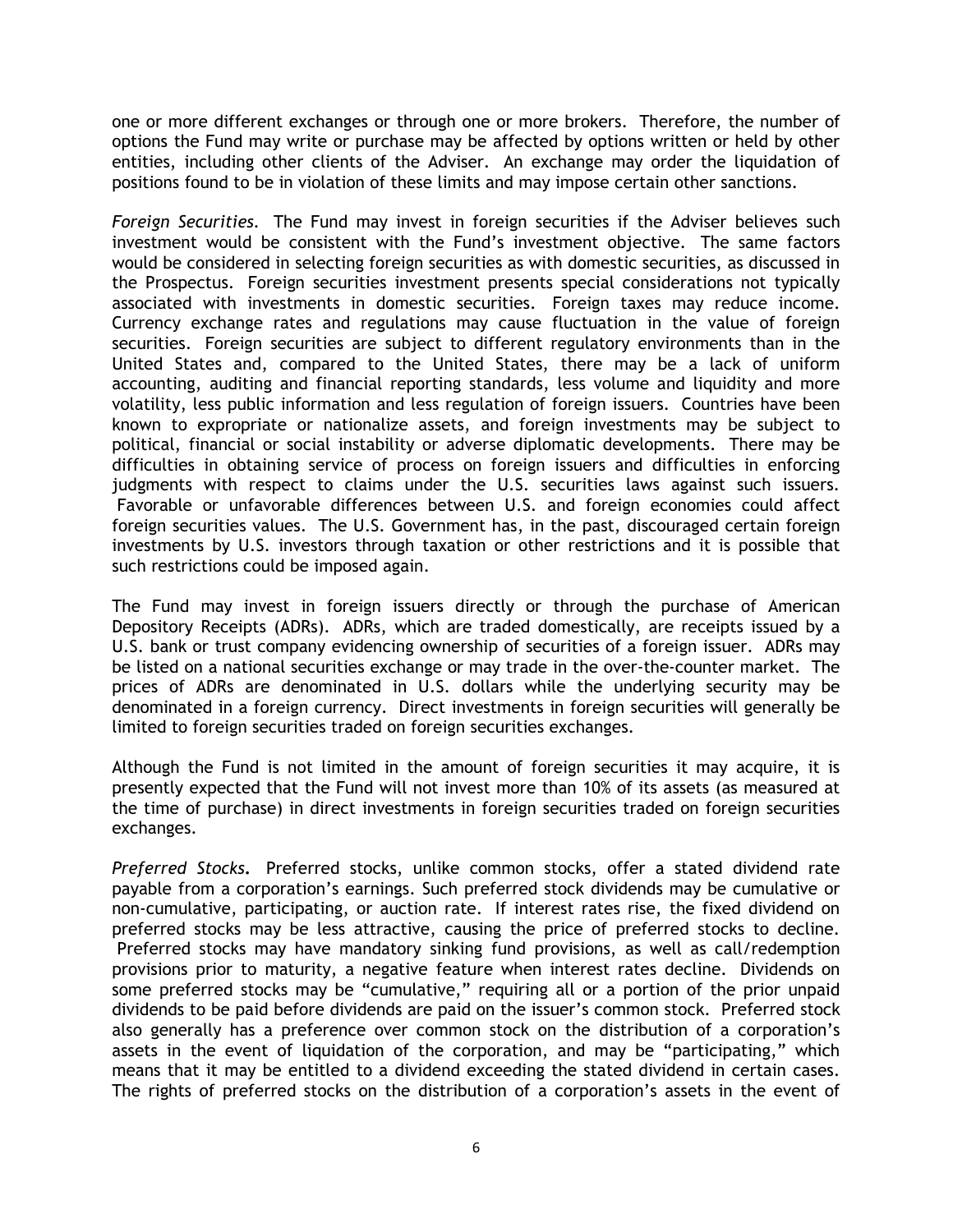liquidation are generally subordinate to the rights associated with a corporation's debt securities.

*Convertible Securities.* A convertible security is a security that may be converted either at a stated price or rate within a specified period of time into a specified number of shares of common stock. By investing in convertible securities, the Fund seeks the opportunity, through the conversion feature, to participate in the capital appreciation of the common stock into which the securities are convertible, while investing at a better price than may be available on the common stock or obtaining a higher fixed rate of return than is available on the common stock. The value of a convertible security is a function of its "investment value" (determined by its yield in comparison with the yields of other securities of comparable maturity and quality that do not have a conversion privilege) and its "conversion value" (the security's worth, at market value, if converted into the underlying common stock). The credit standing of the issuer and other factors may also affect the investment value of a convertible security. The conversion value of a convertible security is determined by the market price of the underlying common stock. If the conversion value is low relative to the investment value, the price of the convertible security is governed principally by its investment value. To the extent the market price of the underlying common stock approaches or exceeds the conversion price, the price of the convertible security will be increasingly influenced by its conversion value. A convertible security may be subject to redemption at the option of the issuer at a price established in the instrument governing the convertible security. If a convertible security held by the Fund is called for redemption, the Fund must permit the issuer to redeem the security, convert it into the underlying common stock or sell it to a third party.

*Warrants and Rights.*Warrants are options to purchase equity securities at a specified price and are valid for a specific time period. Prices of warrants do not necessarily move in concert with the prices of the underlying securities. Rights are similar to warrants but generally have a short duration and are distributed directly by the issuer to its shareholders. Rights and warrants have no voting rights, receive no dividends and have no rights with respect to the assets of the issuer. Investments in warrants and rights involve certain risks, including the possible lack of a liquid market for resale, potential price fluctuations as a result of speculation or other factors, and failure of the price of the underlying security to reach or have reasonable prospects of reaching a level at which the warrant or right can be prudently exercised (in which event the warrant or right may expire without being exercised, resulting in a loss of the Fund's entire investment therein).

*Debt Securities.* The Fund may invest up to 15% of its net assets in a variety of debt securities, some of which may be considered below "investment grade" and some of which may be unrated. Subject to that limit and the limitation on investments in illiquid securities described below, the Fund may invest up to 10% of its net assets in debt securities that are rated below investment grade, unrated and/or illiquid. Debt securities that are unrated or are rated below "investment grade" include "junk bonds" and, as such, carry a higher credit risk than "investment grade" debt securities. These securities are considered "high risk" securities.

The Fund may purchase taxable or tax-exempt debt securities. The range of debt securities that the Fund may purchase also includes residential and commercial mortgaged-backed securities, residential and commercial collateralized mortgage obligations, collateralized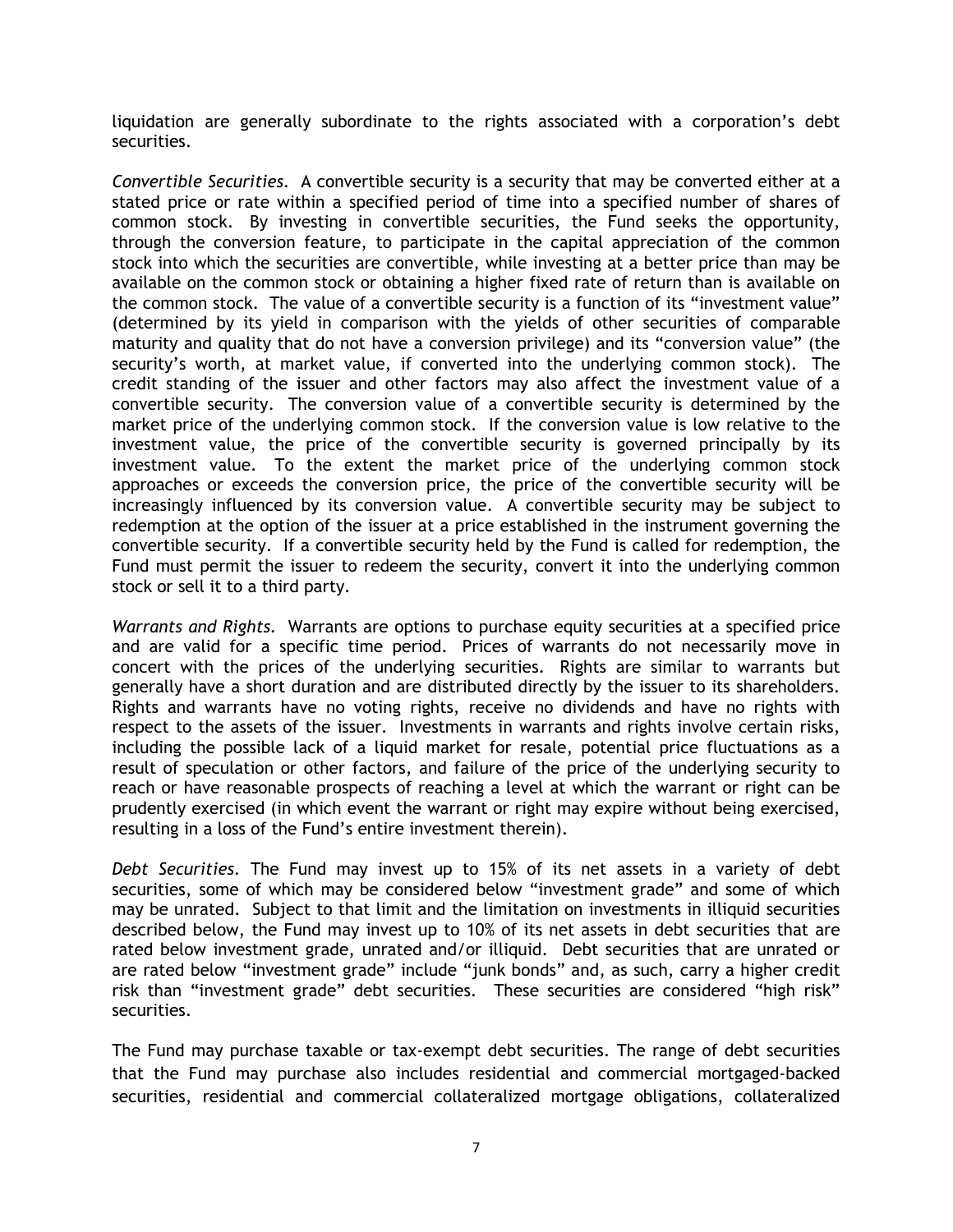debt obligations and asset-backed securities. The Fund may purchase debt securities without regard to their maturity. The Fund may purchase debt securities that may be callable or noncallable, may be secured or unsecured and may be rated or unrated. The Fund may also invest in zero-coupon securities. The Fund's investment in debt securities for which there is no active trading market is subject to the Fund's fundamental policy that it may not invest more than 15% of its net assets in illiquid securities.

Because the Fund can invest up to 10% of its net assets in unrated or below-investment-grade securities, the Fund's credit risks are greater than those of funds that purchase only investment-grade securities. The 10% limitation is applied at the time of purchase and the Fund may continue to hold a security whose credit rating has been lowered, or in the case of an unrated security, after the Fund's adviser has changed its assessment of the security's credit quality. As a result, credit rating downgrades or other market fluctuations may cause the Fund's holdings of unrated and below-investment-grade securities to exceed this 10% restriction for some period of time. If the Fund has more than 10% of its net assets invested in unrated and below-investment-grade securities, the Adviser will not purchase additional unrated or below-investment-grade securities until the level of holdings in those securities no longer exceeds the limitation.

*U.S. Government Securities.*The Fund may invest in debt obligations, which are issued or guaranteed by the U.S. Government, its agencies and instrumentalities ("U.S. Government Securities") as described herein. U.S. Government Securities include the following securities: (1) U.S. Treasury obligations of various interest rates, maturities and issue dates, such as U.S. Treasury bills (mature in one year or less), U.S. Treasury notes (mature in one to seven years), and U.S. Treasury bonds (mature in more than seven years), the payments of principal and interest of which are all backed by the full faith and credit of the U.S. Government; (2) obligations issued or guaranteed by U.S. Government agencies or instrumentalities, some of which are backed by the full faith and credit of the U.S. Government, e.g., obligations of the Government National Mortgage Association ("GNMA"), the Farmers Home Administration and the Export Import Bank; some of which do not carry the full faith and credit of the U.S. Government but which are supported by the right of the issuer to borrow from the U.S. Government, e.g., obligations of the Tennessee Valley Authority, the U.S. Postal Service, the Federal National Mortgage Association ("FNMA"), and the Federal Home Loan Mortgage Corporation ("FHLMC"); and some of which are backed only by the credit of the issuer itself, e.g., obligations of the Student Loan Marketing Association, the Federal Home Loan Banks and the Federal Farm Credit Bank; and (3) any of the foregoing purchased subject to repurchase agreements as described herein. The guarantee of the U.S. Government does not extend to the yield or value of U.S. Government Securities or of the Fund's shares.

Obligations of GNMA, FNMA and FHLMC may include direct pass-through "Certificates," representing undivided ownership interests in pools of mortgages. Such Certificates are guaranteed as to the payment of principal and interest (but not as to price and yield) by the U.S. Government or the issuing agency. Mortgage Certificates are subject to more rapid prepayment than their stated maturity date would indicate; their rate of prepayment tends to accelerate during periods of declining interest rates and, as a result, the proceeds from such prepayments may be reinvested in instruments which have lower yields. To the extent such securities were purchased at a premium, such prepayments could result in capital losses.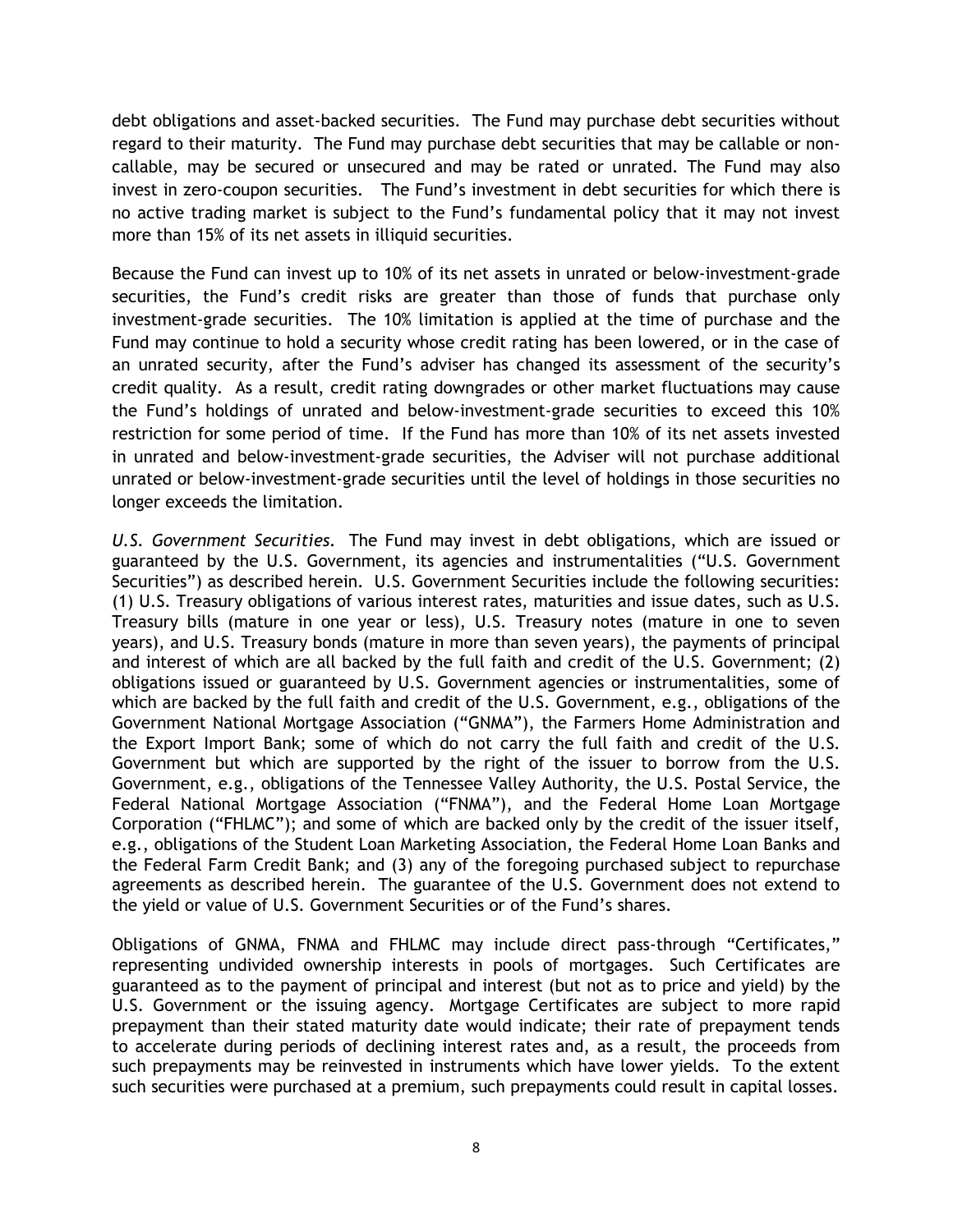*Repurchase Agreements.*The Fund may acquire U.S. Government Securities or other highgrade debt securities subject to repurchase agreements. A repurchase transaction occurs when, at the time the Fund purchases a security (normally a U.S. Treasury obligation), it also resells it to the vendor (normally a member bank of the Federal Reserve System or a registered Government Securities dealer) and must deliver the security (and/or securities substituted for them under the repurchase agreement) to the vendor on an agreed upon date in the future. Such securities, including any securities so substituted, are referred to as the "Repurchase Securities." The repurchase price exceeds the purchase price by an amount which reflects an agreed upon market interest rate effective for the period of time during which the repurchase agreement is in effect.

The majority of these transactions run day-to-day, and the delivery pursuant to the resale typically will occur within one to five days of the purchase. The Fund's risk is limited to the ability of the vendor to pay the agreed upon sum upon the delivery date; in the event of bankruptcy or other default by the vendor, there may be possible delays and expenses in liquidating the instrument purchased, decline in its value and loss of interest. These risks are minimized when the Fund holds a perfected security interest in the Repurchase Securities and can therefore sell the instrument promptly. Under guidelines issued by the Trustees, the Adviser will carefully consider the creditworthiness of a vendor during the term of the repurchase agreement. Repurchase agreements are considered loans collateralized by the Repurchase Securities, such agreements being defined as "loans" under the 1940 Act. The return on such "collateral" may be more or less than that from the repurchase agreement. The market value of the resold securities will be monitored so that the value of the "collateral" is at all times as least equal to the value of the loan, including the accrued interest earned thereon. All Repurchase Securities will be held by the Fund's custodian, either directly or through a securities depository.

*Description of Money Market Instruments.*Money market instruments may include U.S. Government Securities or corporate debt obligations (including those subject to repurchase agreements) as described herein, provided that they mature in thirteen months or less from the date of acquisition and are otherwise eligible for purchase by the Fund. Money market instruments also may include Bankers' Acceptances and Certificates of Deposit of domestic branches of U.S. banks, Commercial Paper and Variable Amount Demand Master Notes ("Master Notes"). BANKERS' ACCEPTANCES are time drafts drawn on and "accepted" by a bank, which are the customary means of effecting payment for merchandise sold in importexport transactions and are a source of financing used extensively in international trade. When a bank "accepts" such a time draft, it assumes liability for its payment. When the Fund acquires a Bankers' Acceptance, the bank which "accepted" the time draft is liable for payment of interest and principal when due. The Bankers' Acceptance, therefore, carries the full faith and credit of such bank. A CERTIFICATE OF DEPOSIT ("CD") is an unsecured interestbearing debt obligation of a bank. CDs acquired by the Fund would generally be in amounts of \$100,000 or more. COMMERCIAL PAPER is an unsecured, short term debt obligation of a bank, corporation or other borrower. Commercial Paper maturity generally ranges from two to 270 days and is usually sold on a discounted basis rather than as an interest-bearing instrument. The Fund will invest in Commercial Paper only if it is rated in the highest rating category by any nationally recognized statistical rating organization ("NRSRO") or, if not rated, if the issuer has an outstanding unsecured debt issue rated in the three highest categories by any NRSRO or, if not so rated, is of equivalent quality in the Adviser's assessment. Commercial Paper may include Master Notes of the same quality. MASTER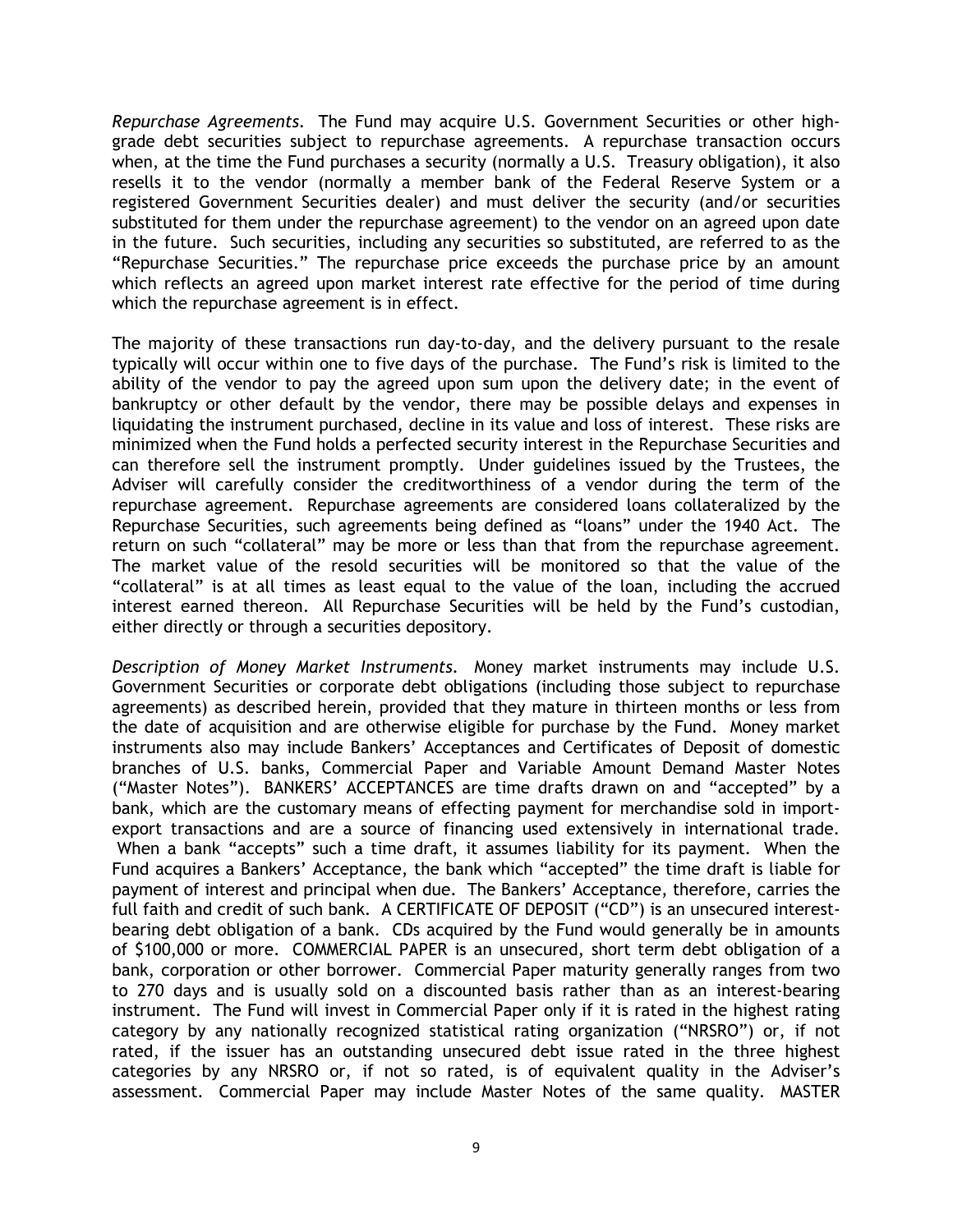NOTES are unsecured obligations which are redeemable upon demand of the holder and which permit the investment of fluctuating amounts at varying rates of interest. Master Notes are acquired by the Fund only through the Master Note program of the Fund's custodian, acting as administrator thereof. The Adviser will monitor, on a continuous basis, the earnings power, cash flow and other liquidity ratios of the issuer of a Master Note held by the Fund.

*Forward Commitment and When-Issued Securities.* The Fund may purchase securities on a when-issued basis or for settlement at a future date if the Fund holds sufficient assets to meet the purchase price. In such purchase transactions the Fund will not accrue interest on the purchased security until the actual settlement. Similarly, if a security is sold for a forward date, the Fund will accrue the interest until the settlement of the sale. When-issued security purchases and forward commitments have a higher degree of risk of price movement before settlement due to the extended time period between the execution and settlement of the purchase or sale. As a result, the exposure to the counterparty of the purchase or sale is increased. Although the Fund would generally purchase securities on a forward commitment or when-issued basis with the intention of taking delivery, the Fund may sell such a security prior to the settlement date if the Adviser felt such action was appropriate. In such a case the Fund could incur a short-term gain or loss.

*Unseasoned Issuers.*The Fund may invest a portion of its assets in small, unseasoned companies. While smaller companies generally have potential for rapid growth, they often involve higher risks because they may lack the management experience, financial resources, product diversification and competitive strengths of larger corporations. In addition, in many instances, the securities of smaller companies are traded only over-the-counter or on a regional securities exchange, and the frequency and volume of their trading is substantially less than is typical of larger companies. Therefore, the securities of smaller companies may be subject to wider price fluctuations. There may be no trading market for securities issued in transactions exempt from the registration requirements of the federal securities laws. Securities for which market quotations are not readily available must be valued in good faith by the Board of Trustees. When making large sales, the Fund may have to sell portfolio holdings at discounts from quoted prices or may have to make a series of small sales over an extended period of time.

*Investment Company Securities.*The Fund may also invest up to 10% of its total assets in securities of other investment companies. Investments by the Fund in shares of other investment companies will result in duplication of advisory, administrative and distribution fees. The Fund will not invest more than 5% of its total assets in securities of any single investment company and will not purchase more than 3% of the outstanding voting securities of any investment company. An investment in securities of an investment company is not insured or guaranteed by the Federal Deposit Insurance Corporation or any other government agency.

*Illiquid Investments.*The Fund may invest up to 15% of its net assets in illiquid securities. Illiquid securities are those that may not be sold or disposed of in the ordinary course of business within seven days at approximately the price at which they are valued. Under the supervision of the Board of Trustees, the Adviser determines the liquidity of the Fund's investments. The absence of a trading market can make it difficult to ascertain a market value for illiquid investments. Disposing of illiquid securities may be time consuming and expensive, and it may be difficult or impossible for the Fund to sell illiquid securities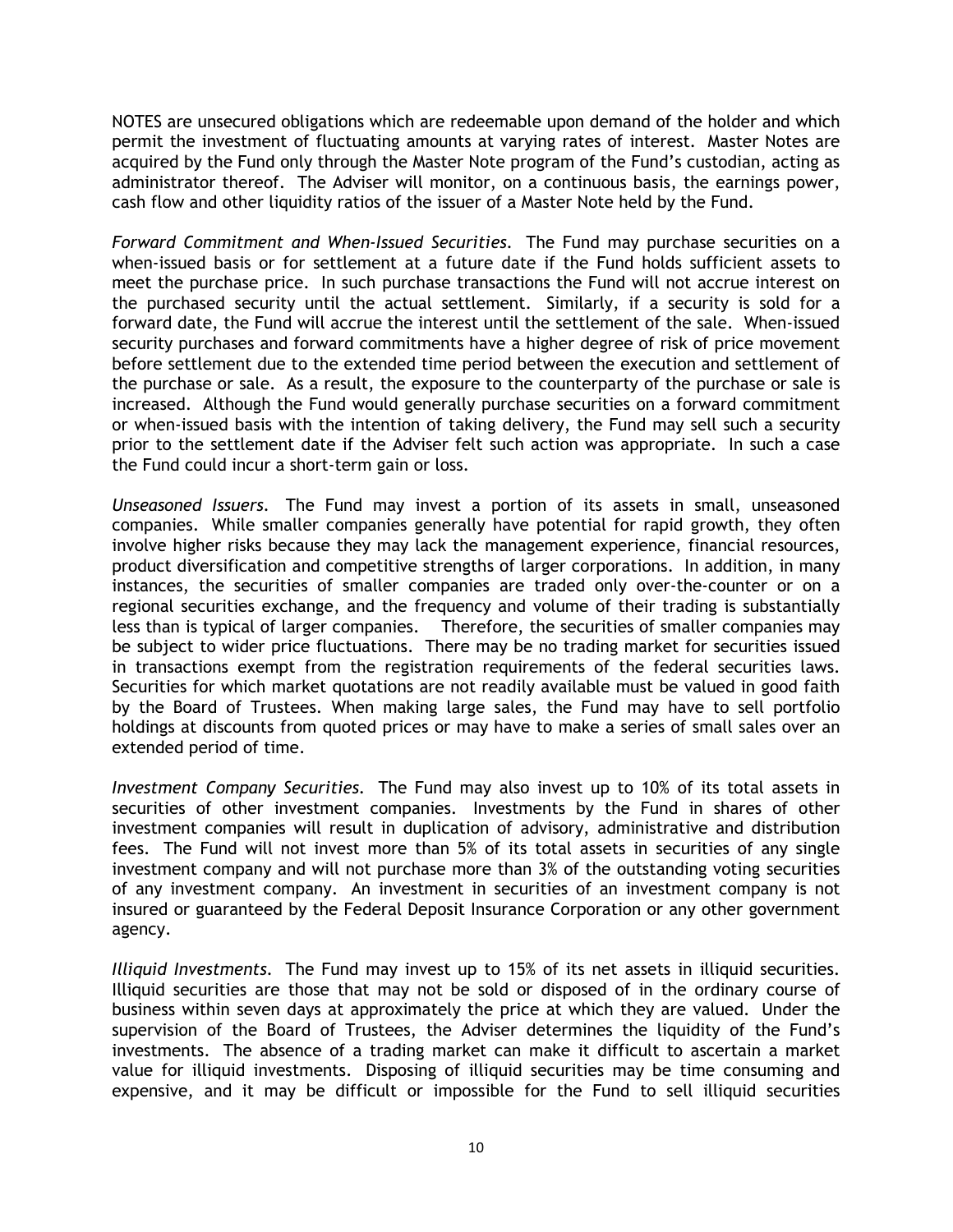promptly at an acceptable price. The Fund may hold illiquid securities for extended periods of time, thereby limiting the flexibility of the portfolio manager in the selection of portfolio securities.

*Borrowing and Pledging.*The Fund may borrow, temporarily, up to 5% of its total assets for extraordinary purposes and may increase this limit to 33.3% of its total assets to meet redemption requests which might otherwise require untimely disposition of portfolio holdings. To the extent the Fund borrows for these purposes, the effects of market price fluctuations on portfolio net asset value will be exaggerated. If, while such borrowing is in effect, the value of the Fund's assets declines, the Fund would be forced to liquidate portfolio securities when it is disadvantageous to do so. The Fund would incur interest and other transaction costs in connection with such borrowing. The Fund will not make any additional investments while its outstanding borrowings exceed 5% of the current value of its total assets. The Fund may pledge assets in connection with borrowing but will not pledge more than one-third of its total assets.

*Temporary Defensive Positions.* As a temporary defensive measure, the Fund may invest up to 100% of its total assets in investment grade bonds, U.S. Government obligations, repurchase agreements or money market instruments. The Fund's investments in illiquid securities may reduce the percentage of the Fund's total assets that may be invested in these instruments on a temporary basis. When the Fund makes such investments as a temporary defensive measure, it is not pursuing its investment objective.

# FUNDAMENTAL INVESTMENT LIMITATIONS

The Fund has adopted certain fundamental investment limitations designed to reduce the risk of an investment in the Fund. These limitations may not be changed without the affirmative vote of a majority of the outstanding shares of the Fund as defined in the 1940 Act. For purposes of the discussion of these fundamental investment limitations, the term "majority" of the outstanding shares of the Fund means the lesser of (1) 67% or more of the outstanding shares of the Fund present at a meeting, if the holders of more than 50% of the outstanding shares of the Fund are present or represented at such meeting or (2) more than 50% of the outstanding shares of the Fund.

Under these fundamental limitations, the Fund MAY NOT:

(1) Issue senior securities, borrow money or pledge its assets, except that it may borrow from banks as a temporary measure (a) for extraordinary or emergency purposes, in amounts not exceeding 5% of the Fund's total assets, or (b) in order to meet redemption requests that might otherwise require untimely disposition of portfolio securities if, immediately after such borrowing, the value of the Fund's assets, including all borrowings then outstanding, less its liabilities (excluding all borrowings), is equal to at least 300% of the aggregate amount of borrowings then outstanding, and may pledge its assets to secure all such borrowings;

(2) Underwrite securities issued by others except to the extent the Fund may be deemed to be a Distributor under the federal securities laws in connection with the disposition of portfolio securities;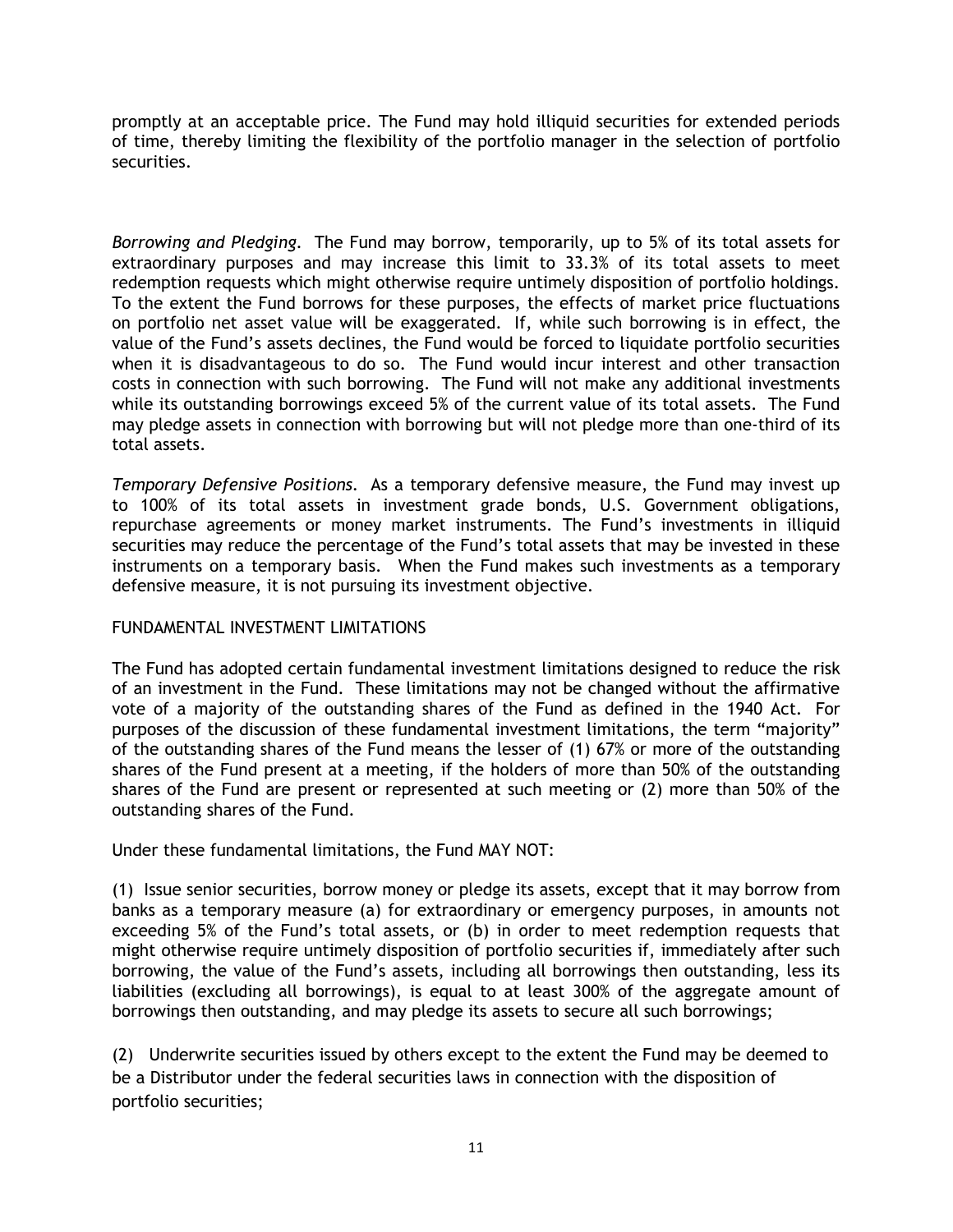(3) Purchase securities on margin (but the Fund may obtain such short-term credits as may be necessary for the clearance of transactions);

(4) Make short sales of securities or maintain a short position, except short sales "against the box" (A short sale is made by selling a security the Fund does not own. A short sale is "against the box" to the extent that the Fund contemporaneously owns or has the right to obtain at no added cost securities identical to those sold short.);

(5) Make loans of money or securities, except that the Fund may invest in repurchase agreements;

(6) Write, purchase or sell commodities, commodities contracts, futures contracts or related options (except that the Fund may write covered call options as described in the Prospectus);

(7) Invest more than 25% of its total assets in the securities of issuers in any particular industry, except that this restriction does not apply to investments in securities of the United States Government, its agencies or instrumentalities;

(8) Invest for the purpose of exercising control or management of another issuer; or

(9) Invest in interests in real estate, real estate mortgage loans, oil, gas or other mineral exploration or development programs, except that the Fund may invest in the securities of companies (other than those which are not readily marketable), which own or deal in such things.

With respect to the percentages adopted by the Trust as maximum limitations on the Fund's investment policies and restrictions, an excess above the fixed percentage (except for the percentage limitations relative to the borrowing of money) will not be a violation of the policy or restriction unless the excess results immediately and directly from the acquisition of any security or the action taken.

The Fund does not presently intend to pledge the assets of the Fund as described above in the first investment limitation set forth above. The Fund has never made, nor does it presently intend to make, short sales of securities "against the box" as described in the fourth investment limitation set forth above. The ninth investment limitation set forth above is understood to mean that the Fund will neither purchase nor sell the types of investments described therein. The statements of intention in this paragraph reflect the non-fundamental policies, which may be changed by the Board of Trustees without shareholder approval.

# PORTFOLIO TURNOVER

The Fund's portfolio turnover rate is calculated by dividing the lesser of purchases or sales of portfolio securities for the fiscal year, exclusive of short-term instruments, by the monthly average of the value of the portfolio securities owned by the Fund during the fiscal year. High portfolio turnover involves correspondingly greater brokerage commissions and other transaction costs, which will be borne directly by the Fund, and may result in the Fund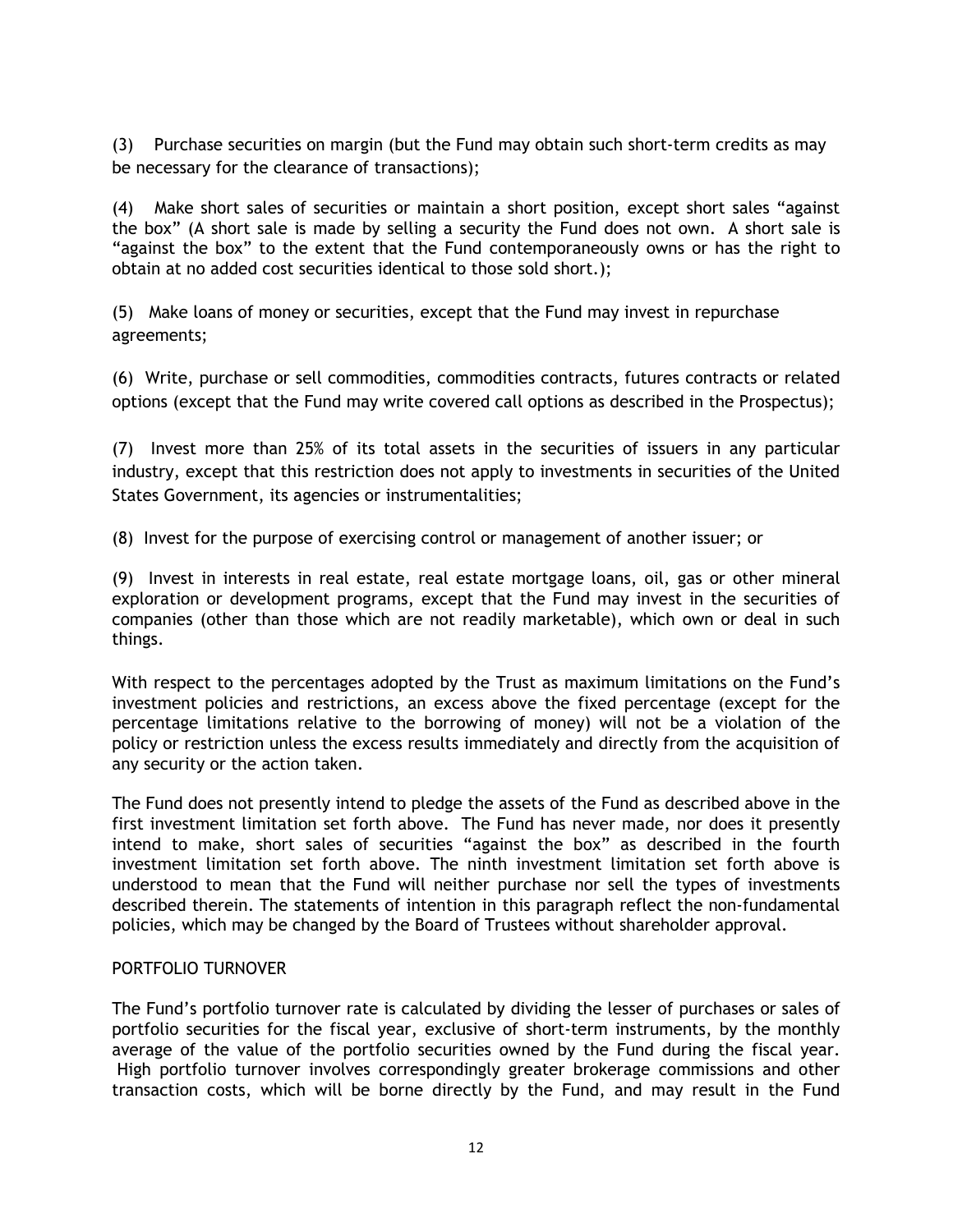recognizing greater amounts of income and capital gains, which would increase the amount of income and capital gains which the Fund must distribute to its shareholders in order to maintain its status as a regulated investment company and to avoid the imposition of federal income or excise taxes. See "Taxes." A 100% turnover rate would occur if all of the Fund's portfolio securities were replaced once within a one year period.

Generally, the Fund intends to invest for long-term purposes. However, the rate of portfolio turnover will depend upon market and other conditions, and the Fund's longer term perspective will not be a limiting factor when the Adviser believes that portfolio changes are appropriate. For the fiscal years ended March 31, 2019, 2018, and 2017, the Fund's portfolio turnover rates were 46%, 44%, and 42%, respectively.

## DISCLOSURE OF PORTFOLIO HOLDINGS

The Fund has adopted policies and procedures concerning the dissemination of information about the portfolio securities holdings of the funds by employees, officers and/or directors of the Adviser, the Distributor and the Transfer Agent. These policies are designed to assure that non-public information about portfolio securities is distributed only for a legitimate business purpose, and is done in a manner that (a) conforms to applicable laws and regulations and (b) is designed to prevent that information from being used in a way that could negatively affect the fund's investment program or enable third parties to use that information in a manner that is harmful to the Fund.

The Fund's portfolio holdings are made publicly available no later than 60 days after the close of each of the Fund's fiscal quarters in annual and semi-annual reports to shareholders, or in its Statements of Investments on Form N-Q, which are publicly available at the SEC. The Fund's portfolio holdings are also made available to industry providers of data analytics within 60 days of the close of each of the Fund's fiscal quarters (i.e. Morningstar® Inc., Thomson Reuters Lipper, and Sungard Availability Services). Until publicly disclosed, the Fund's portfolio holdings are proprietary, confidential business information. While recognizing the importance of providing Fund shareholders with information about their Fund's investments and providing portfolio information to a variety of third parties to assist with the management, distribution and administrative process, such need for transparency must be balanced against the risk that third parties who gain access to the Fund's portfolio holdings information could attempt to use that information to trade ahead of or against the fund, which could negatively affect the prices that the Fund is able to obtain in portfolio transactions or the availability of the portfolio securities that portfolio managers are trading in on the fund's behalf.

The Fund's Investment Adviser, its affiliates and their respective employees, officers and directors shall neither solicit nor accept any compensation or other consideration (including any agreement to maintain assets in the Fund or in other investment companies or accounts managed by the Investment Adviser or any affiliated person of the Investment Adviser) in connection with the disclosure of the Fund's non-public portfolio holdings. The receipt of investment Advisory fees or other fees and compensation paid to the Investment Adviser and its affiliates pursuant to agreements approved by the Fund's Board of Trustees shall not be deemed "compensation" or "consideration" for these purposes.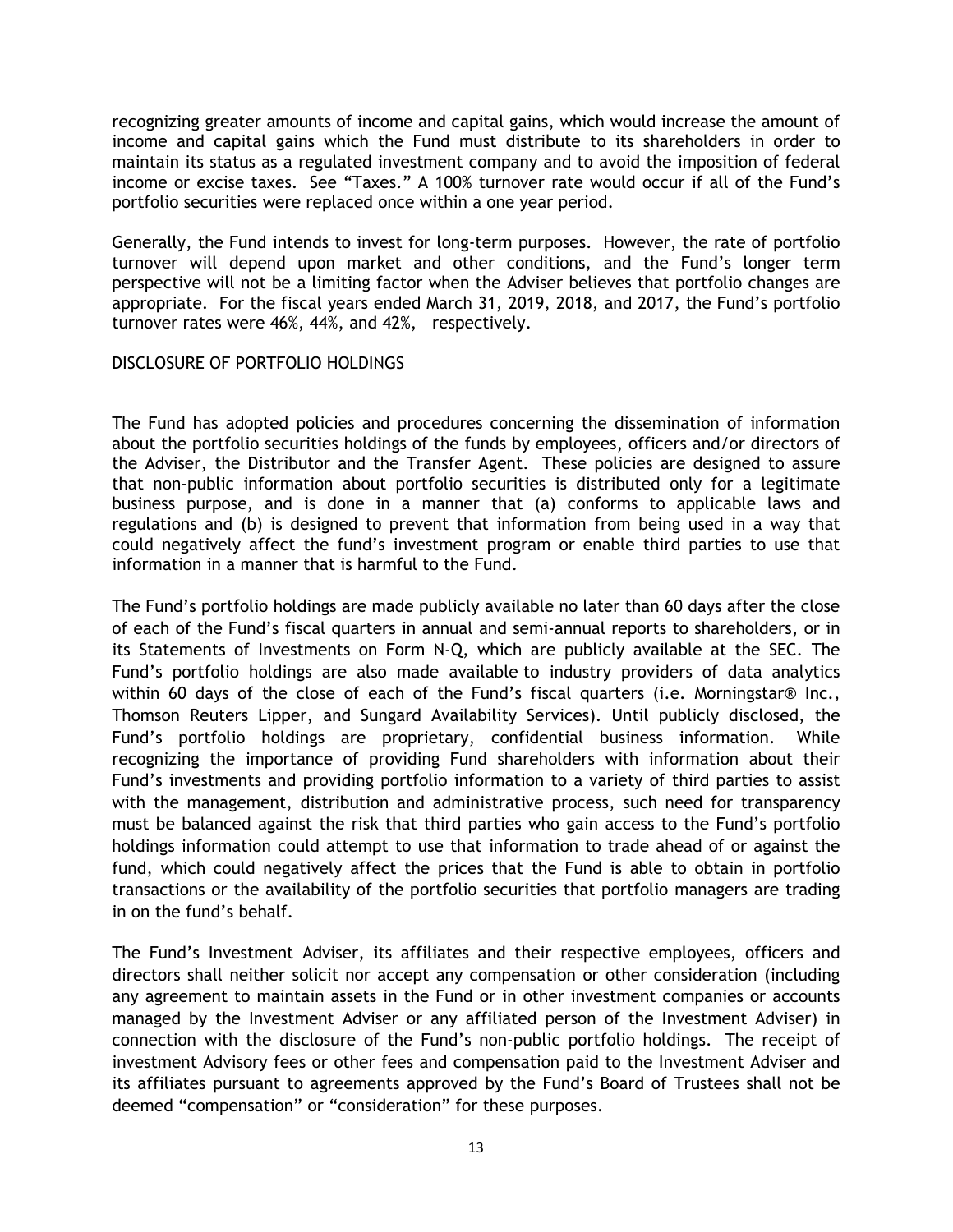Complete Fund portfolio holdings positions may be released to the following categories of entities or individuals on an ongoing basis, provided that such entity or individual either (1) has signed an agreement to keep such information confidential and not trade on the basis of such information, or (2) is subject to a fiduciary obligation, as a member of the Fund's Board of Trustees, or as an employee, officer and/or director of the Investment Adviser, Distributor or Transfer Agent, or their respective legal counsel, not to disclose such information except in conformity with these policies and procedures and not to trade for her/her personal account on the basis of such information:

- Employees of Pinnacle Advisors LLC, the Fund's investment adviser, Pinnacle Investments, LLC, the Fund's principal underwriter, and Mutual Shareholder Services, LLC, the Fund's Transfer Agent who need to have access to such information (as determined by senior officers of such entity);
- Sanville and Company, the Fund's certified public accountants and independent registered public accounting firm;
- Members of the Fund's Board of Trustees;
- Huntington National Bank, N.A., the Fund's custodian bank;

Portfolio holdings information (which may include information on a Fund's entire portfolio or individual securities therein) may be provided by senior officers of the Investment Adviser or attorneys, if any, on the staff of the Investment Adviser, Distributor, or Transfer Agent, in the following circumstances:

- Response to legal process in litigation matters, such as responses to subpoenas or in class action matters where the Fund may be part of the plaintiff class (and seeks recovery for losses on a security) or a defendant;
- Response to regulatory requests for information (the SEC, FINRA, state securities regulators, and/or foreign securities authorities, including without limitation, requests for information in inspections or for position reporting purposes);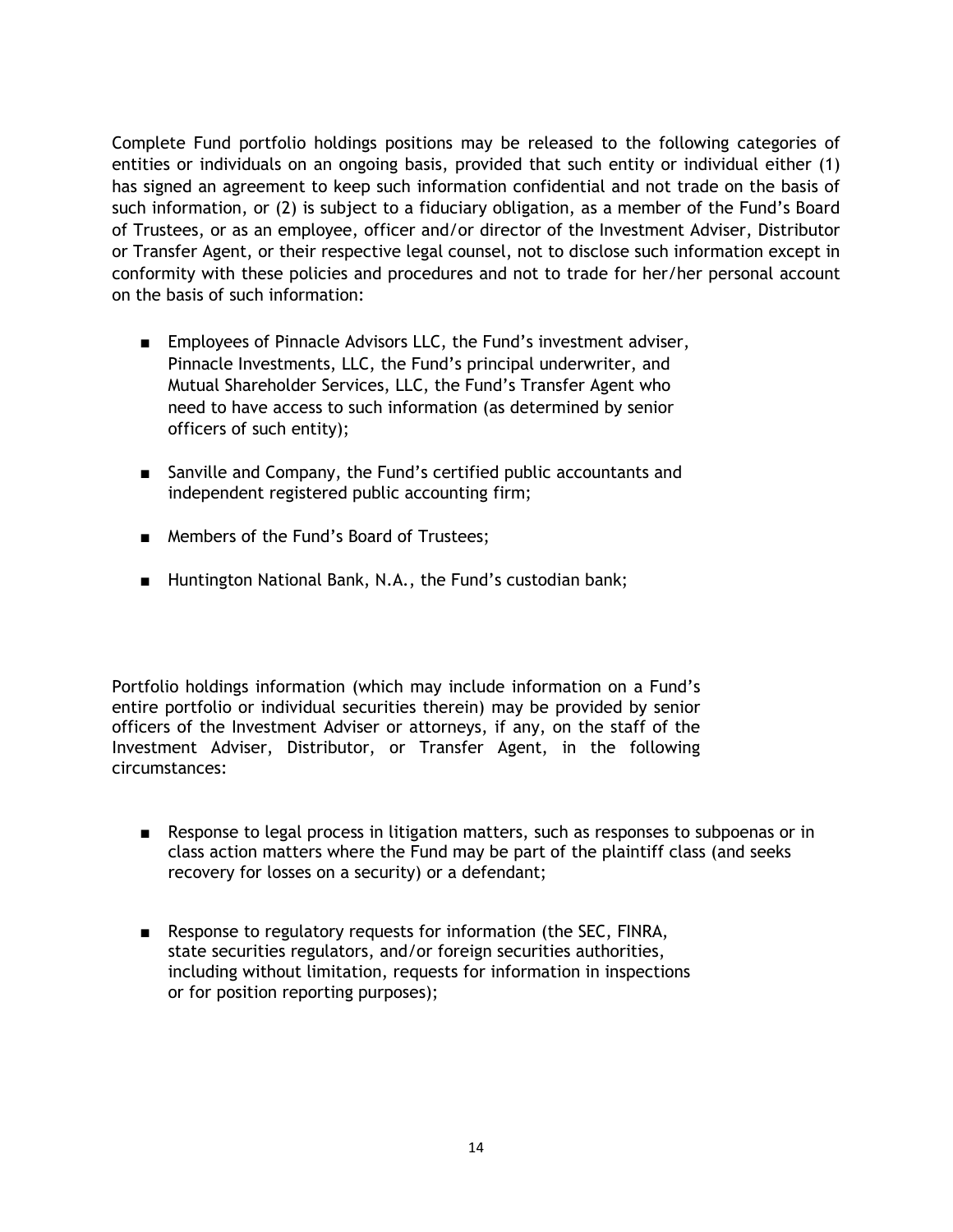- To consultants for retirement plans for plan sponsors/discussion at due diligence meetings (but only pursuant to confidentiality agreements);
- Investment bankers in connection with merger discussions (but only pursuant to confidentiality agreements)

The Chief Compliance Officer of the Fund, the Investment Adviser, the Distributor and Transfer Agent (each a "CCO" and collectively, the "CCOs") oversee the compliance by the Investment Adviser, the Distributor, the Transfer Agent and their respective personnel with these policies and procedures. The CCO of the Fund is required to report to the Board of Trustees any material violation of these policies and procedures during the previous calendar quarter and shall make a recommendation to the Board of Trustees and to the Investment Adviser, the Distributor and the Transfer Agent as to any amendments that the CCO believes are necessary and desirable to carry out or improve these policies and procedures.

## EXCESSIVE TRADING POLICIES AND PROCEDURES

The policies and procedures adopted by the Board of Trustees with respect to short-term and excessive trading of Fund shares are described in the Prospectus. The Fund has no arrangements with any person to permit market timing.

# MANAGEMENT OF THE FUND

#### OVERSIGHT ROLE OF THE BOARD OF TRUSTEES; BOARD COMPOSITION AND STRUCTURE

The Fund is governed by a Board of Trustees which is responsible for protecting the interests of shareholders under Massachusetts law and Federal law. The Board is led by Mark Wadach, an independent trustee, who is not an "interested person" of the Fund as that term is defined in the Investment Company Act of 1940. The lead Independent Trustee chairs meetings or executive sessions of the Independent Trustees, reviews and comments on Board meeting agendas and facilitates communication among the Independent Trustees, and management. The Independent Trustees do not have counsel separate from counsel to the Fund. The Board meets periodically throughout the year to oversee the Fund's activities, review its performance, oversee the potential conflicts of interest that could affect the Fund, and review the activities of the Adviser.

The role of the Board of Trustees in management of the Fund is oversight. The Board is assisted in its oversight role by an Audit Committee, and a Valuation Committee.

The Board of Trustees has established an Audit Committee, which oversees the Fund's accounting and financial reporting policies, as well as the independent audit of its financial statements. The members of the Audit Committee are Mark Wadach (Chairman) and Lawton A. Williamson, both of whom are Independent Trustees. The Audit Committee does not currently have a financial expert. The Audit Committee held four meetings during the fiscal year ended March 31, 2019.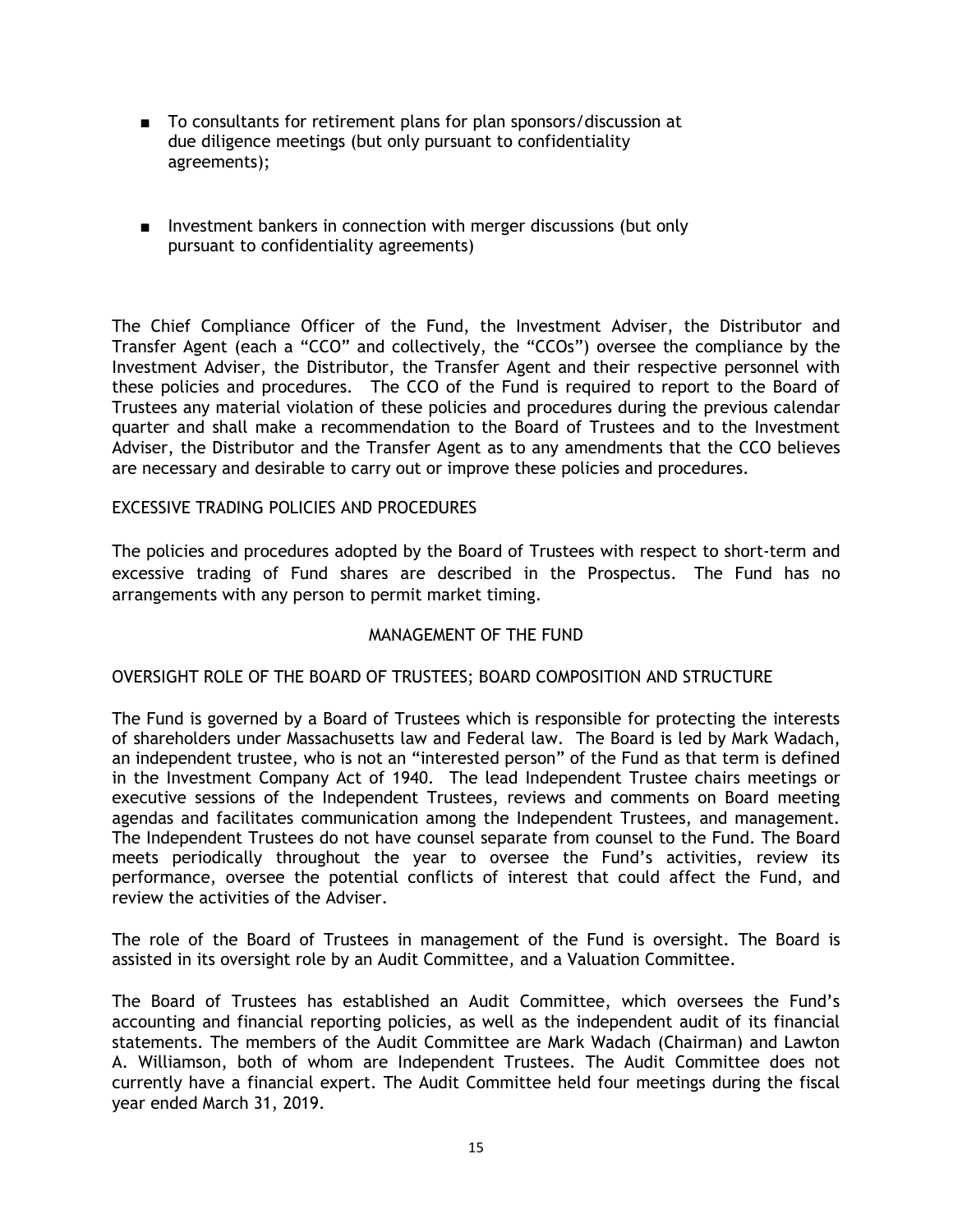The Board of Trustees has also established a Valuation Committee, to which the Board has delegated certain responsibilities in connection with procedures adopted by the Board that are intended to enable proper valuation of the portfolio securities of the Fund. The Valuation Committee consists of, Mark Wadach (Chairman) and Lawton Williamson. The Valuation Committee met four times during the fiscal year ended March 31, 2019.

The Board of Trustees does not currently have a Nominating Committee or a Compensation Committee. Nevertheless, the Board of Trustees has delegated the selection and nomination of individuals to serve as Independent Trustees to the two members of the Board who are Independent Trustees, Mark Wadach and Lawton Williamson. While the Independent Trustees have not established specific qualifications that they believe must be met by a nominee, the Independent Trustees may consider an individual's educational background and professional experience, and whether his or her background and experience will contribute in a significant way to the Board's deliberations. The Independent Trustees may consider information provided by the Adviser and its affiliates in connection with the nomination process, but is not required to do so. With the exception of instances where shareholder approval is required to elect new Trustees, the Board of Trustees may elect new Trustees. Set forth below in the section captioned "Officers and Trustees" is a brief discussion of the experience, qualifications, attributes or skills of each member of the Board that led the Board to conclude that he should serve as a Trustee. The Board of Trustees does not have procedures pursuant to which shareholders of the Fund may nominate individuals to serve as trustees.

From time to time, the Board receives reports and presentations from counsel regarding regulatory compliance and governance matters. The Board has adopted policies and procedures designed to address a variety of operational and compliance matters. In addition, the Adviser has adopted certain policies, procedures and controls designed to address particular risks to the Fund's portfolio. However, the Board recognizes that it is not possible to eliminate all of the risks which might affect the Fund's Portfolio. The Board's oversight role does not make the Board a guarantor of the Fund's portfolio activities.

The 1940 Act requires that at least 40% of the Fund's trustees be trustees who are not "interested trustees" within the meaning of Section 2(a)(19) of the 1940 Act ("Independent Trustees"). Moreover, in order to rely on certain exemptive rules under the 1940 Act, a majority of the Fund's Trustees must be Independent Trustees, and for certain important matters, such as the approval of investment advisory agreements or transactions with affiliates, the 1940 Act or the rules thereunder require the approval of a majority of the Independent Trustees. Currently, two-thirds of the Fund's Trustees are Independent Trustees.

The Board has determined that its leadership structure, in which the Independent Trustees have designated a lead Independent Trustee to function as described above, is appropriate in light of the services that the Adviser and its affiliates provide to the Fund and potential conflicts of interest that could arise from these relationships.

#### TRUSTEES AND OFFICERS

Overall responsibility for management of the Trust rests with the Board of Trustees ("Board"). The Board, in turn, elects the Officers of the Trust to actively supervise its day-to-day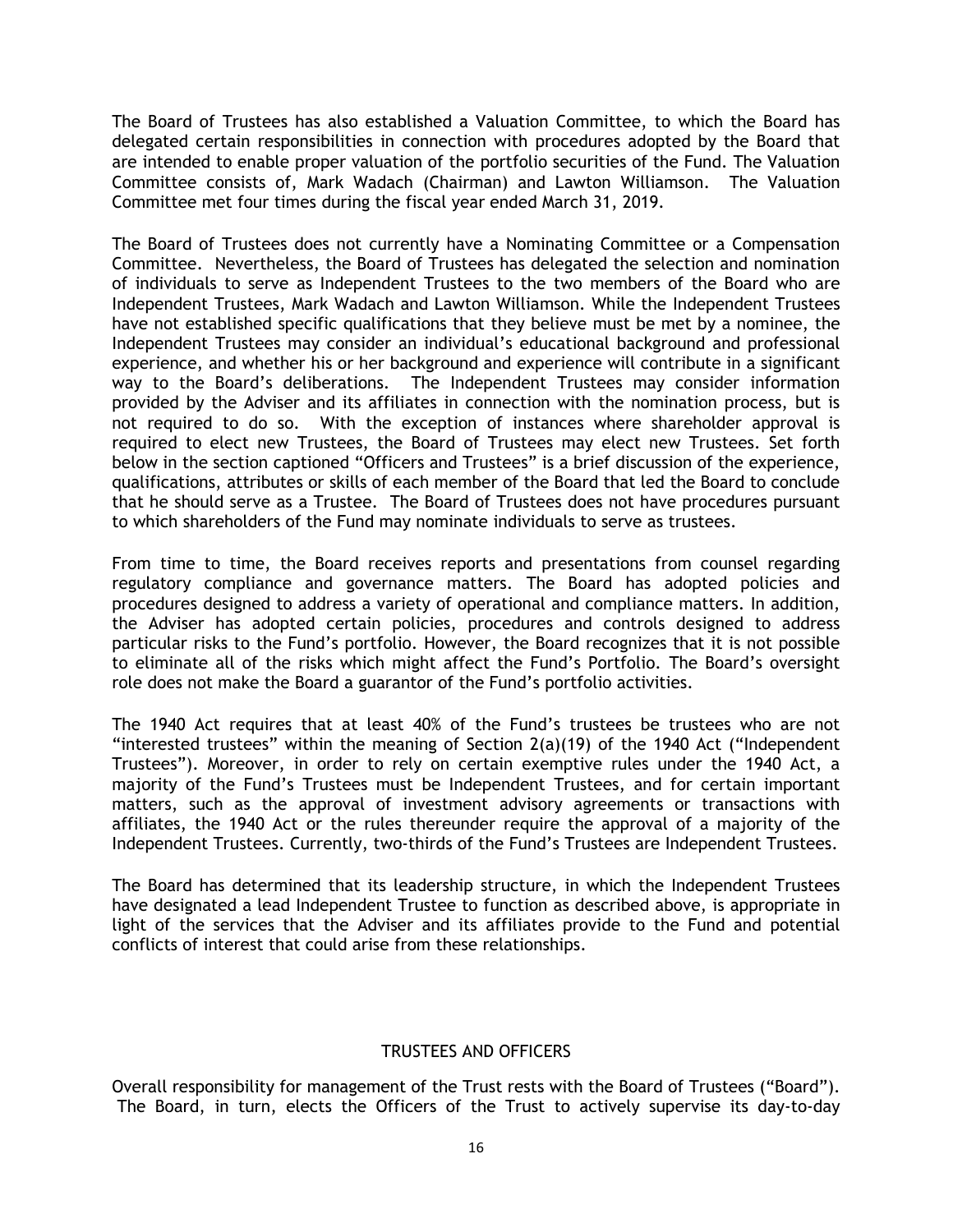operations. One of the three Trustees is an "interested person" of the Trust, as defined by the 1940 Act. Two of the Trustees are not "interested persons" of the Trust, and are referred to as Independent Trustees.

Each trustee has served the Fund in the following capacities from the following dates:

|                      | Position       | Length of Service |
|----------------------|----------------|-------------------|
|                      |                |                   |
| Joseph Masella       | <b>Trustee</b> | Since 1997        |
|                      |                |                   |
| Mark Wadach          | <b>Trustee</b> | Since 1997        |
|                      |                |                   |
| Lawton A. Williamson | <b>Trustee</b> | <b>Since 2013</b> |

Mr. Masella has served as a Trustee since 1997. He served as an Independent Trustee of the Fund from 1997 – October, 2011, at which time his status changed to that of an "Interested Trustee." Mr. Masella, who has a financial services and legal background, spent over thirty years in various executive positions in the insurance industry. He brings integrity and a practical business perspective to the role of Trustee. In October of 2011, Mr. Masella became the Chief Executive Officer of Pinnacle Capital Management, LLC, a registered investment adviser. Pinnacle Capital Management, LLC, a subsidiary of Pinnacle Holding Company, LLC, is an affiliate of Pinnacle Investments, LLC, the Fund's principal Distributor. Mr. Masella is also a director of Pinnacle Holding Company, LLC.

Mr. Wadach has also served as a Trustee since 1997. He brings integrity and a practical business perspective to the role of Trustee. Mr. Wadach was member of the Syracuse University basketball team during his undergraduate days.

Mr. Williamson has served as an Independent Trustee since 2013. Mr. Williamson brings integrity and substantial business experience gained in the public health industry as it relates to individuals with mental health disabilities.

The principal business occupation of each of the Trustees during at least the past five years is set forth in the chart below. None of the Trustees other than Mr. Wadach serves as a director or trustee for any other registered investment company or as a director of any other company with a class of securities registered pursuant to Section 12 of the Securities Exchange Act of 1934 or that is subject to the requirements of Section 15(d) of the Securities Exchange Act of 1934.

Independent Trustees\*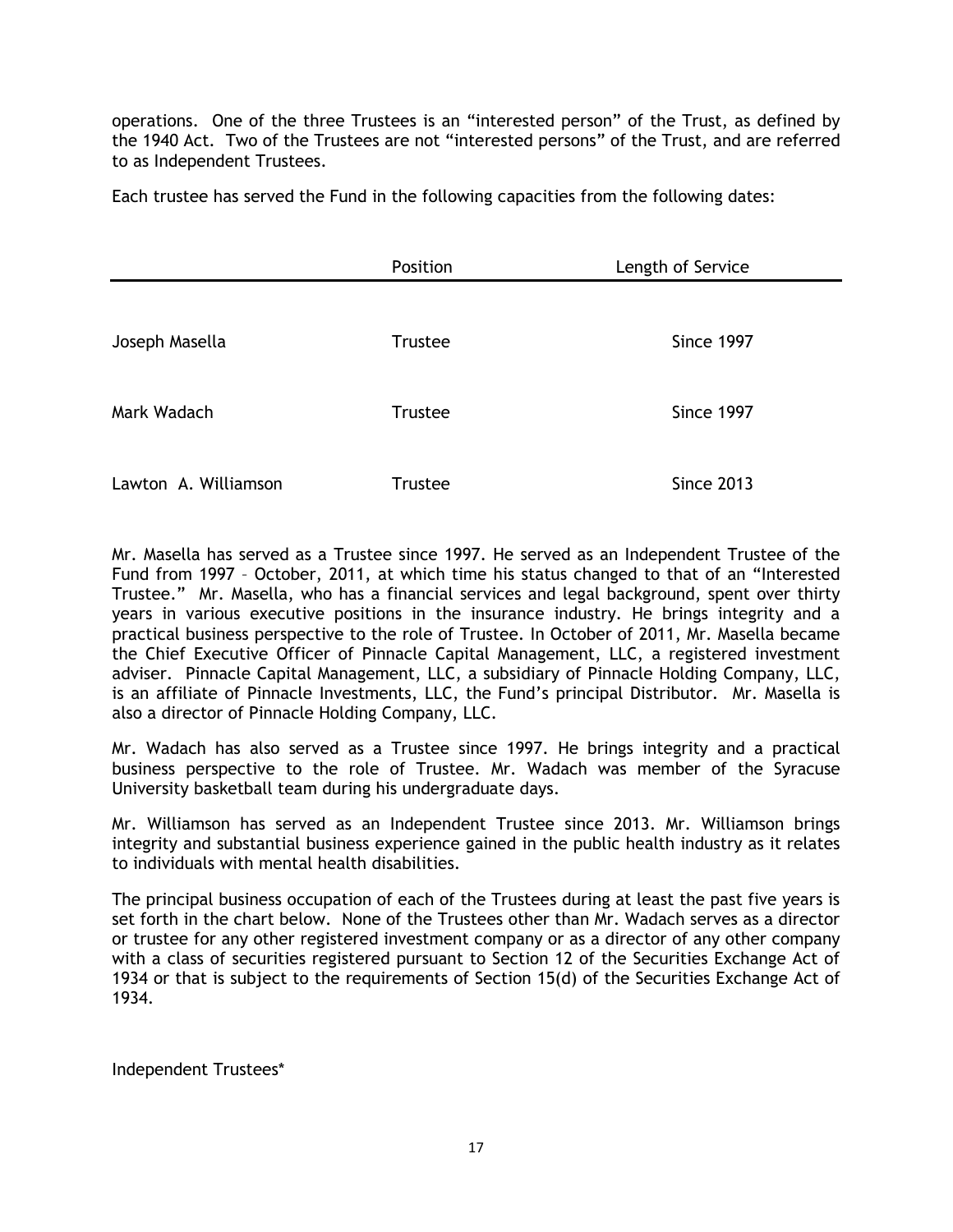| Name                    | Age | Position<br>With the<br>Fund | Principal<br>Occupation                                                                                                            | Number of<br><b>Portfolios</b><br>Overseen | Other<br>Directorships<br>Held |
|-------------------------|-----|------------------------------|------------------------------------------------------------------------------------------------------------------------------------|--------------------------------------------|--------------------------------|
| Mark Wadach             | 68  | <b>Trustee</b>               | <b>Sales</b><br>Representative<br>for Upstate<br>Utilities Inc.<br>(utilities,<br>telecom and<br>cellular) from<br>2007 - Present. | 1                                          |                                |
| Lawton A.<br>Williamson | 62  | <b>Trustee</b>               | Director,<br>Community<br>Employment,<br>Onondaga<br>Community<br>Living, Inc.<br>from 2000 -<br>Present.                          | 1                                          | $\overline{0}$                 |

\* The principal business address of each Independent Trustee is 507 Plum Street, Syracuse, NY 13204. Mr. Wadach currently serves as a Trustee of the 1789 Growth and Income Fund, a series of Pinnacle Capital Management Funds Trust, an investment company registered under the 1940 Act. Mr. Williamson does not currently serve as a director of any company with a class of securities registered pursuant to Section 12 of the Securities Exchange Act of 1934 (Exchange Act) or subject to Section 15(d) of the Exchange Act or any company registered as an investment company under the Investment Company Act of 1940.

Interested Trustee\*\*

| Name           | Age | Position<br>With the Fund | Principal<br>Occupation                                                                                                                                            | Number of<br><b>Portfolios</b><br>Overseen |
|----------------|-----|---------------------------|--------------------------------------------------------------------------------------------------------------------------------------------------------------------|--------------------------------------------|
| Joseph Masella | 69  | Trustee                   | <b>Chief Executive</b><br>Officer,<br><b>Pinnacle Capital</b><br>Management,<br><b>LLC</b><br>October 2011 -<br>Present;<br>Director and<br><b>Various Officer</b> |                                            |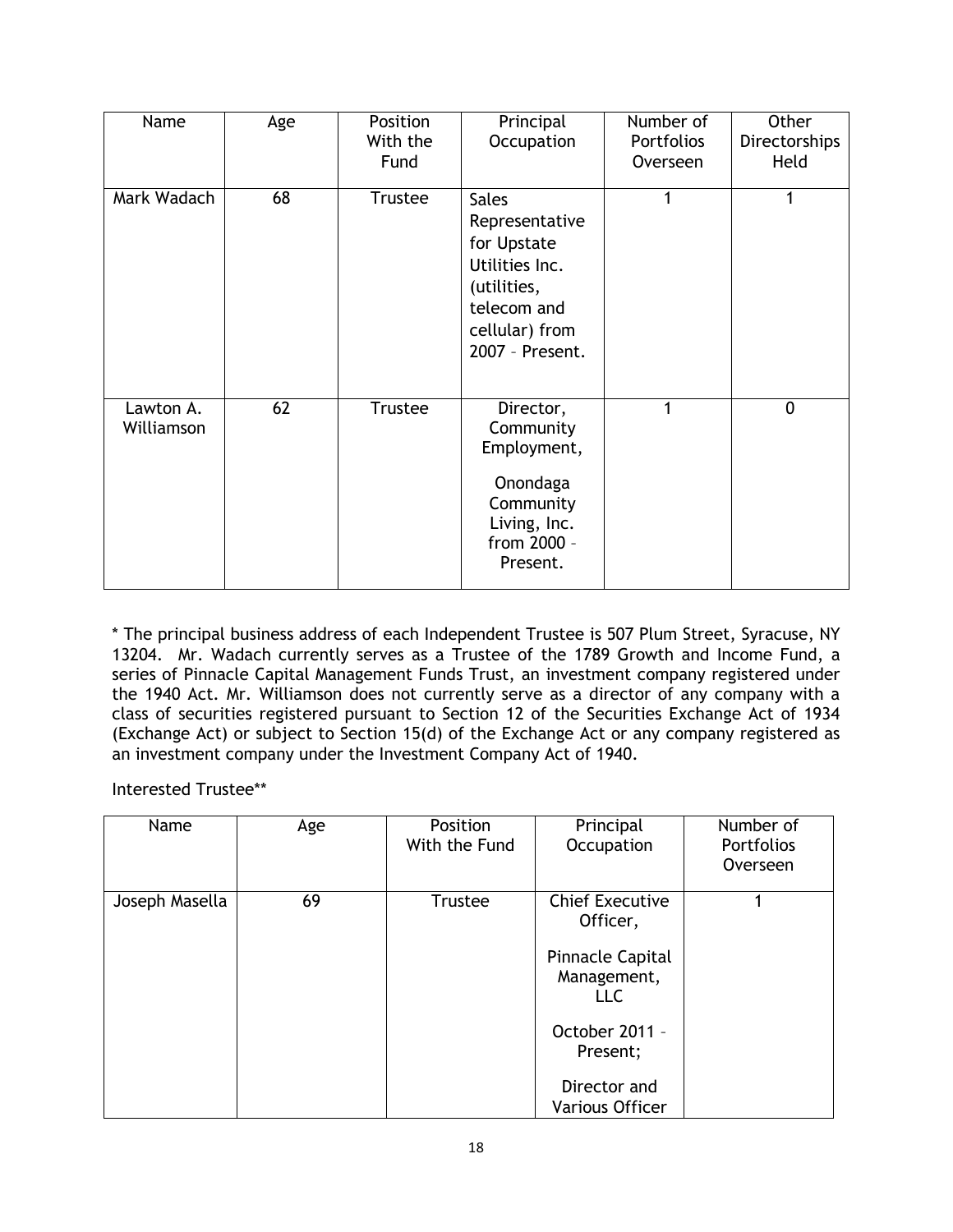| Positions, Unity<br><b>Mutual Life</b>               |
|------------------------------------------------------|
| Insurance<br>Company,<br>August 1978 -<br>June 2011. |

\*\* Mr. Masella's principal business address is 100 Limestone Plaza, Fayetteville, NY 13066. Mr. Masella is an "interested person" of the Fund as a result of his position with Pinnacle Holding Company, LLC, the parent company of the Fund's Distributor. He does not currently serve as a director of any company with a class of securities registered pursuant to Section 12 of the Exchange Act or subject to Section 15(d) of the Exchange Act or any other company registered as an investment company under the Investment Company Act of 1940.

*Trustees' Ownership of Fund Shares.* The following table shows each Trustee's beneficial ownership of shares of the Fund and, on an aggregate basis, of shares of all funds within the complex overseen by the Trustee. Information is provided as March 31, 2019.

| Name of<br><b>Trustee</b> | Dollar Range of Fund<br>Shares Owned by<br><b>Trustee</b> | Aggregate Dollar Range of<br><b>Shares of All Funds</b><br>Overseen by Trustee |
|---------------------------|-----------------------------------------------------------|--------------------------------------------------------------------------------|
| Joseph<br>Masella         | \$50,001-\$100,000                                        | \$50,001-\$100,000                                                             |
| Mark E.<br>Wadach         | $$1.00 - $10,000$                                         | $$1.00 - $10,000$                                                              |
| Lawton A.<br>Williamson   | \$0.00                                                    | \$0.00                                                                         |

# **Officers**

| Name               | Age | Position with<br>the Fund                                                    | Principal<br>Occupation                                                                                                                 | Number of<br><b>Portfolios</b><br>Overseen |
|--------------------|-----|------------------------------------------------------------------------------|-----------------------------------------------------------------------------------------------------------------------------------------|--------------------------------------------|
| Robert<br>Cuculich | 63  | President since<br>June 2013;<br>Portfolio<br>Manager since<br>February 2013 | President of<br>Pinnacle<br><b>Advisors LLC</b><br>since June<br>2013;<br>Registered<br>Representative<br>with Pinnacle<br>Investments, | N/A                                        |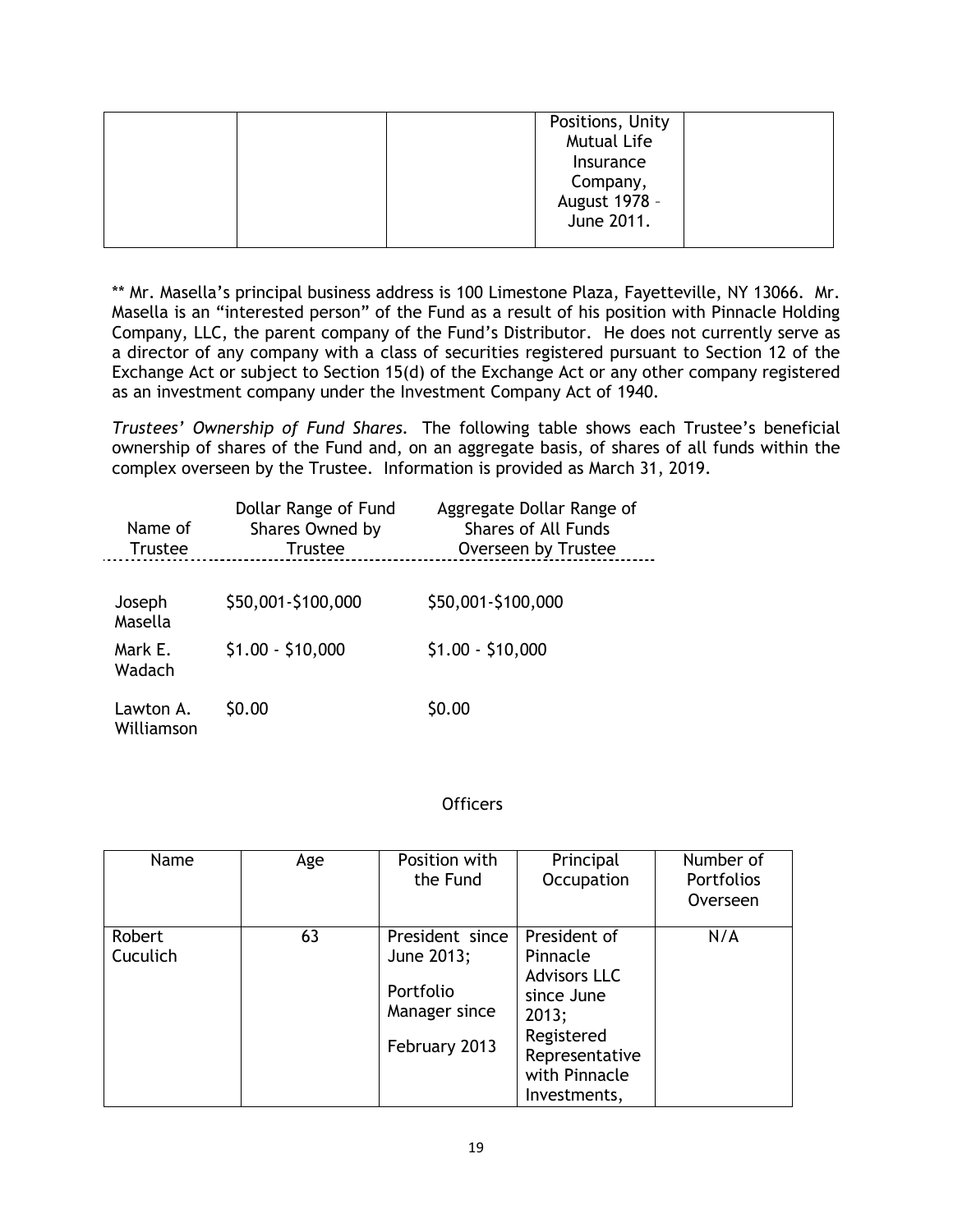|                      |                 |                                                                                             | LLC since 2008.                                                                                                                                                                                                                                             |     |
|----------------------|-----------------|---------------------------------------------------------------------------------------------|-------------------------------------------------------------------------------------------------------------------------------------------------------------------------------------------------------------------------------------------------------------|-----|
| Benjamin<br>Quilty   | $\overline{37}$ | <b>Vice President</b><br>and Treasurer<br>since June<br>2013; CCO<br>since<br>December 2014 | CCO of<br>Pinnacle<br><b>Advisors LLC</b><br>since June<br>2013; CCO of<br>the Fund since<br>December 2014<br>Registered<br>Representative<br>with Pinnacle<br>Investments,<br>LLC since 2010.                                                              | N/A |
| Cortland<br>Schroder | 54              | Secretary since<br>September<br>2014                                                        | <b>Chief Marketing</b><br>Officer of<br>Pinnacle<br>Holding<br>Company, LLC<br>since March<br>2014; Self-<br>employed as a<br>career<br>counselor 2013-<br>2014; Associate<br>Director of<br>Employer<br>Relations at<br>Colgate<br>University<br>2004-2013 | N/A |
|                      |                 |                                                                                             |                                                                                                                                                                                                                                                             | N/A |

\* The principal business address of Messrs. Cuculich and Quilty is 507 Plum Street, Syracuse, NY 13204.

\*\*The principal business address of Mr. Schroder is 100 Limestone Plaza, Fayetteville, NY 13066.

*Officer and Trustee Compensation.* With the exception of Mr. Quilty, who is affiliated with the Distributor, no director, officer or employee of the Adviser or the Distributor receives any compensation from the Trust for serving as an officer or Trustee of the Trust. Mr. Quilty receives a salary from the Trust for his services as Chief Compliance Officer. Each Trustee who is not an "interested person" of the Trust receives from the Trust a fee of \$500.00 for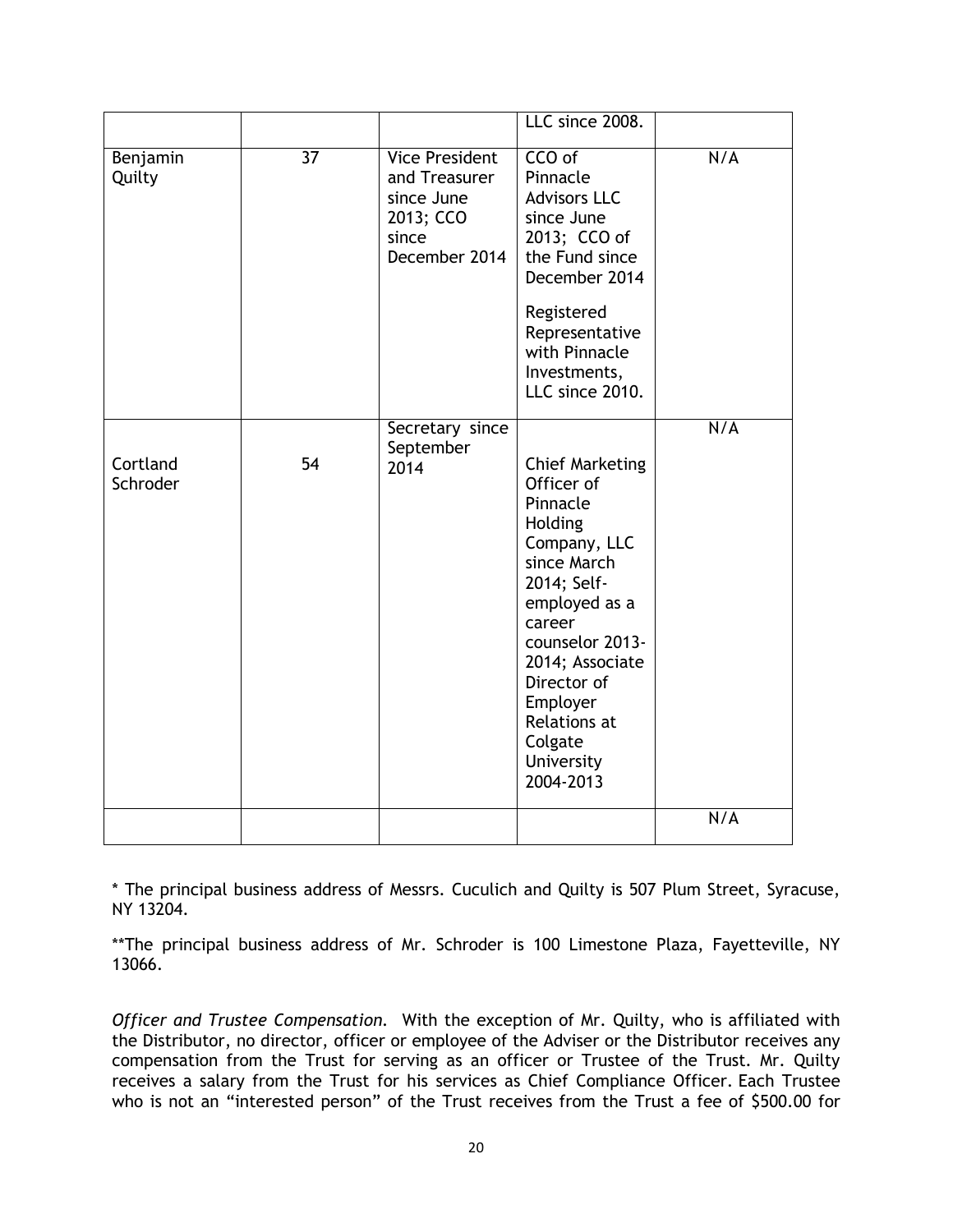attendance in person at each meeting of the Board of Trustees, plus reimbursement of travel and other expenses incurred in attending meetings. Each Trustee who is not an "interested person" of the Trust receives from the Trust a fee of \$250.00 for each meeting of the Board of Trustees held via telephone conference.

The following table provides compensation amounts paid during the fiscal year ended March 31, 2019 to Trustees who are not "interested persons" of the Trusts:

|                      |              | Pension or      |                 | Total               |
|----------------------|--------------|-----------------|-----------------|---------------------|
|                      |              | Retirement      |                 | Compensation        |
|                      |              | <b>Benefits</b> | Estimated       | From the            |
|                      | Aggregate    | Accrued as      | Annual          | Fund and            |
|                      | Compensation | Part of         | <b>Benefits</b> | Fund                |
|                      | From the     | Fund            | Upon            | <b>Complex Paid</b> |
| <b>Trustee</b>       | Fund         | <b>Expenses</b> | Retirement      | to Trustees         |
|                      |              |                 |                 |                     |
| Mark E.<br>Wadach    | \$2,000.00   | None            | None            | \$2,000.00          |
| Lawton<br>Williamson | \$2,000.00   | None            | None            | \$2,000.00          |

During the fiscal year ended March 31, 2019, no officers of the Trust received compensation from the Fund in excess of \$60,000.

# THE INVESTMENT ADVISER

Pinnacle Advisors LLC (the "Adviser"), 507 Plum Street, Syracuse, New York 13057, is the Fund's investment manager. Robert Cuculich, as the President and a member of the Adviser, may directly or indirectly receive benefits from the advisory fees, if any, paid to the Adviser.

*The Investment Advisory Agreement.* Under the terms of the Investment Advisory Agreement between the Trust and the Adviser ("Advisory Agreement"), the Adviser manages the Fund's investments. The Fund pays the Adviser a fee computed and accrued daily and paid monthly at an annual rate of 1% of its average daily net assets up to \$100 million, .95% of such assets from \$100 million to \$200 million and .85% of such assets in excess of \$200 million.

During the fiscal year ended March 31, 2018, the Adviser waived the entire fee that it was entitled to receive under the Advisory Agreement (\$23,116). The Adviser has agreed to waive its advisory fee until July 31, 2020. The Adviser waived its advisory fees for the fiscal years ending March 31, 2018 and March 31, 2019, which amounted to waivers of \$18,634, and \$23,116 respectively. The Fund is responsible for the payment of all expenses incurred in connection with the registration of shares and operations of the Fund, including fees and expenses in connection with membership in investment company organizations, brokerage fees and commissions, legal, auditing and accounting expenses, expenses of registering shares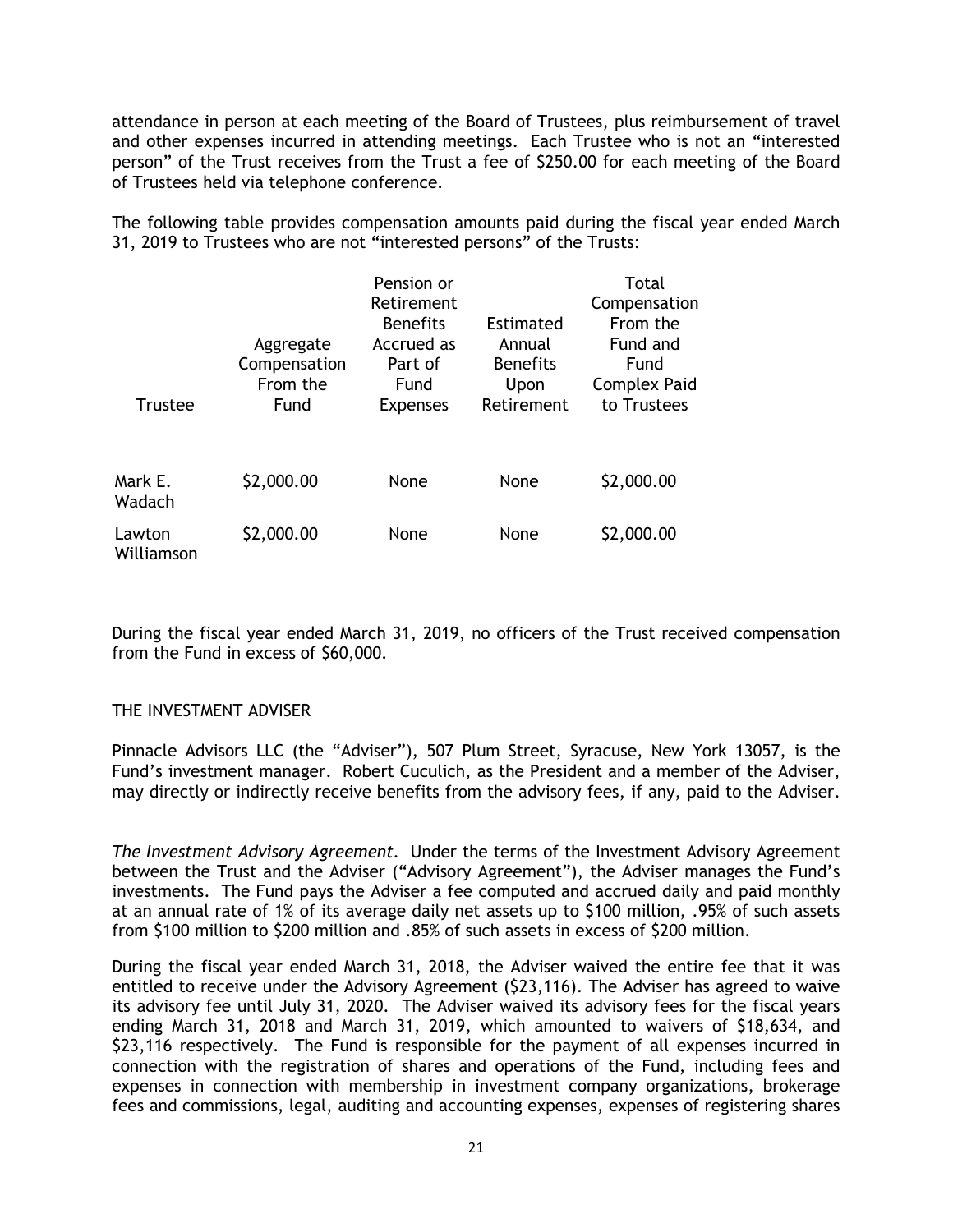under federal and state securities laws, expenses related to the distribution of the Fund's shares (see "Distribution Plan"), insurance expenses, taxes or governmental fees, fees and expenses of the custodian, transfer agent and accounting and pricing agent of the Fund, fees and expenses of members of the Board of Trustees who are not interested persons of the Trust, the cost of preparing and distributing prospectuses, statements, reports and other documents to shareholders, expenses of shareholders' meetings and proxy solicitations, and such extraordinary or non-recurring expenses as may arise, such as litigation to which the Fund may be a party. The Fund may have an obligation to indemnify the Trust's officers and Trustees with respect to such litigation, except in instances of willful misfeasance, bad faith, gross negligence or reckless disregard by such officers and Trustees in the performance of their duties. The compensation and expenses of any officer, Trustee or employee of the Trust, who is an officer, director, employee or stockholder of the Adviser are paid by the Adviser.

By its terms, the Advisory Agreement will remain in force until March 31, 2020, and from year to year thereafter, subject to annual approval by (a) the Board of Trustees or (b) a vote of the majority of the Fund's outstanding voting securities; provided that in either event continuance is also approved by a majority of the Trustees who are not interested persons of the Trust, by a vote cast in person at a meeting called for the purpose of voting such approval. The Advisory Agreement may be terminated at any time, on sixty days' written notice, without the payment of any penalty, by the Board of Trustees, by a vote of the majority of the Fund's outstanding voting securities, or by the Adviser. The Advisory Agreement automatically terminates in the event of its assignment, as defined by the 1940 Act and the rules there under.

*Annual Approval of the Investment Advisory Agreement*. Each year the Board of Trustees, including a majority of the independent Trustees, is required to determine whether to renew the Advisory Agreement. The 1940 Act requires that the Board request and evaluate, and that the Adviser provide, such information as may be reasonably necessary to evaluate the terms of the Advisory Agreement. The factors considered by the Board of Trustees, including a majority of the independent Trustees, in connection with its most recent approval of the continuation of the Advisory Agreement is set forth in the Fund's Annual Report Shareholders dated as of March 31, 2019.

# PORTFOLIO MANAGER

Robert Cuculich has served as Portfolio Manager of the Fund since February 1, 2013. In his role as Portfolio Manager, Mr. Cuculich is responsible for the day-to-day management of the Fund's investments. Mr. Cuculich is President and a member of the Adviser and an employee of Pinnacle Investments, LLC, a registered broker-dealer and registered investment adviser, which serves as principal Distributor of the Fund (the "Distributor").

In his capacity as a registered representative of the Distributor, Mr. Cuculich is also engaged in a retail securities brokerage business, and in that capacity, handles accounts for customers of the Distributor on a non-discretionary basis. Prior to his appointment as Portfolio Manager, Mr. Cuculich had not managed any mutual fund portfolios or any other client accounts on a discretionary basis. He currently manages four other portfolios or accounts, totaling approximately \$1.2 million, in addition to the portfolio assets of the Fund, on a discretionary basis.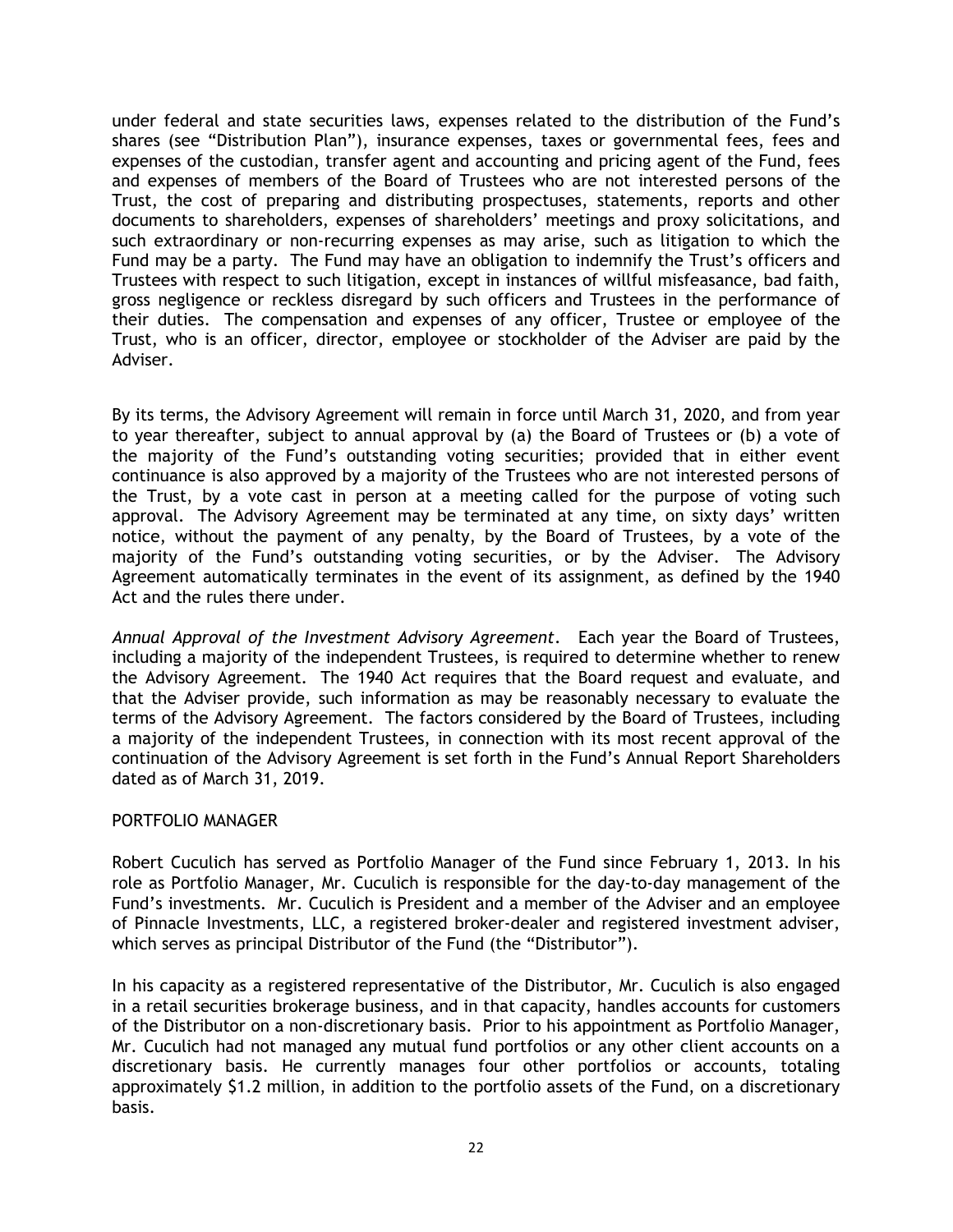► *Conflicts of Interest.* As indicated above, Mr. Cuculich serves as the Portfolio Manager for the Fund. Mr. Cuculich is also employed by the Distributor, which is engaged in the retail securities brokerage business, and, as a Financial Consultant, he also handles other accounts for retail customers of the Distributor on a non-discretionary basis. As a consequence, Mr. Cuculich allocates his time among his portfolio management responsibilities and his responsibilities to retail customers of the Distributor. In addition, Mr. Cuculich receives compensation from the Fund in the form of service fees that are attributable to shares of the Fund held by retail accounts of the Distributor for which he is the broker of record. His multiple roles could result in conflicts of interest between his responsibilities to the Fund and his responsibilities to retail customers of the Distributor. Such conflicts could occur whether the investment objectives and strategies of those customers are the same as, or different, from, the Fund's investment objectives and strategies. For example the Portfolio Manager may need to allocate investment opportunities between the Fund and another account having similar investment objectives and strategies, or he may need to execute transactions for another fund or account that could have a negative impact on the value of securities held by the Fund. Not all accounts handled by the Portfolio Manager have a fee structure that is the same as or similar to that of the Fund. In fact, the Portfolio Manager may receive transaction-based compensation in the form of commissions on certain accounts rather than a fee. If the compensation structure of another account is more advantageous to the Distributor than the fee structure of the Fund, the Portfolio Manager could have an incentive to favor that other account. However, the Adviser's compliance procedures and Code of Ethics recognize the Advisor's fiduciary obligation to treat all of its clients, including the Fund, fairly and equitably, and are designed to preclude the Portfolio Managers from favoring one client over another. It is possible, of course, that those compliance procedures and the Code of Ethics may not always be adequate to do so.

*►Compensation of the Portfolio Manager.* Robert Cuculich, the Fund's Portfolio Manager is President and a member of the Adviser and an employee of the Distributor. While he receives compensation from the Distributor in the form of commissions on securities transactions and compensation from the Fund in the form of service fees that are attributable to shares of the Fund held by retail accounts of the Distributor for which he is the broker of record, he does currently not receive compensation directly from the Adviser for the portfolio management services that he provides to the Fund. Neither the Adviser nor Mr. Cuculich receives compensation in the form of a performance fee. Because Mr. Cuculich owns an equity interest in the Adviser, he may indirectly receive compensation from the Fund resulting from advisory fees, if any, paid by the Fund to the Adviser.

*►Ownership of Fund Shares.* The following table shows the Portfolio Manager's beneficial ownership of shares of the Fund as of March 31, 2019.

Name of Portfolio Manager Dollar Range of Fund Shares Owned Shares of All Funds Overseen Aggregate Dollar Range of Robert Cuculich \$100,001 - \$500,000 \$100,001 - \$500,000

#### THE DISTRIBUTOR

Pinnacle Investments, Inc., 507 Plum Street, Syracuse, NY 13204, is the principal underwriter of the Fund and, as such, is the exclusive agent for distribution of shares of the Fund (Distributor). The Distributor is obligated to sell the shares on a best efforts basis only against purchase orders for the shares.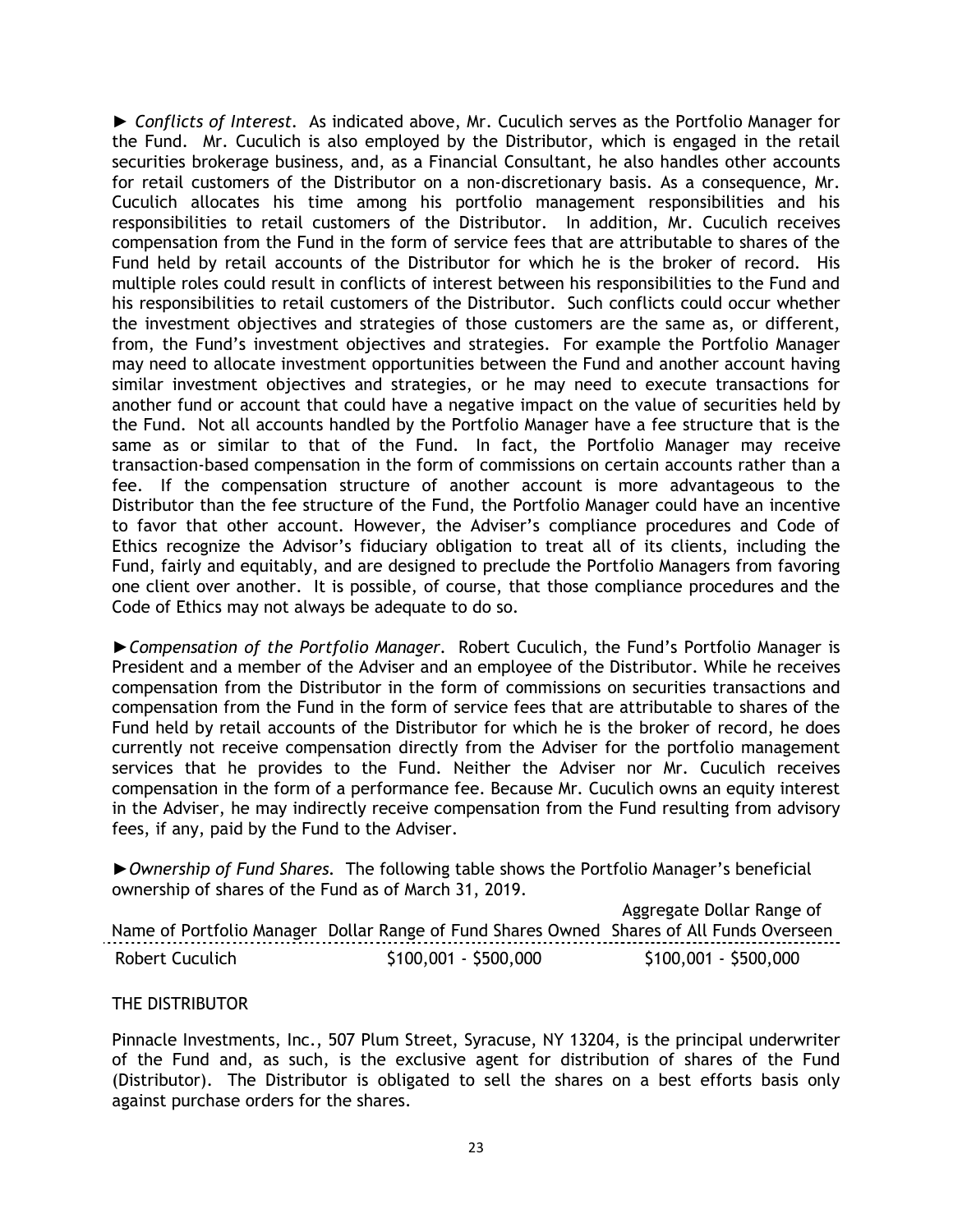Shares of the Fund are offered to the public on a continuous basis subject to a front-end sales charge (load) which decreases as a percentage of the public offering price as determined by a breakpoint schedule at successively higher levels of investment. As described in the Prospectus dated September 30, 2018, the front-end sales charge is eliminated on purchases of \$1 million or more and in certain other circumstances

The Distributor allows concessions to dealers who sell shares of the Fund. During the fiscal years ended March 31, 2019, March 31, 2018,and March 31, 2017, the aggregate commissions collected on sales of the Fund's shares were \$264, \$835, and \$1,859, respectively, of which the Distributor paid \$243, \$751, and \$1,561, to broker-dealers in the selling network and retained \$21, \$84, and \$298 respectively, from underwriting and broker commissions.

By its terms, the Trust's Underwriting Agreement will remain in force until March 31, 2020, and from year to year thereafter, subject to annual approval by (a) the Board of Trustees or (b) a vote of the majority of the Fund's outstanding voting securities; provided that in either event continuance is also approved by a majority of the Trustees who are not interested persons of the Trust, by a vote cast in person at a meeting called for the purpose of voting such approval. The Underwriting Agreement may be terminated at any time, on sixty days' written notice, without the payment of any penalty, by the Board of Trustees, by a vote of the majority of the Fund's outstanding voting securities, or by the Distributor. The Underwriting Agreement automatically terminates in the event of its assignment, as defined by the 1940 Act and the rules there under.

Robert Cuculich is an affiliated person of the Trust, the Adviser and the Distributor. He is the President of, and owns an equity interest in, the Adviser. As such, Mr. Cuculich may directly or indirectly receive benefits from the advisory fees paid to the Adviser as well as revenues received by the Distributor. The Distributor receives revenues from the Fund in the form of: (i) the portion of the initial sales charge retained by the Distributor; (ii) commissions received by the Distributor as a result of its execution of portfolio transactions for the Fund; and (iii) service fees received as a result of the Fund's Service Fee Plan. He has been employed by Pinnacle Investments, LLC, the Distributor, of the Fund during the past five years. Mr. Cuculich is eligible to receive, and does receive compensation from the Fund indirectly in the form of services fees on accounts for which he serves as broker of record.

*Service Fee Plan and Agreement***.** The Fund adopted a Service Fee Plan and Agreement effective as of July 30, 2007, which was amended and restated as of March 29, 2018, pursuant to which the Fund is permitted to reimburse the Distributor for a portion of its costs incurred in connection with the personal service and the maintenance of shareholder accounts (Accounts) that hold shares of the Fund (Shares). The Distributor is authorized under the Plan to pay "Recipients" as hereinafter defined, for rendering services and for the maintenance of Accounts. The Plan is not intended to be a distribution plan within the meaning of Rule 12b-1 under the Investment Company Act of 1940, as amended (1940 Act). As a result of his role as a registered representative with the Distributor, Mr. Cuculich derives economic benefits from the Plan in the form of service fees.

#### SECURITIES TRANSACTIONS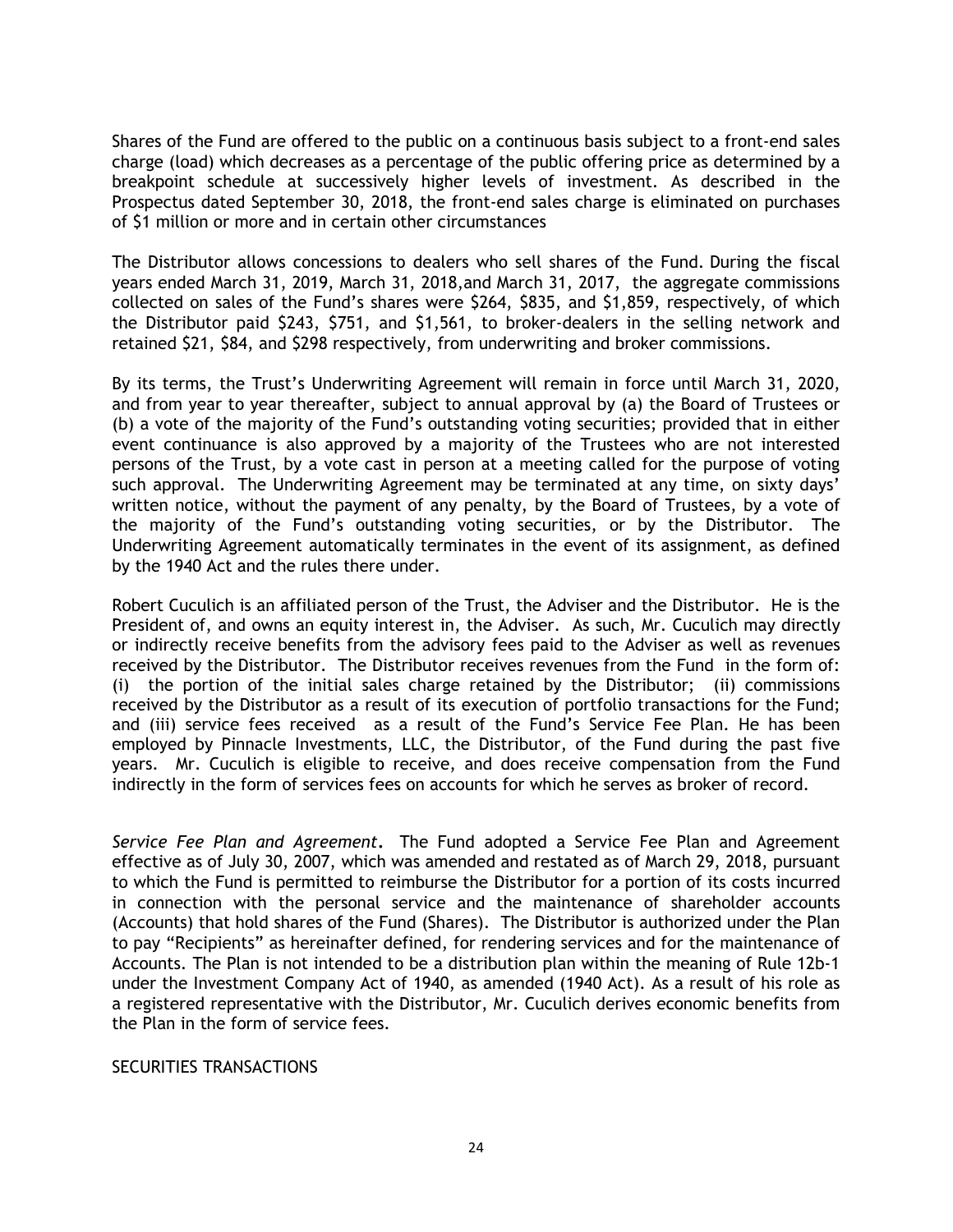Decisions to buy and sell securities for the Fund and the placing of the Fund's securities transactions and negotiation of commission rates where applicable are made by the Adviser and are subject to review by the Board of Trustees of the Trust. In connection with the purchase and sale of portfolio securities, the Adviser seeks best execution for the Fund, taking into account such factors as price (including the applicable brokerage commission or dealer spread), the execution capability, financial responsibility and responsiveness of the broker or dealer and the brokerage and research services provided by the broker or dealer. The Adviser generally seeks favorable prices and commission rates that are reasonable in relation to the benefits received.

Subject to the requirements of the 1940 Act, subject to the Adviser's duty to seek best execution, and subject to certain procedures adopted by the Board of Trustees, the Adviser may execute portfolio transactions on behalf of the Fund through any broker or dealer and pay brokerage commissions to a broker (i) which is an affiliated person of the Trust, or (ii) which is an affiliated person of such person, or (iii) an affiliated person of which is an affiliated person of the Trust, the Adviser or the Distributor. The procedures adopted by the Fund are designed to ensure that compensation paid to the Distributor, which is an affiliate of the Fund, in connection with such transactions are consistent with the requirements of applicable rules under the 1940 Act. These procedures require board oversight of the Fund's brokerage transactions effected through the Distributor.

During the fiscal years ended March 31, 2019, March 31, 2018, and March 31, 2017, , the Fund paid brokerage commissions of \$2,072 \$1,624, and \$1,972, respectively. With respect to the fiscal year ended March 31, 2018, the Distributor received 100% of the Fund's aggregate brokerage commissions for effecting 100% of the aggregate dollar amount of transactions involving brokerage commissions.

The Fund has no obligation to deal with any broker or dealer in the execution of securities transactions. However, subject to board oversight, the Distributor and other affiliates of the Trust or the Adviser may affect securities transactions, which are executed on a national securities exchange or transactions in the over-the-counter market conducted on an agency basis. The Fund will not effect any brokerage transactions in its portfolio securities with the Distributor if such transactions would be unfair or unreasonable to its shareholders. Over-thecounter transactions will be placed either directly with principal market makers or with broker-dealers. Although the Fund does not anticipate any ongoing arrangements with other brokerage firms, brokerage business may be transacted from time to time with various firms. Neither the Distributor nor affiliates of the Trust, the Adviser or the Distributor will receive reciprocal brokerage business as a result of the brokerage business transacted by the Fund with any brokers.

COMPENSATION RECEIVED BY THE DISTRIBUTOR DURING THE FISCAL YEAR ENDED MARCH 31, 2019

The following chart reflects the compensation received by the Distributor during the fiscal year ended March 31, 2019.

| Name of     | Net Underwriting   Compensation on |                    | <b>Brokerage</b> | Other        |
|-------------|------------------------------------|--------------------|------------------|--------------|
| Principal   | Discounts and                      | Redemption and     | Commissions      | Compensation |
| Distributor | <b>Commissions</b>                 | <b>Repurchases</b> |                  |              |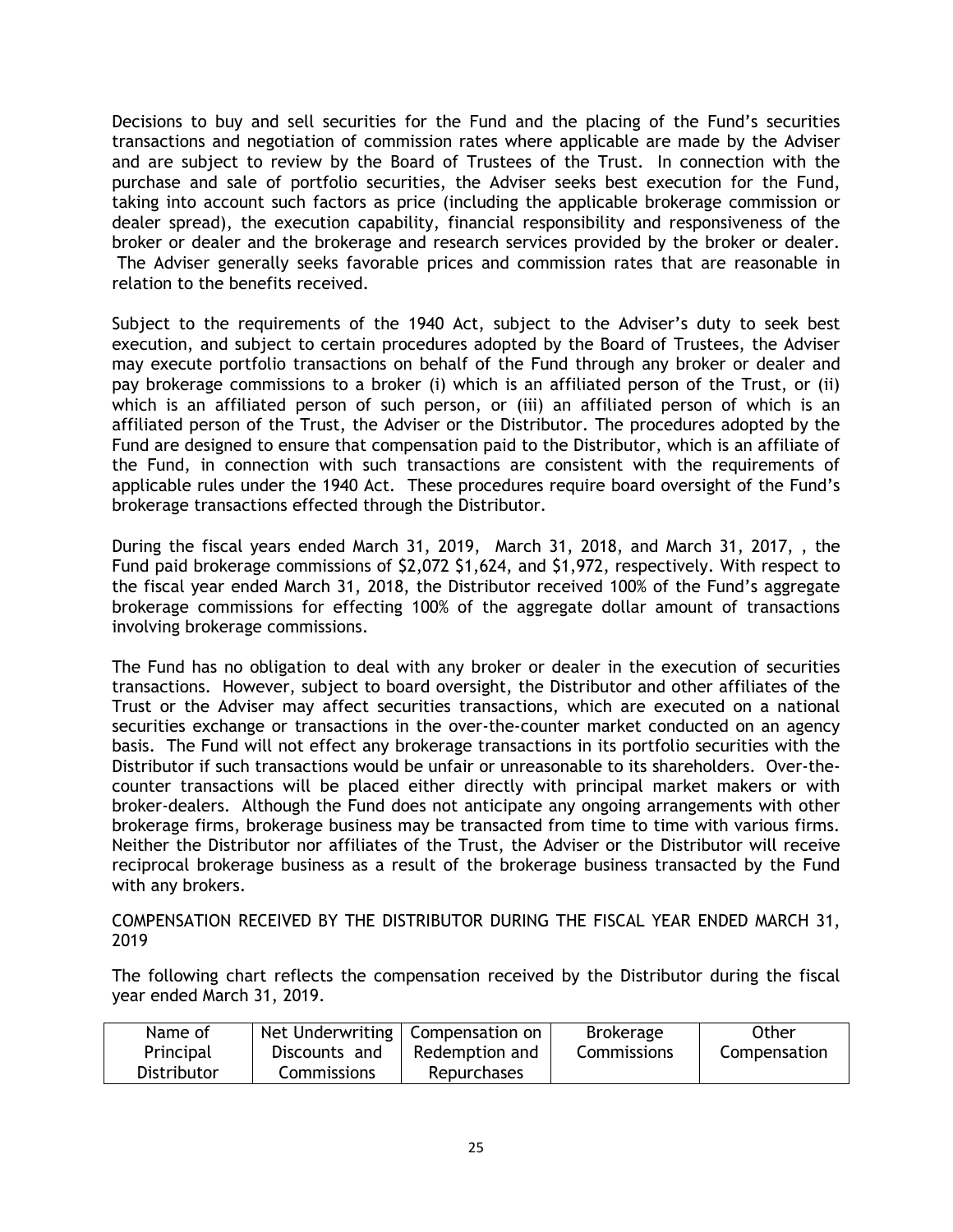| $\overline{\phantom{a}}$<br>Pinnacle | ໍ່<br>コムー | -11- | $\sim$<br>.624<br>~ ∎ |               |
|--------------------------------------|-----------|------|-----------------------|---------------|
| $\sim$ $\sim$<br>Investments,<br>LLC |           |      |                       | \$3,898<br>-- |

During the fiscal year ended March 31, 2019, the Distributor collected commissions on sales of the Fund's shares in an aggregate amount of \$264. Of that amount, the Distributor paid \$243, to broker-dealers in the selling network and retained \$21. The Distributor is an affiliate of the Fund.

*Code of Ethics.* The Trust, the Adviser and the Distributor have each adopted a Code of Ethics under Rule 17j-1 of the 1940 Act, which permits personnel to invest in securities that may be purchased or held by the Fund. The Code of Ethics adopted by the Trust, the Adviser and the Distributor are on public file with, and are available from, the Securities and Exchange Commission.

# CALCULATION OF SHARE PRICE

Shares of the Fund are offered to the public on a continuous basis at net asset value plus the applicable initial sales charge. The net asset value of the shares of the Fund is determined as of the close of the regular session of trading on the New York Stock Exchange (the "NYSE") (normally 4:00 p.m., Eastern Time) on each day the Trust is open for business. The Trust is open for business on every day except Saturdays, Sundays and the following holidays: New Year's Day, Martin Luther King, Jr. Day, President's Day, Good Friday, Memorial Day, Independence Day, Labor Day, Thanksgiving Day and Christmas Day. The Trust may also be open for business on other days in which there is sufficient trading in the Fund's portfolio securities that its net asset value might be materially affected.

In valuing the assets of the Fund for purposes of computing net asset value, securities are valued at market value as of the close of trading on each business day when the NYSE is open. Securities listed on the NYSE or other exchanges are valued on the basis of the last sale price on the exchange on which they are primarily traded. However, if the last sale price on the NYSE is different than the last sale price on any other exchange, the NYSE price will be used. If there are no sales on that day, the securities are valued at the closing bid prices on the NYSE or other primary exchange for that day. Securities traded in the over-the-counter market are valued on the basis of the last sale price as reported by Nasdaq. If there are no sales on that day, the securities are valued at the mean between the closing bid and asked prices as reported by Nasdaq. Securities (and other assets) for which market quotations are not readily available are valued at their fair value as determined in good faith in accordance with procedures established by the Board of Trustees. Debt securities will be valued at their current market value when available or at their fair value, which for securities with remaining maturities of 60 days or less has been determined in good faith to be represented by amortized cost value, absent unusual circumstances. One or more pricing services may be utilized to determine the fair value of securities held by the Fund. The Board of Trustees will review and monitor the methods used by such services to assure its members that securities are appropriately valued.

**TAXES**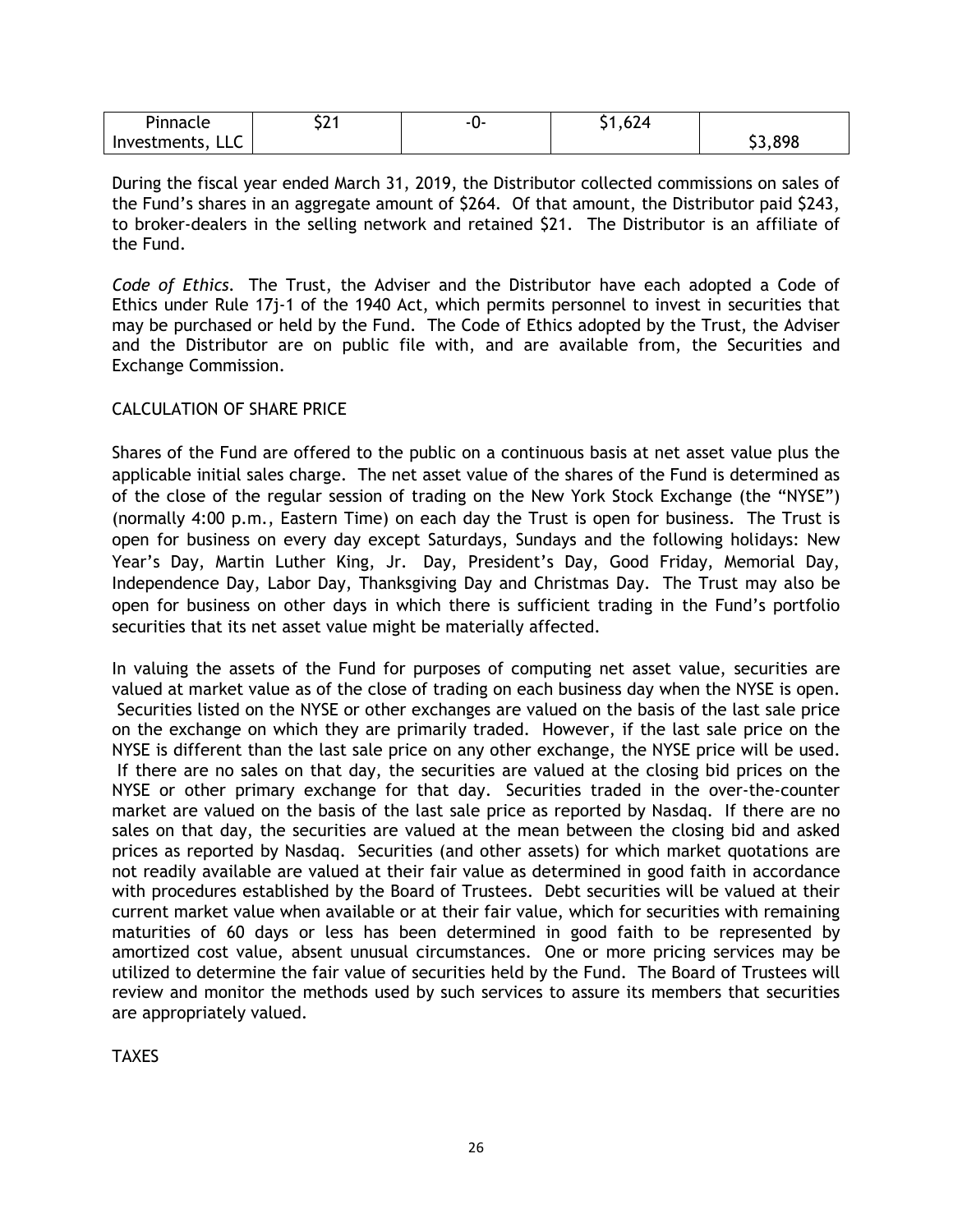The Prospectus describes generally the tax treatment of distributions by the Fund. This section of the Statement of Additional Information includes additional information concerning federal taxes.

The Fund has qualified and intends to continue to qualify annually for the special tax treatment afforded a "regulated investment company" under Subchapter M of the Internal Revenue Code so that it does not pay federal taxes on income and capital gains distributed to shareholders. To so qualify the Fund must, among other things, (1) derive at least 90% of its gross income in each taxable year from dividends, interest, payments with respect to securities loans, gains from the sale or other disposition of stock, securities or foreign currency, or certain other income (including but not limited to gains from options, futures and forward contracts) derived with respect to its business of investing in stock, securities or currencies; and (2) diversify its holdings so that at the end of each quarter of its taxable year the following two conditions are met: (a) at least 50% of the value of the Fund's total assets is represented by cash, U.S. Government securities, securities of other regulated investment companies and other securities (for this purpose such other securities will qualify only if the Fund's investment is limited in respect to any issuer to an amount not greater than 5% of the Fund's assets and 10% of the outstanding voting securities of such issuer) and (b) not more than 25% of the value of the Fund's assets is invested in securities of any one issuer (other than U.S. Government securities or securities of other regulated investment companies).

The Fund's net realized capital gains from securities transactions will be distributed only after reducing such gains by the amount of any available capital loss carryforwards. Capital losses may be carried forward to offset any capital gains for eight years, after which any undeducted capital loss remaining is lost as a deduction. As of March 31, 2019, the Fund had \$259,758 in short-term capital loss carryforwards that do not expire, and \$1,654,842 in longterm capital loss carryforwards that do not expire.

A federal excise tax at the rate of 4% will be imposed on the excess, if any, of the Fund's "required distribution" over actual distributions in any calendar year. Generally, the "required distribution" is 98% of a Fund's ordinary income for the calendar year plus 98% of its net capital gains recognized during the one year period ending on October 31 of the calendar year plus undistributed amounts from prior years. The Fund intends to make distributions sufficient to avoid imposition of the excise tax.

The Trust is required to withhold and remit to the U.S. Treasury a portion (currently 30%) of dividend income on any account unless the shareholder provides a taxpayer identification number and certifies that such number is correct and that the shareholder is not subject to backup withholding.

# HISTORICAL PERFORMANCE INFORMATION

From time to time, the Fund may advertise average annual total return. Average annual total return quotations will be computed by finding the average annual compounded rates of return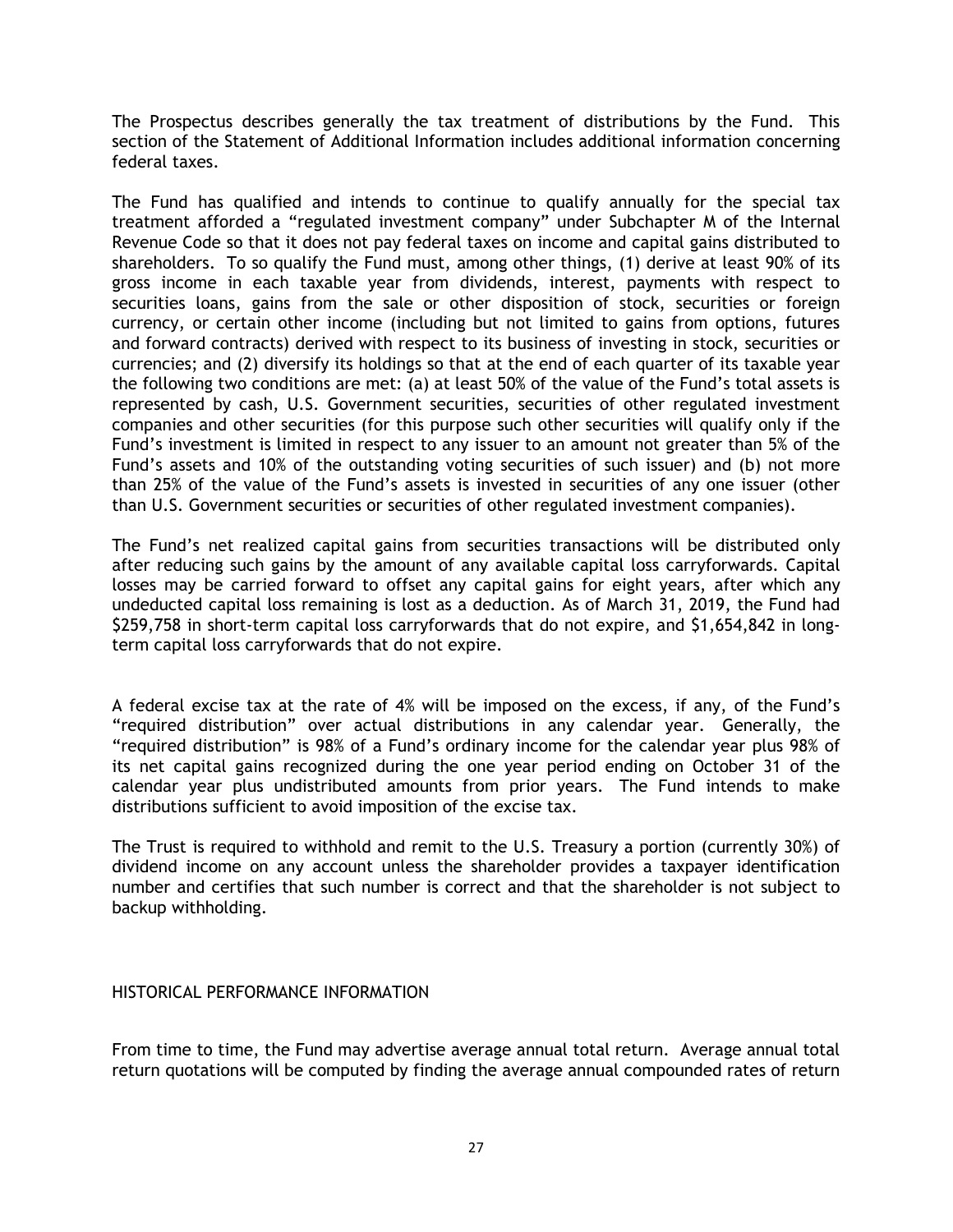over 1, 5 and 10 year periods that would equate the initial amount invested to the ending redeemable value, according to the following formula:

$$
P (1 + T)^n = ERV
$$

Where:

=

=

=

a hypothetical initial payment of \$1,000

T

P

average annual total return

n

number of years

 $ERV =$ 

ending redeemable value of a hypothetical \$1,000 payment made at the beginning of the 1, 5 and 10 year periods at the end of the 1, 5 or 10 year periods (or fractional portion thereof).

The calculation of average annual total return assumes the reinvestment of all dividends and distributions and the deduction of the current maximum sales charge from the initial \$1,000 payment. The average annual total returns of the Fund for the one-, five- and ten-year periods ended March 31, 2019, are -7.68%%, -9.56%, and -2.25%, respectively.

The Fund may also advertise total return (a "non-standardized quotation") which is calculated differently from average annual total return. A non-standardized quotation of total return may be a cumulative return which measures the percentage change in the value of an account between the beginning and end of a period, assuming no activity in the account other than reinvestment of dividends and capital gains distributions. This computation does not include the effect of the applicable sales charge, which if included, would reduce total return. A non-standardized quotation may also indicate average annual compounded rates of return without including the effect of the applicable sales charge or over periods other than those specified for average annual total return. For example, the Fund's average annual compounded rates of return (computed without the applicable sales charge) for the one-, five-, and ten-year periods ended March 31, 2019 are -9.99%, -9.99%, and -2.50%, respectively. A non-standardized quotation of total return will always be accompanied by the Fund's average annual total returns as described above.

The performance quotations described above are based on historical earnings and are not intended to indicate future performance.

The Fund's performance may be compared in advertisements, sales literature and other communications to the performance of other mutual funds having similar objectives or to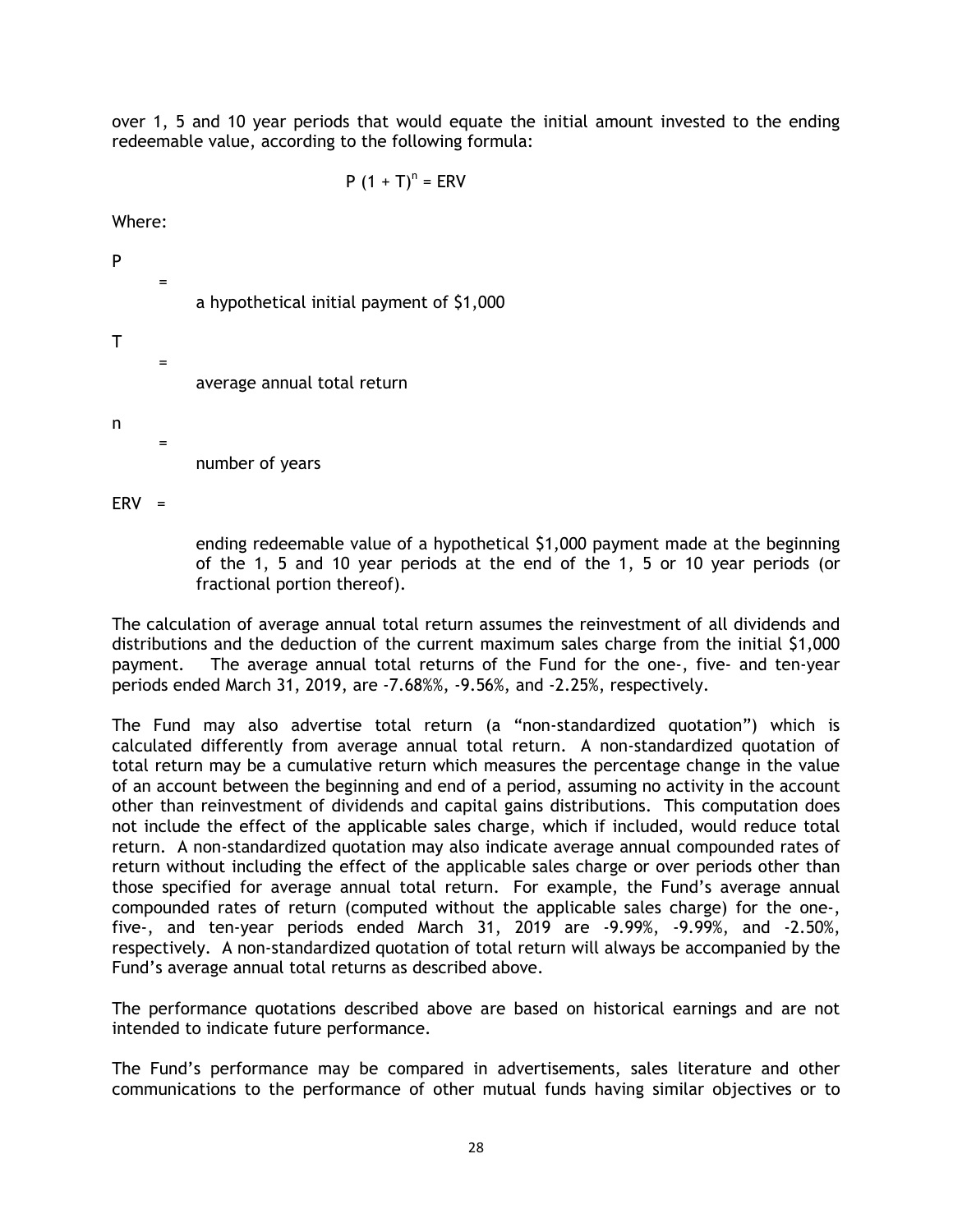standardized indices or other measures of investment performance. In particular, the Fund may compare its performance to the S&P 500 Index, which is generally considered to be representative of the performance of unmanaged common stocks that are publicly traded in the United States securities markets. Comparative performance may also be expressed by reference to a ranking prepared by a mutual fund monitoring service, such as Lipper Inc. or Morningstar, Inc., or by one or more newspapers, newsletters or financial periodicals. Performance comparisons may be useful to investors who wish to compare the Fund's past performance to that of other mutual funds and investment products. Of course, past performance is no guarantee of future results.

THOMSON REUTERS LIPPER INC. ranks funds in various fund categories by making comparative calculations using total return. Total return assumes the reinvestment of all capital gains distributions and income dividends and takes into account any change in net asset value over a specific period of time.

MORNINGSTAR®, INC., an independent rating service, rates more than 1,000 Nasdaq-listed mutual funds of all types, according to their riskadjusted returns. The maximum rating is five stars, and ratings are effective for two weeks.

Investors may use such performance comparisons to obtain a more complete view of the Fund's performance before investing. Of course, when comparing the Fund's performance to any index, factors such as composition of the index and prevailing market conditions should be considered in assessing the significance of such comparisons. When comparing funds using reporting services, or total return, investors should take into consideration any relevant differences in funds such as permitted portfolio compositions and methods used to value portfolio securities and compute offering price. Advertisements and other sales literature for the Fund may quote total returns that are calculated on non-standardized base periods. The total returns represent the historic change in the value of an investment in the Fund based on monthly reinvestment of dividends over a specified period of time.

From time to time the Fund may include in advertisements and other communications information, charts, and illustrations relating to inflation and the effects of inflation on the dollar, including the purchasing power of the dollar at various rates of inflation. The Fund may also disclose from time to time information about its portfolio allocation and holdings at a particular date (including ratings of securities assigned by independent rating services such as Standard & Poor's Ratings Group and Moody's Investors Service, Inc.). The Fund may also depict the historical performance of the securities in which the Fund may invest over periods reflecting a variety of market or economic conditions either alone or in comparison with alternative investments, performance indices of those investments, or economic indicators. The Fund may also include in advertisements and in materials furnished to present and prospective shareholders statements or illustrations relating to the appropriateness of types of securities and/or mutual funds that may be employed to meet specific financial goals, such as saving for retirement, children's education, or other future needs.

PRINCIPAL SECURITY HOLDERS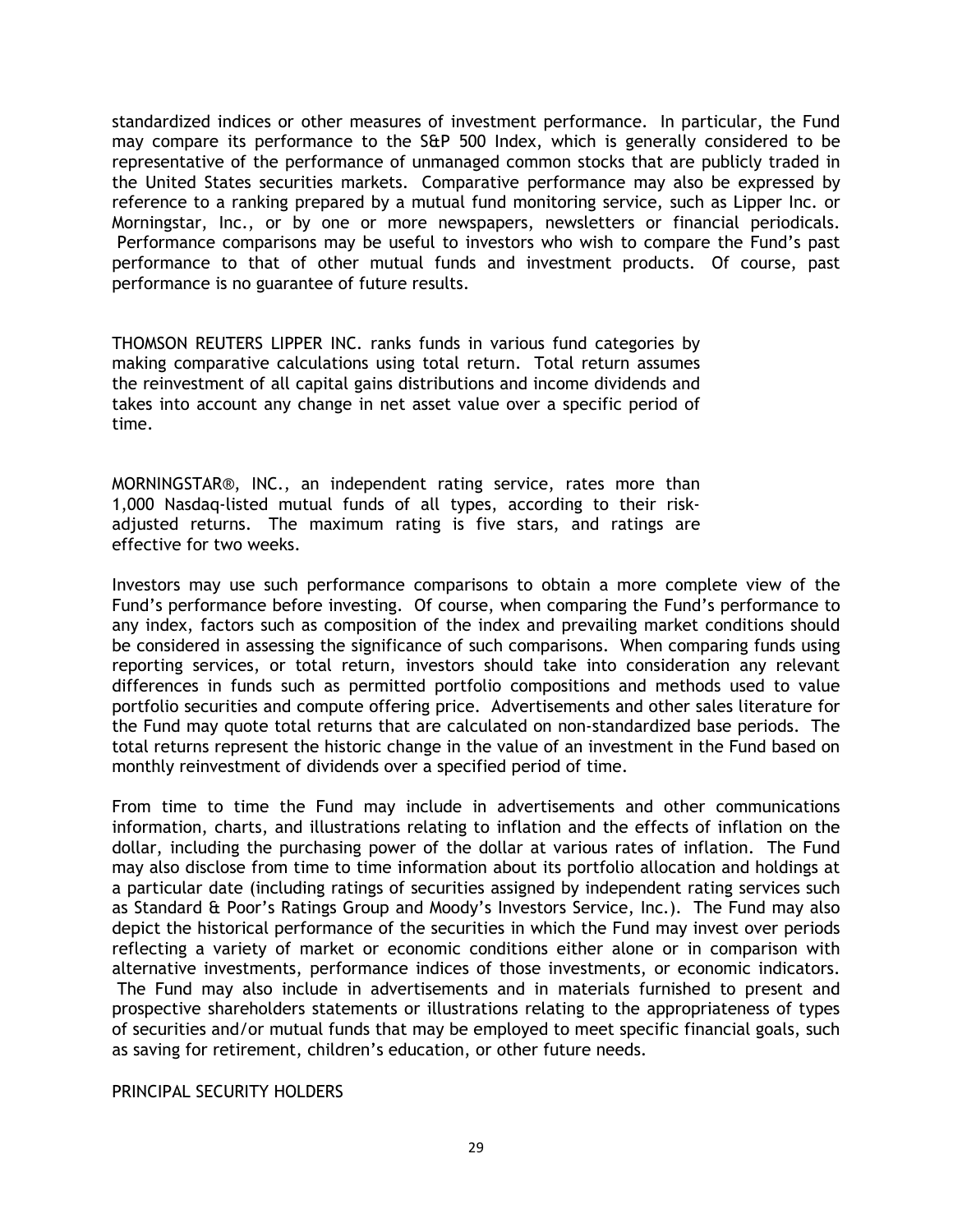As of June 30, 2019, the only persons or entities who owned of record, or who were known by the Trust, to own of record or beneficially, 5% or more of the outstanding shares of the Fund were: (1) First Clearing, LLC, One North Jefferson Avenue, St. Louis, MO 63103, which owned of record for the exclusive benefit of various shareholders, 71.41% of the outstanding shares; (2) TD Ameritrade, 200 South 108<sup>th</sup> Avenue, Omaha, Nebraska, 68154, which owned of record for the exclusive benefit of various shareholders, 16.50% of the outstanding shares.

As of June 30, 2019, the Trustees and Officers of the Trust as a group owned of record, or beneficially, 26.84% of the outstanding shares of the Fund.

## **CUSTODIAN**

Huntington National Bank, 7 East Oval EA4E95, Columbus, OH 43219, serves as custodian for the Fund's investments. As custodian, Huntington National Bank is responsible for the safekeeping of the Fund's portfolio securities and the collection of all income and other payments with respect thereto. In addition, Huntington National Bank disburses funds as instructed and maintains records in connection with its duties.

## INDEPENDENT REGISTERED PUBLIC ACCOUNTING FIRM

The firm of Sanville & Company, 1514 Old York Road, Abington, PA currently serves as independent registered public accounting firm for the Trust. Sanville & Company performs an annual audit of the Fund's financial statements and prepares the Fund's tax return.

LEGAL COUNSEL

# TRANSFER AGENT

The Fund's transfer agent, Mutual Shareholder Services LLC ("MSS"), 8000 Town Centre Dr., Suite 400, Broadview Heights., OH 44147, maintains the records of each shareholder's account, answers shareholders' inquiries concerning their accounts, processes purchases and redemptions of the Fund's shares, acts as dividend and distribution disbursing agent and performs other shareholder service functions. MSS receives from the Fund for its services as transfer agent a fee payable monthly at an annual rate of \$11.50 per account, provided, however, that the minimum fee is \$775 per month. In addition, the Fund pays out-of-pocket expenses, including but not limited to, postage, envelopes, checks, drafts, forms, reports, record storage and communication lines.

MSS also provides accounting and pricing services to the Fund. For calculating daily net asset value per share and maintaining such books and records as are necessary to enable MSS to perform its duties, the Fund pays MSS a base fee of \$1,750 per month. Since the fund is less than \$10,000,000 MSS has reduced the above fees based on the assets of the fund.

MSS also provides limited administrative services to the Fund. In this capacity, MSS supplies non-investment related statistical and research data, internal regulatory compliance services and executive and administrative services. MSS supervises the preparation of reports to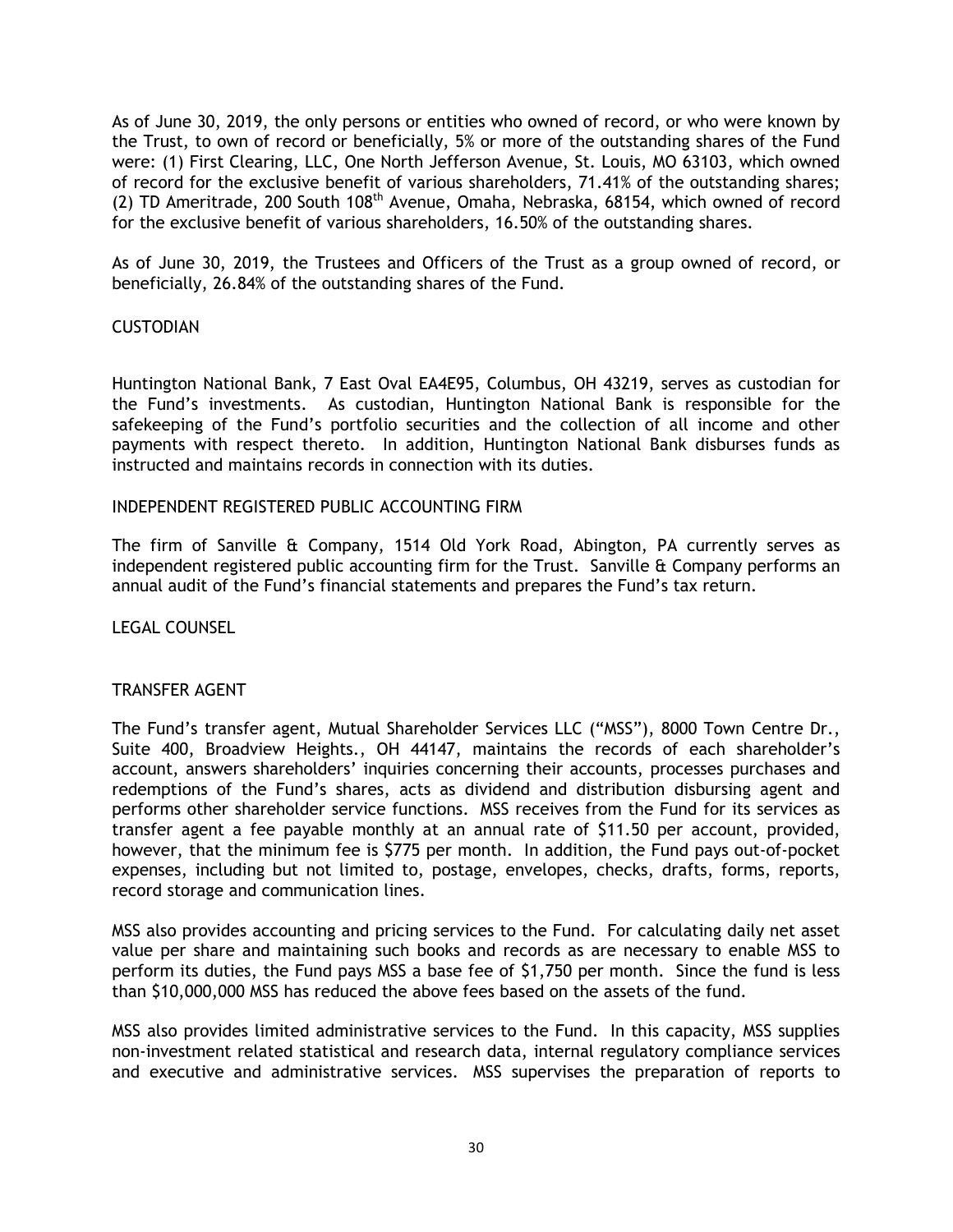shareholders of the Fund, reports to and filings with the Securities and Exchange Commission and state securities commissions.

## PROXY VOTING PROCEDURES

The Fund is required to disclose its complete proxy voting record on Form N-PX which is filed annually with the Securities and Exchange Commission ("SEC"). Form N-PX, as filed, is available, free of charge, upon written request to the Fund at 8000 Town Centre Drive, Suite 400, Broadview Heights, OH 44147 or calling toll free at 1-800-535-9169. It is also available on the SEC's website (www.sec.gov.)

The Board of Trustees has approved proxy voting procedures for the Trust. These procedures set forth the guidelines and procedures for the voting of proxies relating to securities held by the Fund. The Trustees are responsible for overseeing the implementation of the procedures. Records of the Fund's proxy voting history are maintained and available for inspection.

Copies of the proxy voting procedure have been filed with the Securities and Exchange Commission, which may be reviewed and copies at the SEC's Public Reference Room in Washington, D.C. and are also available on the SEC's website (www.sec.gov). A copy will also be sent to you, free of charge, upon your written request by writing to the Fund at 8000 Town Centre Drive, Ste 400, Broadview Heights, OH 44147, or calling toll free at 1-800-535-9169. A copy of the Trust's Proxy Voting Policy and Proxy Voting Procedures is also attached to this SAI as Exhibit B.

## FINANCIAL STATEMENTS

The Fund's audited financial statements included in the Fund's Annual Report dated as of March 31, 2019, including the notes thereto and the Report of Sanville & Company thereon are incorporated by reference into this Statement of Additional Information.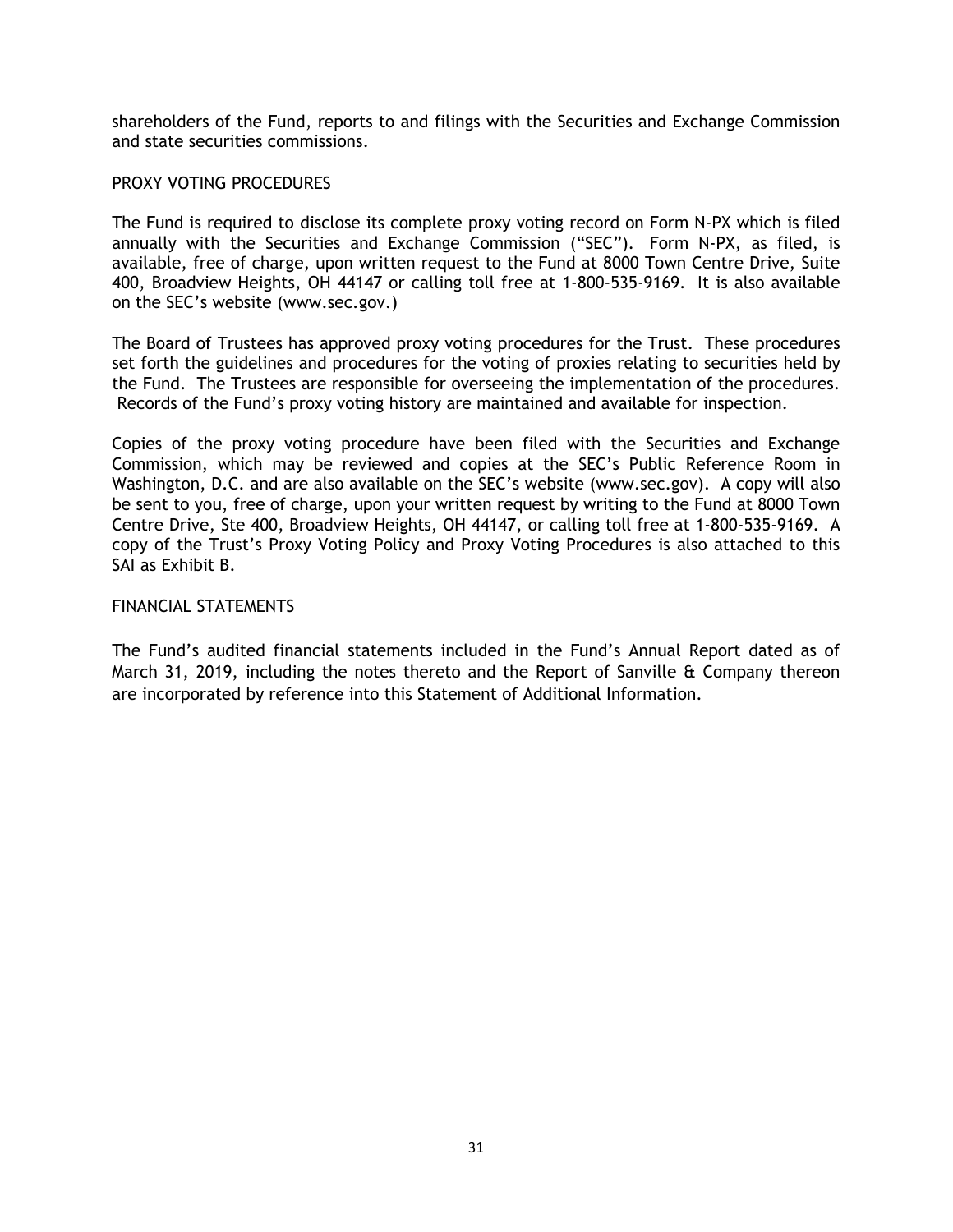## APPENDIX A – BOND RATINGS DEFINITIONS

The various ratings used by Moody's Investors Service, Inc. ("Moody's") and Standard & Poor's Ratings Group ("S&P") are described below. A rating by an NRSRO represents the organization's opinion as to the credit quality of the security being traded. However, the ratings are general and are not absolute standards of quality of guarantees as to the creditworthiness of an issuer. Consequently, the Adviser believes that the quality of corporate bonds and preferred stocks in which the Fund may invest should be continuously reviewed and that individual analysts give different weightings to the various factors involved in credit analysis. A rating is not a recommendation to purchase, sell or hold a security because it does not take into account market value or suitably for a particular investor. When a security has received a rating from more than one NRSRO, each rating is evaluated independently. Ratings are based on current information furnished by the issuer or obtained by the NRSROs from other resources that they consider reliable. Ratings may be changed, suspended or withdrawn as a result of changes in or unavailability of such information, or for other reasons.

THE RATINGS OF MOODY'S AND S&P FOR DEBT SECURITIES IN WHICH THE FUND MAY INVEST ARE AS FOLLOWS:

Moody's

Aaa - Obligations rated Aaa are judged to be of the highest quality, subject to the lowest level of credit risk.

Aa - Obligations rated Aa are judged to be of high quality and are subject to very low credit risk.

A - Obligations rated A are considered upper-medium grade and are subject to low credit risk.

Baa - Obligations rated Baa are judged to be medium-grade and subject to moderate credit risk and as such may possess certain speculative characteristics.

Ba - Obligations rated Ba are judged to be speculative and are subject to substantial credit risk.

B - Obligations rated B are considered speculative and are subject to high credit risk.

Caa - Obligations rated Caa are judged to be speculative of poor standing and are subject to very high credit risk.

Ca - Obligations rated Ca are highly speculative and are likely in, or very near, default, with some prospect of recovery of principal and interest.

C - Obligations rated C are the lowest rated and are typically in default, with little prospect for recovery of principal or interest.

Note: Moody's appends numerical modifiers 1, 2, and 3 to each generic rating classification from Aa through Caa. The modifier 1 indicates that the obligation ranks in the higher end of its generic rating category; the modifier 2 indicates a mid-range ranking; and the modifier 3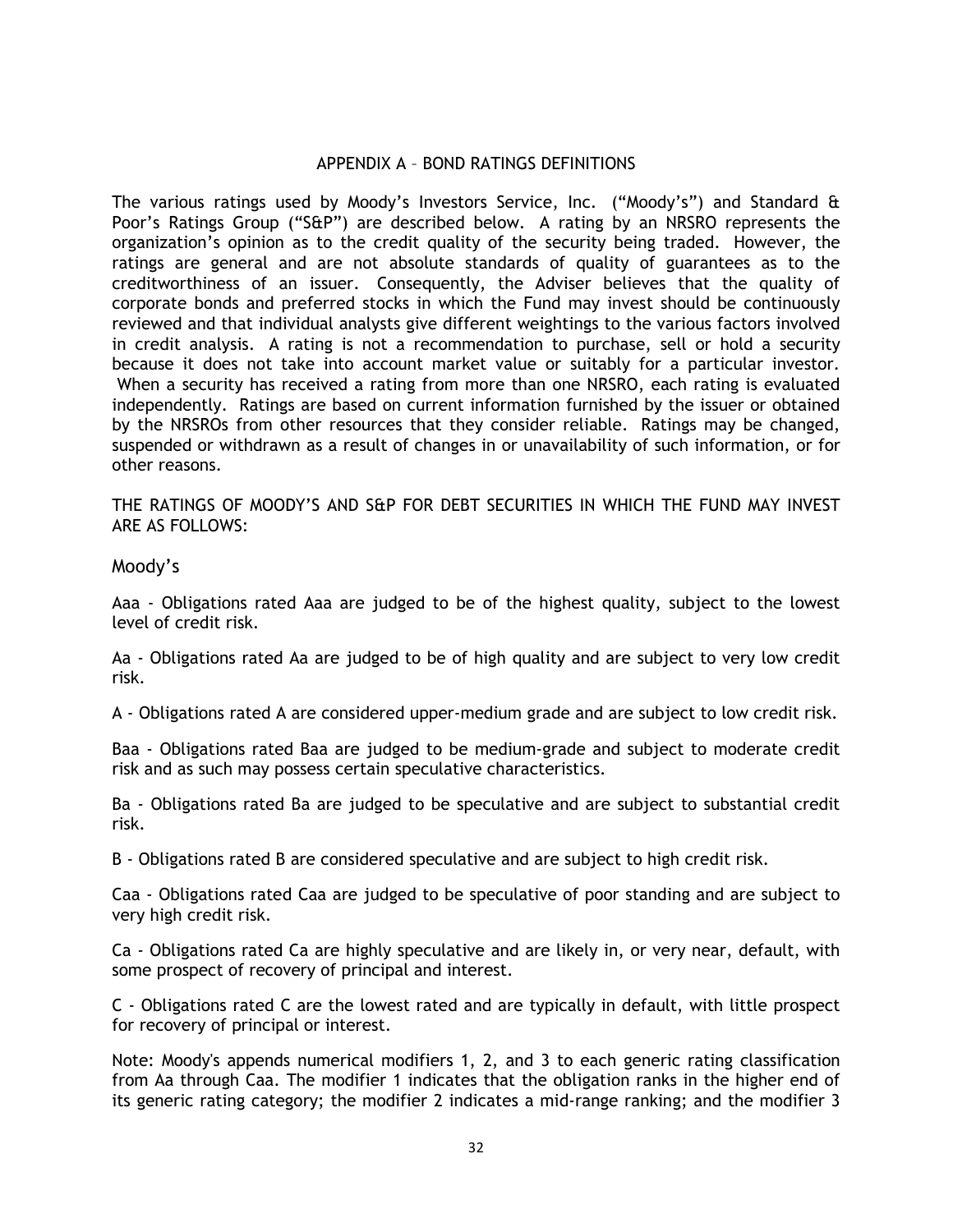indicates a ranking in the lower end of that generic rating category. Additionally, a "(hyb)" indicator is appended to all ratings of hybrid securities issued by banks, insurers, finance companies, and securities firms.

# Source:

# https://www.moodys.com/researchdocumentcontentpage.aspx?docid=PBC\_79004

# S&P

'AAA'—Extremely strong capacity to meet financial commitments. Highest Rating.

'AA'—Very strong capacity to meet financial commitments.

'A'—Strong capacity to meet financial commitments, but somewhat susceptible to adverse economic conditions and changes in circumstances.

'BBB'—Adequate capacity to meet financial commitments, but more subject to adverse economic conditions.

'BB'—Less vulnerable in the near-term but faces major ongoing uncertainties to adverse business, financial and economic conditions.

'B'—More vulnerable to adverse business, financial and economic conditions but currently has the capacity to meet financial commitments.

'CCC'—Currently vulnerable and dependent on favorable business, financial and economic conditions to meet financial commitments.

'CC'—Currently highly vulnerable; default has not yet occurred, but is expected to be a virtual certainty

'C'—Currently highly vulnerable to non-payment, and ultimate recovery is expected to be lower than that of higher rated obligations.

'D'—Payment default on a financial commitment or breach of an imputed promise; also used when a bankruptcy petition has been filed or similar action taken.

Note: Ratings from 'AA' to 'CCC' may be modified by the addition of a plus (+) or minus (-) sign to show relative standing within the major rating categories.

# Source:

http://www.spratings.com/en\_US/understanding-ratings#firstPage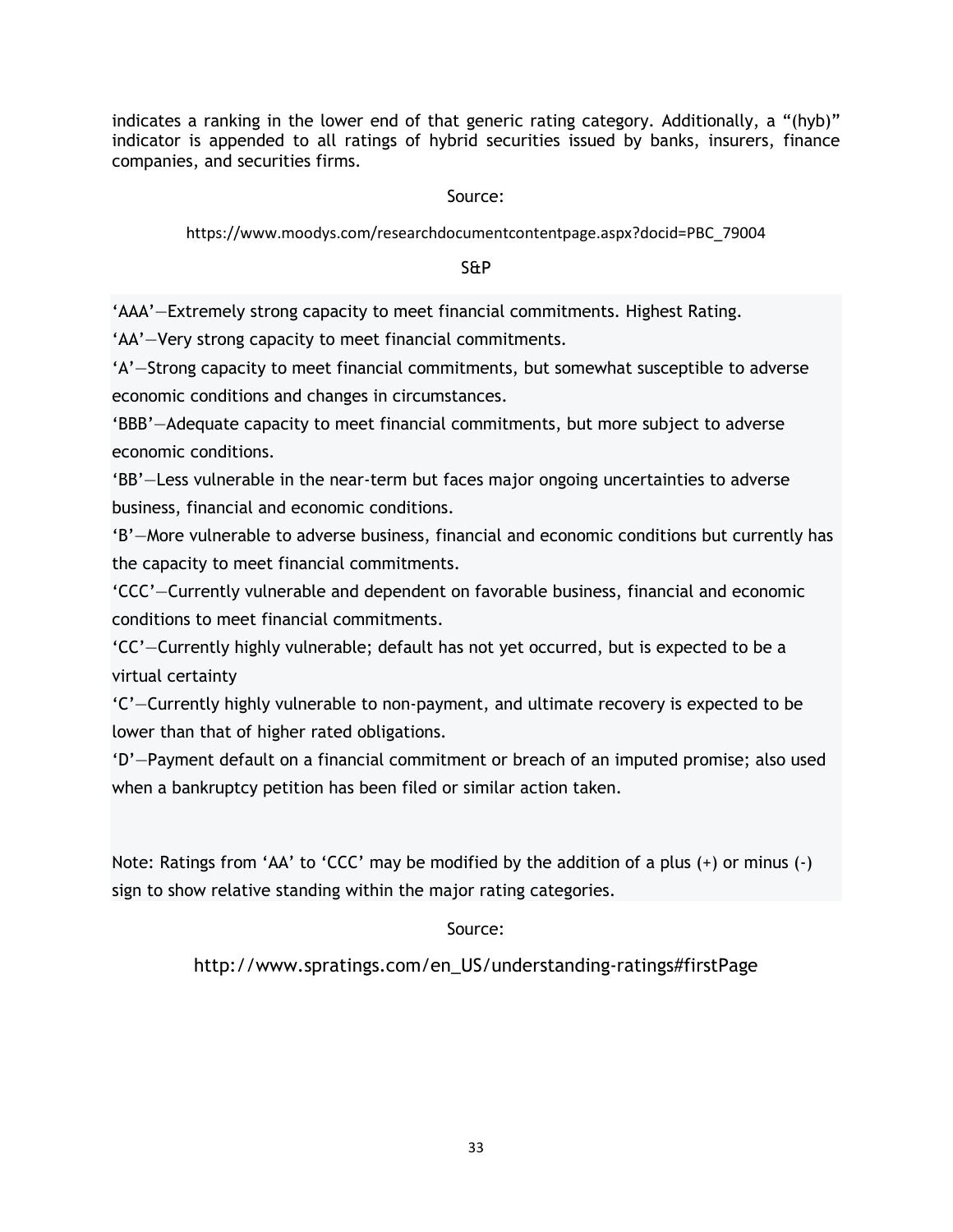## APPENDIX B

# PROXY VOTING POLICY OF NYSA SERIES TRUST

Nysa Series Trust (formerly known as "The New York State Opportunity Funds" and referred to herein as the "Trust") is registered with the Securities and Exchange Commission (the "Commission") as an open-end management investment company under the Investment Trust Act of 1940, as amended (the "1940 Act"). The Trust is a series Trust, meaning that it can offer an indefinite number of series of Trust shares (each such series is called a "Fund" and together the "Funds"). The Trust currently offers shares of a single Fund, but may offer shares of additional Funds in the future. Although this policy will address itself to a single Fund, this policy applies equally with respect to the Trust's currently existing Fund and any future Funds that may be offered by the Trust.

The Trust's affairs are generally managed by its Board of Trustees (the "Board" or the "Trustees"). Among its obligations to the Fund's shareholders, the Board is responsible for voting all proxies related to securities held in each Fund's investment portfolio. The Board, consistent with its fiduciary duties and pursuant to applicable rules and regulations promulgated under the 1940 Act, has designed this proxy voting policy (the "Policy") to reflect its commitment to vote all proxies in a manner consistent with the best interests of the Fund's shareholders. The Board or its designated agent(s), consistent with their duty of care, will monitor corporate actions for those securities issuers who have called upon their shareholders to vote proxies or attend shareholder meetings for the purpose of voting upon issues. Consistent with its duty of loyalty, the Board or its designated agent(s) will, in all cases, vote such proxies in a manner designed to promote shareholders' best interests.

#### KEY PROXY VOTING ISSUES

#### 1. General Policies

All proxy solicitations shall be reviewed on an issuer-by-issuer basis, and each item for which a vote is sought shall be considered in the context of the company under review and the various economic impacts such item may have on the Fund's stated investment objectives. The Board or its designated agent(s) will give great weight to the views of the issuer's management, and in most cases will vote in favor of management's recommendations unless it is apparent, after reasonable inquiry, that to vote in accordance with management recommendations would likely have a negative impact on the Fund's shareholder value or conflict with the Fund's policies regarding management and corporate governance. In such cases, the Board or its designated agent(s) will engage in an independent analysis of the impact that the proposed action will have on shareholder values and will vote such items in accordance with their good faith conclusions as to the course of action that will best benefit the Fund's shareholders.

#### 2. Boards of Directors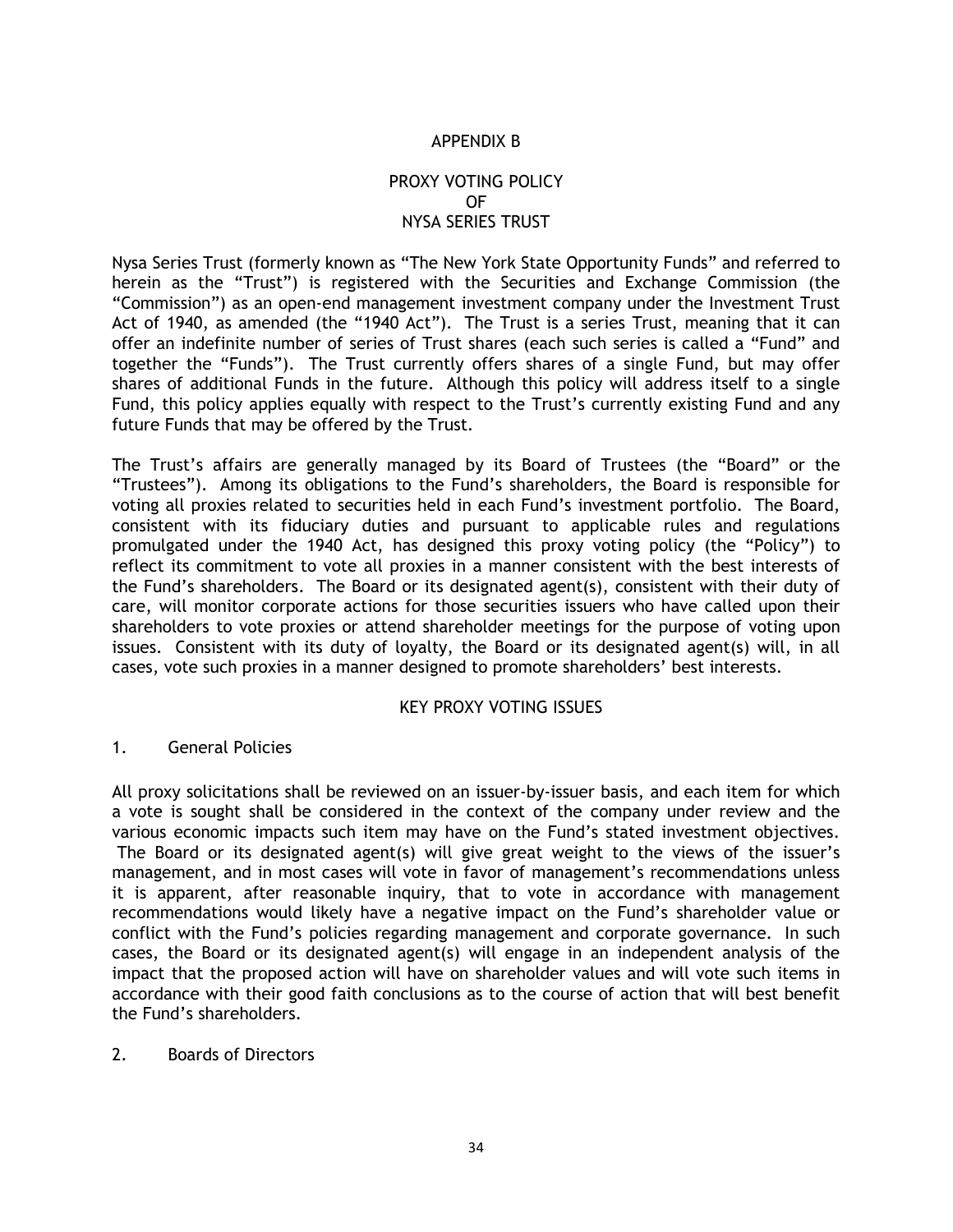Electing directors is one of the most important rights of stock ownership that company shareholders can exercise. The Trust believes that directors should act in the long-term interests of their shareholders and the company as a whole. Generally, when called upon by an issuer to vote for one or more directors, the Board or its designated agent(s) will vote in favor of director nominees that have expressed and/or demonstrated a commitment to the interest of the company's shareholders. The Board or its designated agent(s) will consider the following factors in deciding how to vote proxies relating to director elections:

- In re-electing incumbent directors, the long-term performance of the company relative to its peers shall be the key factor in whether the Board or its designated agent(s) votes to re-elect the director(s).
- The Board or its designated agent(s) will not vote to re-elect a director if the company has had consistently poor performance relative to its peers in the industry, unless the director(s) has/have taken or is/are attempting to take tangible steps to improve the company's performance.
- Whether the slate of director nominees promotes a majority of independent directors on the full board. The Board believes that it is in the best interest of all company shareholders to have, as a majority, directors that are independent of management.
- A director nominee's attendance at less than 75% of required meetings. Frequent nonattendance at board meetings will be grounds for voting against re-election.
- Existence of any prior SEC violations and/or other criminal offenses. The Board will not vote in favor of a director nominee who, to Board or its designated agent(s) actual knowledge, is the subject of SEC or other criminal enforcement actions.

The Board believes that it is in the shareholders' best interests to have knowledgeable and experienced directors serving on a company's board. To this end, the Board believes that companies should be allowed to establish director compensation packages that are designed to attract and retain such directors. When called upon to vote for director compensation proposals, the Board or its designated agent(s) will consider whether such proposals are reasonable in relation to the company's performance and resources, and are designed to attract qualified personnel yet do not overburden the company or result in a "windfall" to the directors. The Board or its designated agent(s) will carefully consider proposals that seek to impose reasonable limits on director compensation.

In all other issues that may arise relating to directors, the Board or its designated agent(s) will vote against any proposal that clearly benefits directors at the expense of shareholders (excepting reasonable compensation to directors), and in favor of all proposals that do not unreasonably abrogate the rights of shareholders. As previously stated, each issue will be analyzed on an item-by-item basis.

3. Corporate Governance

Corporate governance issues may include, but are not limited to, the following: (i) corporate defenses, (ii) corporate restructuring proposals, (iii) proposals affecting the capital structure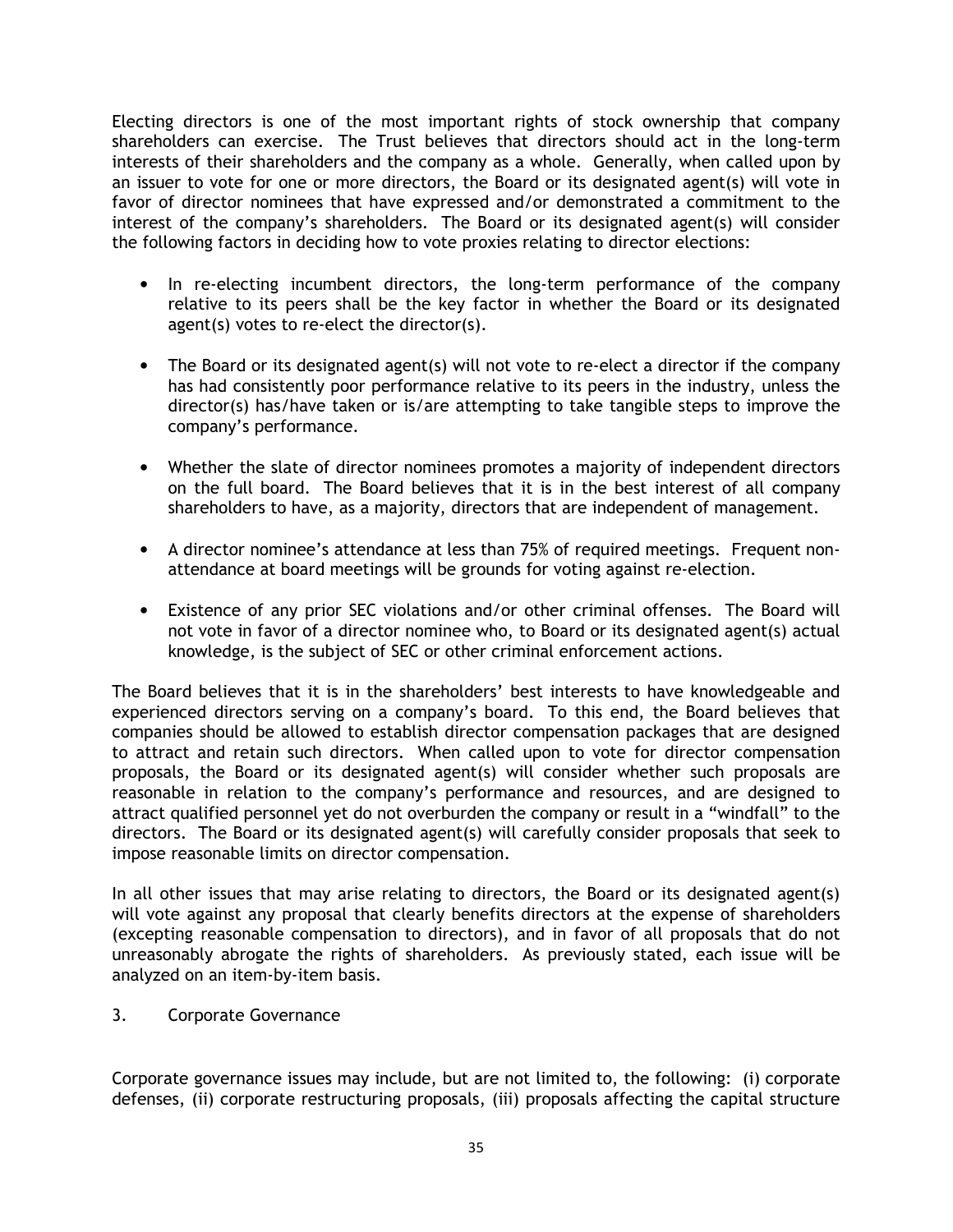of a company, (iv) proposals regarding executive compensation, or (v) proposals regarding the independent auditors of the company. When called upon to vote on such items, the Board or its designated agent(s) shall consider, without limitation, the following factors:

*Corporate Defenses*. Although the Board or its designated agent(s) will review each proposal on a case-by-case basis, the Board or its designated agent(s) will generally vote against management proposals that (a) seek to insulate management from all threats of change in control, (b) provide the board with veto power against all takeover bids, (c) allow management or the board of the company to buy shares from particular shareholders at a premium at the expense of the majority of shareholders, or (d) allow management to increase or decrease the size of the board at its own discretion. The Board or its designated agent(s) will only vote in favor of those proposals that do not unreasonably discriminate against a majority of shareholders, or greatly alter the balance of power between shareholders, on one side, and management and the board, on the other.

- *Corporate Restructuring*. These may include mergers and acquisitions, spin-offs, asset sales, leveraged buy-outs and/or liquidations. In determining how to vote on these types of proposals, the Board or its designated agent(s) will consider the following factors: (a) whether the proposed action represents the best means of enhancing shareholder values, (b) whether the company's long-term prospects will be positively affected by the proposal, (c) how the proposed action will impact corporate governance and/or shareholder rights, (d) how the proposed deal was negotiated, (e) whether all shareholders receive equal/fair treatment under the terms of the proposed action, and/or (f) whether shareholders could realize greater value through alternative means.
- *Capital Structure*. Proposals affecting the capital structure of a company may have significant impact on shareholder value, particularly when they involve the issuance of additional stock. As such, the Board or its designated agent(s) will vote in favor of proposals to increase the authorized or outstanding stock of the company only when management provides persuasive business justification for the increase, such as to fund acquisitions, recapitalization or debt restructuring. The Board or its designated agent(s) will vote against proposals that unreasonably dilute shareholder value or create classes of stock with unequal voting rights if, over time, it is believed that such action may lead to a concentration of voting power in the hands of few insiders.
- *Executive Compensation*. The Board believes executives should be compensated at a reasonable rate and that companies should be free to offer attractive compensation packages that encourage high performance in executives because, over time, it will increase shareholder values. The Board also believes however, that executive compensation should, to some extent, be tied to the performance of the company. Therefore, the Board or its designated agent(s) will vote in favor of proposals that provide challenging performance objectives to company executives and which serve to motivate executives to better performance. The Board or its designated agent(s) will vote against all proposals that offer unreasonable benefits to executives whose past performance has been less than satisfactory.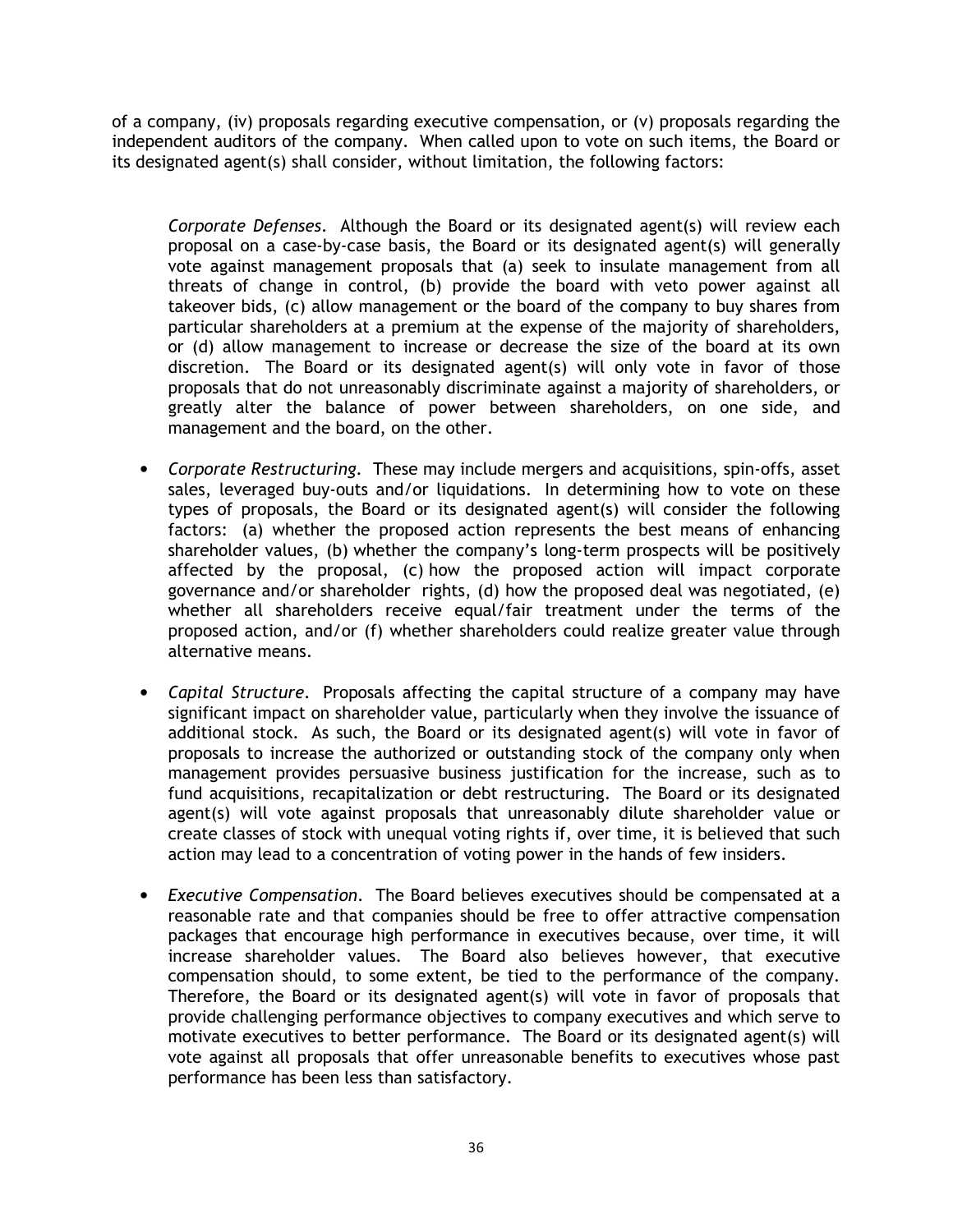The Board or its designated agent(s) will vote against shareholder proposals that summarily restrict executive compensation without regard to the company's performance, and will generally vote in favor of shareholder proposals that seek additional disclosures on executive compensation.

• *Independent Auditors*. The engagement, retention and termination of a company's independent auditors must be approved by the company's audit committee, which typically includes only those independent directors who are not affiliated with or compensated by the company, except for directors' fees. In reliance on the audit committee's recommendation, the Board or its designated agent(s) generally will vote to ratify the employment or retention of a company's independent auditors unless the Board or its designated agent(s) is aware that the auditor is not independent or that the auditor has, in the past, rendered an opinion that was neither accurate nor indicative of the company's financial position.

## 4. Shareholder Rights

State law provides shareholders of a company with various rights, including, but not limited to, cumulative voting, appraisal rights, the ability to call special meetings, the ability to vote by written consent and the ability to amend the charter or bylaws of the company. When called upon to vote on such items, the Board or its designated agent(s) will carefully analyze all proposals relating to shareholder rights and will vote against proposals that seek to eliminate existing shareholder rights or restrict the ability of shareholders to act in a reasonable manner to protect their interest in the company. In all cases, the Board or its designated agent(s) will vote in favor of proposals that best represent the long-term financial interest of Fund shareholders.

# 5. Social and Environmental Issues

When called upon to vote on items relating to social and environmental issues, the Board or its designated agent(s) will consider the following factors:

- Whether the proposal creates a stated position that could negatively affect the company's reputation and/or operations, or leave it vulnerable to boycotts and other negative consumer responses;
- The percentage of assets of the company that will be devoted to implementing the proposal;
- Whether the issue is more properly dealt with through other means, such as through governmental action;
- Whether the company has already dealt with the issue in some other appropriate way; and
- What other companies have done in response to the issue.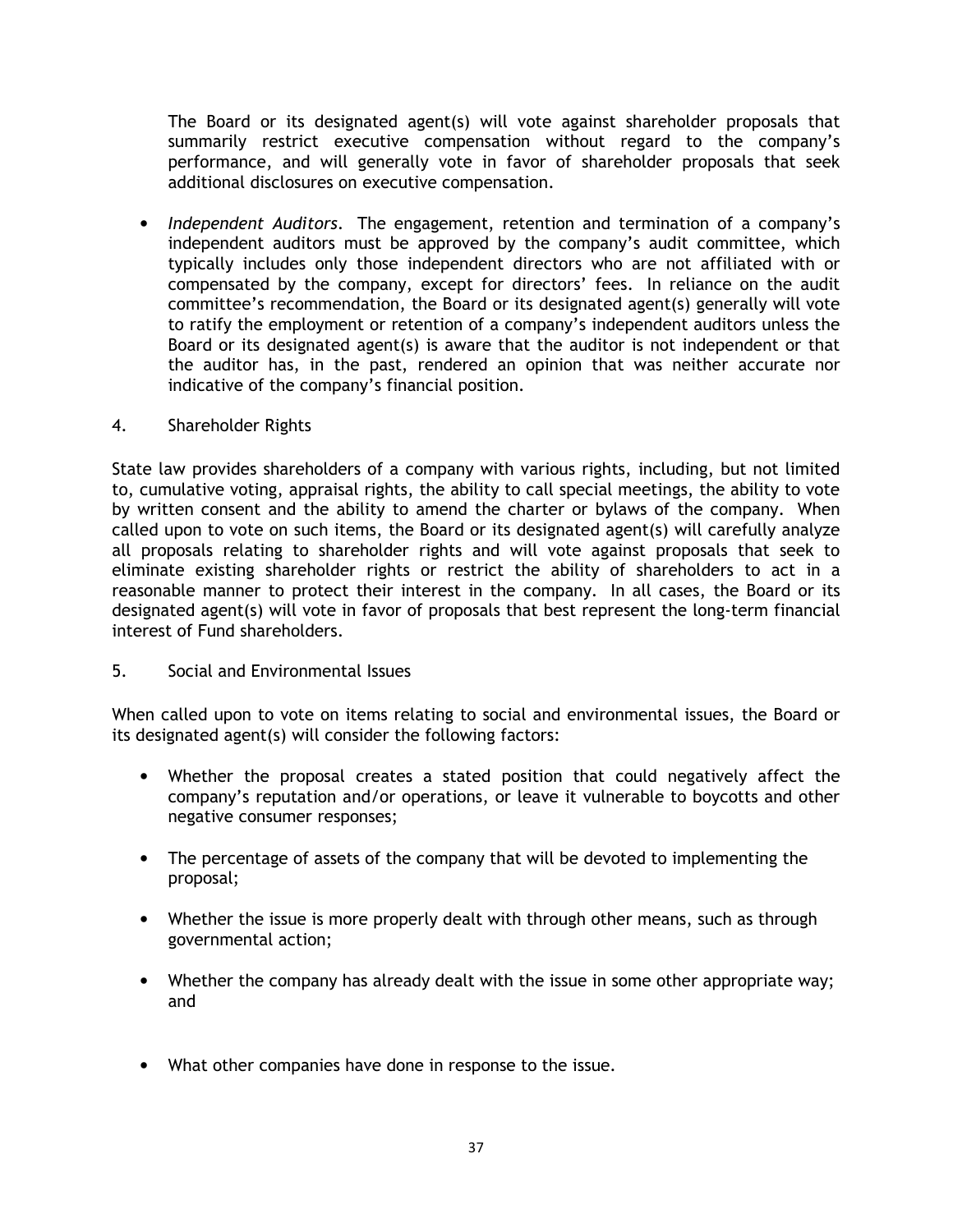While the Board generally supports shareholder proposals that seek to create good corporate citizenship, the Board or its designated agent(s) will vote against proposals that would tie up a large percentage of the assets of the company. The Board believes that such proposals are inconsistent with its duty to seek long-term value for company shareholders. The Board or its designated agent(s) will also evaluate all proposals seeking to bring to an end certain corporate actions to determine whether the proposals adversely affect the ability of the company to remain profitable. The Board or its designated agent(s) will generally vote in favor of proposals that enhance or do not negatively impact long-term shareholder values.

## PROXY VOTING PROCEDURES OF NYSA SERIES TRUST

# 1. The Proxy Voting Officers

The Board hereby designates the President and Treasurer of the Trust as the persons responsible for voting all proxies relating to securities held in the Fund's accounts (the "Proxy Voting Officers"). Either person may act on behalf of the Board, and there shall be no requirement that both Proxy Voting Officers vote together. The Proxy Voting Officers may divide or determine responsibility for acting under this Policy in any manner they see fit. The Proxy Voting Officers shall take all reasonable efforts to monitor corporate actions, obtain all information sufficient to allow an informed vote on a pending matter, and ensure that all proxy votes are cast in a timely fashion and in a manner consistent with this Policy.

If, in the Proxy Voting Officer's reasonable belief, it is in the best interest of the Fund's shareholders to cast a particular vote in a manner that is contrary to this Policy, the Proxy Officer shall submit a request for a waiver to the Board stating the facts and reasons for the Proxy Voting Officer's belief. The Proxy Voting Officer shall proceed to vote the proxy in accordance with the decision of the Board.

In addition, if, in the Proxy Voting Officer's reasonable belief, it is in the best interest of the Fund shareholders to abstain from voting on a particular proxy solicitation, the Proxy Voting Officer shall make a record summarizing the reasons for the Proxy Voting Officer's belief and shall present such summary to the Board along with other reports required in Section 3 below.

# 2. Conflict of Interest Transactions

The Proxy Voting Officer shall submit to the Board all proxy solicitations that, in the Proxy Voting Officer's reasonable belief, present a conflict between the interests of the Fund's shareholders on one hand, and those of a Director, Officer, Adviser, Sub-Adviser (if any), Principal Distributor or any of its affiliated persons/entities (each, an "Affiliated Entity"). Conflict of interest transactions include, but are not limited to, situations where:

An Affiliated Entity has a business or personal relationship with the participant of a proxy contest such as members of the issuer's management or the soliciting shareholder(s), when such relationship is of such closeness and intimacy that it would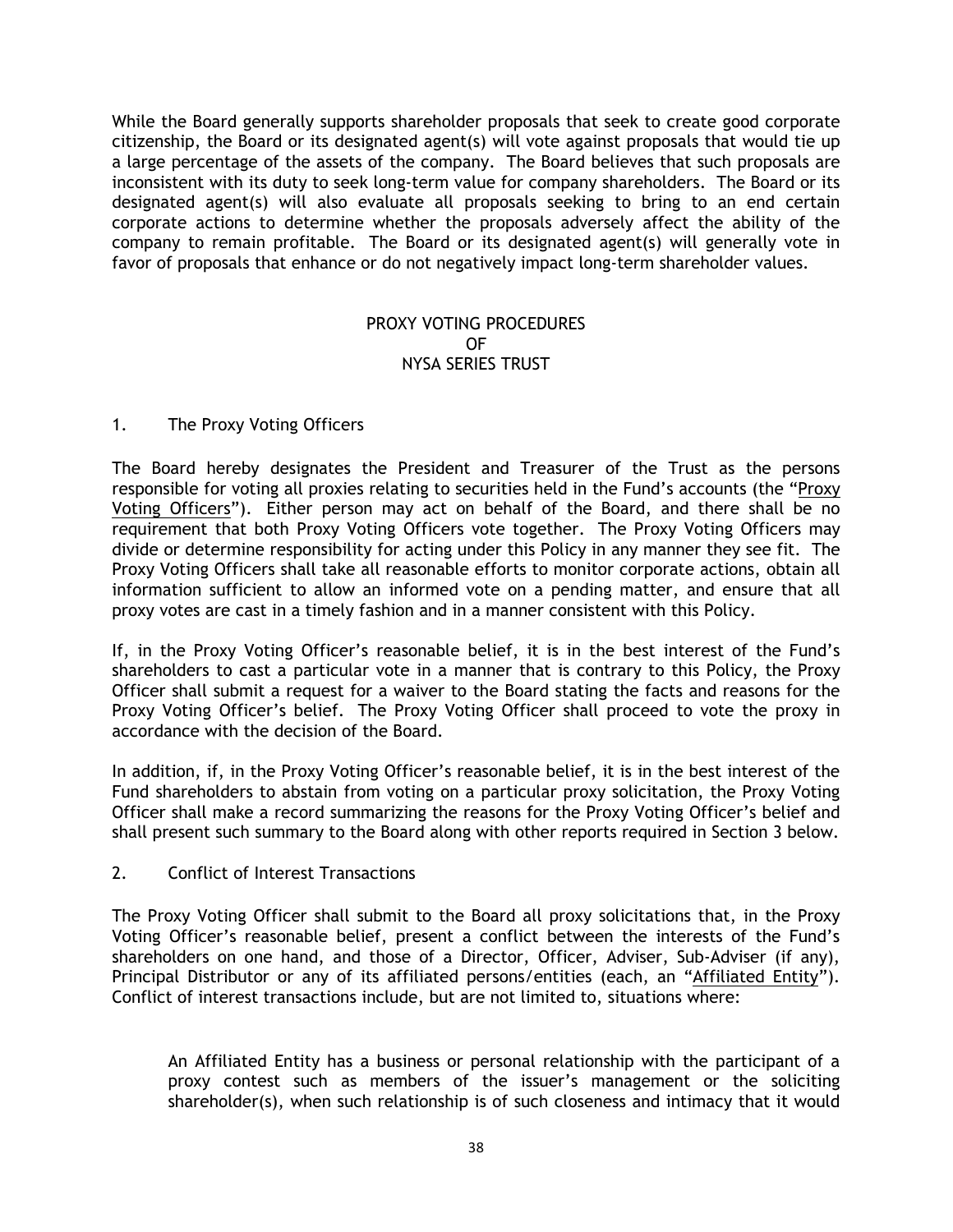reasonably be construed to be of such nature that it would negatively affect the judgment of the Affiliated Entity;

An Affiliated Entity provides brokerage, underwriting, insurance or banking or other services to the issuer whose management is soliciting proxies;

An Affiliated Entity has a personal or business relationship with a candidate for Trusteeship; or

An Affiliated Entity manages a pension plan or administers an employee benefit plan of the issuer, or intends to pursue an opportunity to do so.

In all such cases, the materials submitted to the Board shall include the name of the Affiliated Entity whose interests in the transaction are believed to be contrary to the interests of the Fund, a brief description of the conflict, and any other information in the Proxy Voting Officer's possession that would to enable the Board to make an informed decision on the matter. The Proxy Voting Officer shall vote the proxy in accordance with the direction of the Board.

3. Report to the Board of Trustees

The Proxy Voting Officer shall compile and present to the Board an annual report of all proxy solicitations received by the Fund, including for each proxy solicitation, (i) the name of the issuer, (ii) the exchange ticker symbol for the security, (iii) the CUSIP number, (iv) the shareholder meeting date; (iv) a brief identification of the matter voted on, (v) whether the matter was proposed by the management or by a security holder; (vi) whether the Proxy Voting Officer cast his/her vote on the matter and if not, an explanation of why no vote was cast; (vii) how the vote was cast (i.e., for or against the proposal); (viii) whether the vote was cast for or against management; and (ix) whether the vote was consistent with this Policy, and if inconsistent, an explanation of why the vote was cast in such manner. The report shall also include a summary of all transactions which, in the Proxy Voting Officer's reasonable opinion, presented a potential conflict of interest, and a brief explanation of how each conflict was resolved.

4. Responding to Fund Shareholders' Request for Proxy Voting Disclosure

Consistent with this Policy, the Trust shall, not later than July 31 of each year, submit a complete record of its proxy voting record to be filed with the Securities and Exchange Commission for the twelve month period ending June 30th of such year on SEC Form N-PX. In addition, the Proxy Voting Officer shall make the Fund's proxy voting record available to any Fund shareholder who may wish to review such record through the Trust's website. The Trust's website shall notify shareholders of the Fund that the Fund's proxy voting record and a copy of this Policy is available, without charge, to the shareholders by calling the Trust's toll-free number as listed in its current prospectus. The Trust shall respond to all shareholder requests for records within three business days of such request by first-class mail or other means designed to ensure prompt delivery.

5. Record Keeping